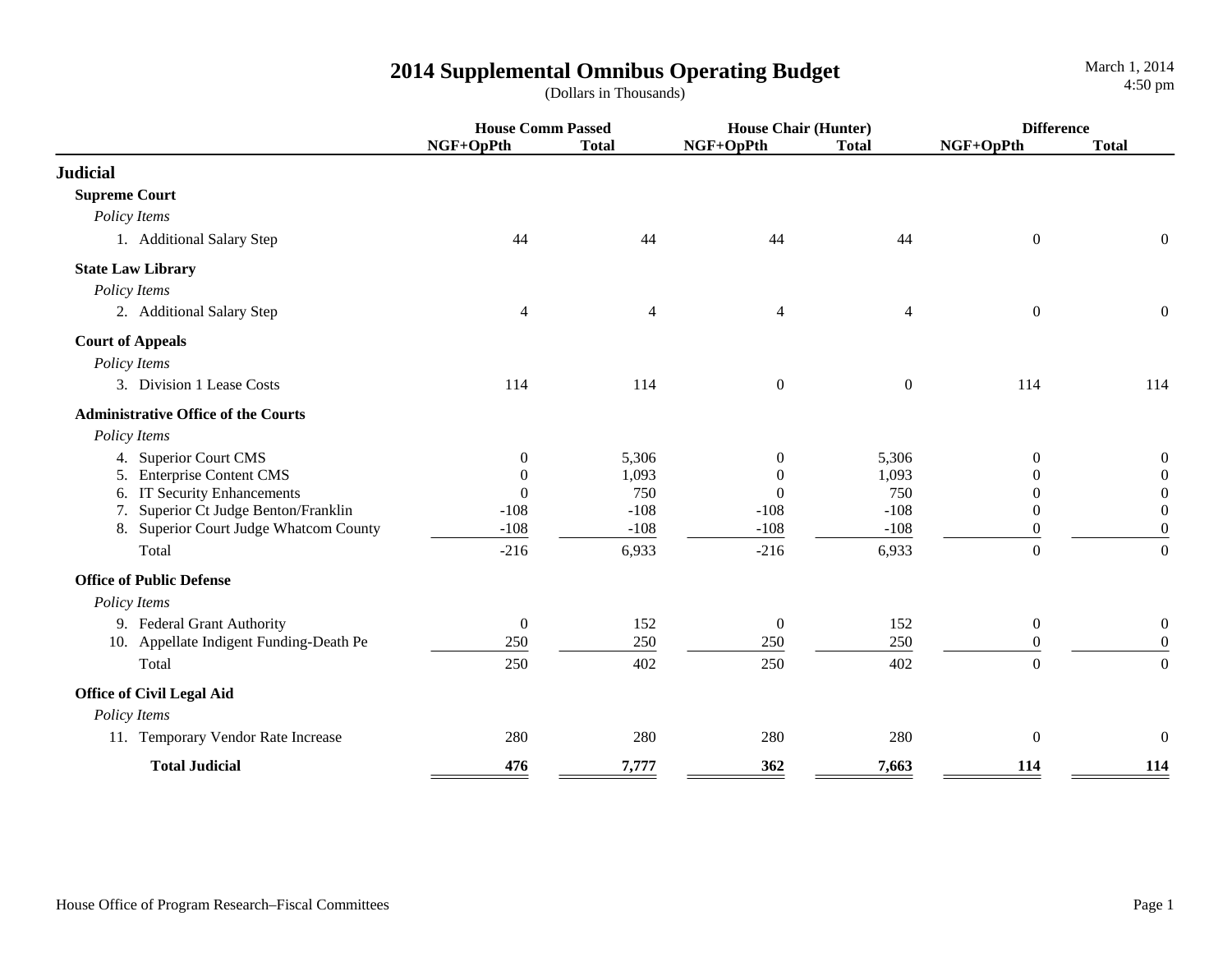|                                         | <b>House Comm Passed</b> |              | <b>House Chair (Hunter)</b> |              | <b>Difference</b> |                  |
|-----------------------------------------|--------------------------|--------------|-----------------------------|--------------|-------------------|------------------|
|                                         | NGF+OpPth                | <b>Total</b> | NGF+OpPth                   | <b>Total</b> | NGF+OpPth         | <b>Total</b>     |
| <b>Governmental Operations</b>          |                          |              |                             |              |                   |                  |
| <b>Office of the Governor</b>           |                          |              |                             |              |                   |                  |
| Policy Items                            |                          |              |                             |              |                   |                  |
| 12. Interpreter Training Program        | 35                       | 35           | 35                          | 35           | $\boldsymbol{0}$  | $\boldsymbol{0}$ |
| 13. Special Education Ombuds            | 50                       | 50           | 50                          | 50           | $\boldsymbol{0}$  | $\boldsymbol{0}$ |
| Total                                   | 85                       | 85           | 85                          | 85           | $\overline{0}$    | $\boldsymbol{0}$ |
| <b>Public Disclosure Commission</b>     |                          |              |                             |              |                   |                  |
| Policy Items                            |                          |              |                             |              |                   |                  |
| 14. Electronic Filing                   | 100                      | 100          | 100                         | 100          | $\boldsymbol{0}$  | $\boldsymbol{0}$ |
| Office of the Secretary of State        |                          |              |                             |              |                   |                  |
| Policy Items                            |                          |              |                             |              |                   |                  |
| 15. State Records Center Stockpickers   | $\theta$                 | 162          | $\overline{0}$              | 162          | $\theta$          | $\boldsymbol{0}$ |
| 16. Archives Vehicle Replacement        | $\overline{0}$           | 38           | $\theta$                    | 38           | $\theta$          | $\boldsymbol{0}$ |
| 17. Signature Gathering                 | 44                       | 44           | 44                          | 44           | $\theta$          | $\boldsymbol{0}$ |
| 18. Address Confidentiality Program     | 47                       | 47           | $\theta$                    | $\mathbf{0}$ | 47                | 47               |
| Total                                   | 91                       | 291          | 44                          | 244          | 47                | 47               |
| <b>Office of the Attorney General</b>   |                          |              |                             |              |                   |                  |
| Policy Items                            |                          |              |                             |              |                   |                  |
| 19. Anti-Trust Litigation Increase      | $\theta$                 | 528          | $\boldsymbol{0}$            | 528          | $\mathbf{0}$      | $\boldsymbol{0}$ |
| 20. Increased Legal Svcs to Specif Agys | $\overline{0}$           | 5,075        | $\overline{0}$              | 5,075        | $\overline{0}$    | $\boldsymbol{0}$ |
| 21. Moore v. HCA Litigation             | $\Omega$                 | 2,414        | $\Omega$                    | 2,414        | $\theta$          | $\boldsymbol{0}$ |
| 22. WA Servicemember Civil Relief Act   | 69                       | 69           | 69                          | 69           | $\Omega$          | $\overline{0}$   |
| 23. Labor and Industries Appeal Bonds   | $\overline{0}$           | 259          | $\boldsymbol{0}$            | 259          | 0                 | $\boldsymbol{0}$ |
| 24. Public Works Payroll Records        | $\overline{0}$           | 141          | $\boldsymbol{0}$            | 141          | $\theta$          | $\boldsymbol{0}$ |
| 25. Medical Marijuana                   | $\mathbf{0}$             | 120          | $\overline{0}$              | 120          | $\theta$          | $\boldsymbol{0}$ |
| Total                                   | 69                       | 8,606        | 69                          | 8,606        | $\mathbf{0}$      | $\boldsymbol{0}$ |
| <b>Department of Commerce</b>           |                          |              |                             |              |                   |                  |
| Policy Items                            |                          |              |                             |              |                   |                  |
| 26. Innovation Contract #               | $\boldsymbol{0}$         | 1,939        | $\boldsymbol{0}$            | 1,939        | $\boldsymbol{0}$  | $\boldsymbol{0}$ |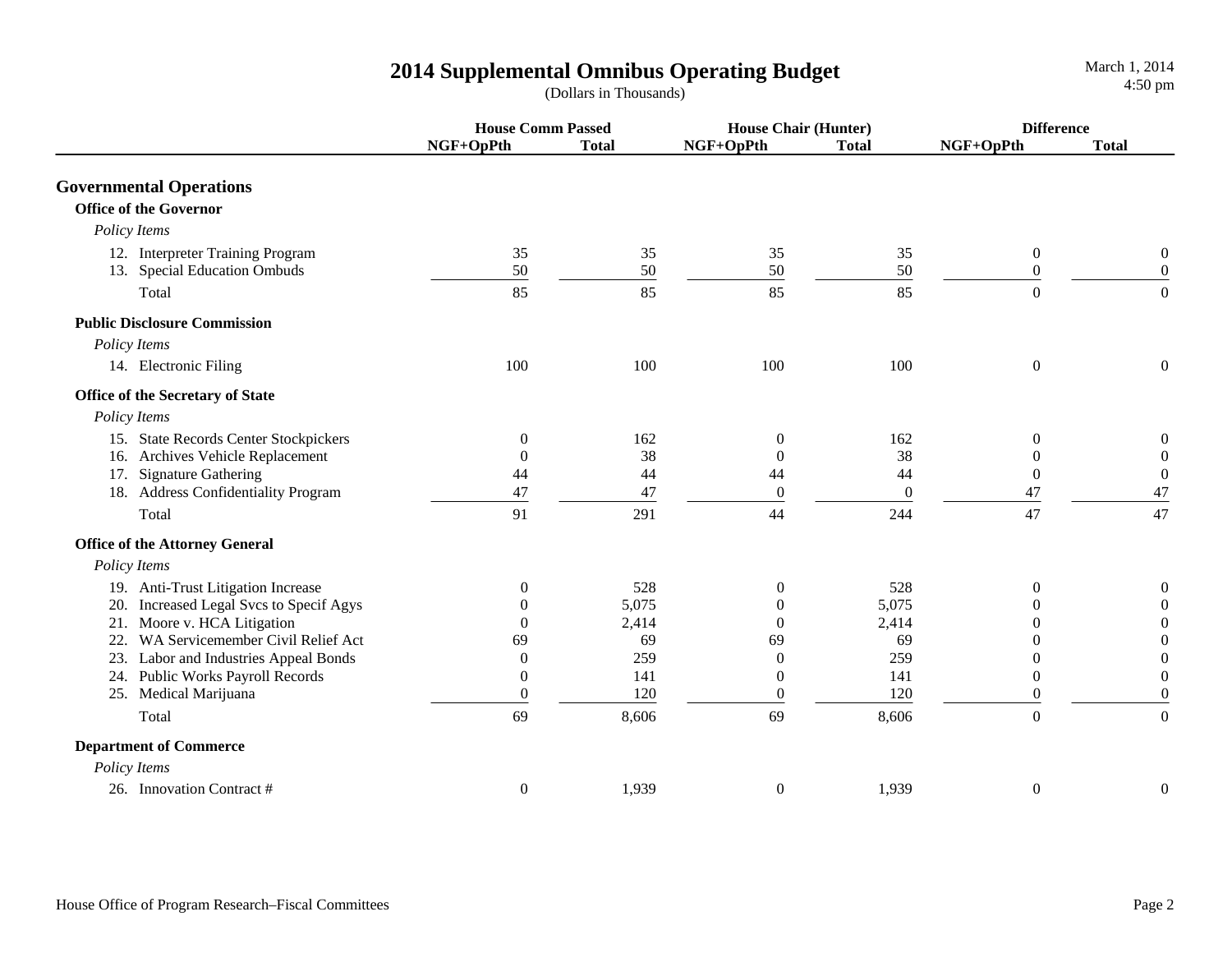March 1, 2014

|     |                                          | <b>House Comm Passed</b> |              | <b>House Chair (Hunter)</b> |                | <b>Difference</b> |                  |
|-----|------------------------------------------|--------------------------|--------------|-----------------------------|----------------|-------------------|------------------|
|     |                                          | NGF+OpPth                | <b>Total</b> | NGF+OpPth                   | <b>Total</b>   | NGF+OpPth         | <b>Total</b>     |
|     | 27. Agricuture Safety Grant              | 250                      | 250          | 250                         | 250            | $\Omega$          | $\boldsymbol{0}$ |
| 28. | <b>Homeless Certifications</b>           | $\overline{0}$           | 26           | $\theta$                    | 26             | $\Omega$          | $\boldsymbol{0}$ |
| 29. | Public Works Payroll Records             | $\boldsymbol{0}$         | 325          | $\theta$                    | 325            | $\Omega$          | $\boldsymbol{0}$ |
|     | 30. New Americans Program                | 200                      | 200          | 200                         | 200            | 0                 | $\boldsymbol{0}$ |
|     | 31. Meth Remediation                     | $\boldsymbol{0}$         | 466          | $\boldsymbol{0}$            | 466            | $\overline{0}$    | $\boldsymbol{0}$ |
|     | Total                                    | 450                      | 3,206        | 450                         | 3,206          | $\theta$          | $\mathbf{0}$     |
|     | <b>Office of Financial Management</b>    |                          |              |                             |                |                   |                  |
|     | Policy Items                             |                          |              |                             |                |                   |                  |
|     | 32. Education Research Data Center       | $\overline{0}$           | 316          | $\boldsymbol{0}$            | 316            | $\theta$          | $\boldsymbol{0}$ |
|     | 33. Statewide Jail Study                 | 300                      | 300          | 300                         | 300            | 0                 | $\boldsymbol{0}$ |
|     | 34. State Agency Permitting              | $\overline{0}$           | 37           | $\mathbf{0}$                | 37             | 0                 | $\boldsymbol{0}$ |
|     | 35. Higher Education Transparency        | 121                      | 121          | 121                         | 121            | 0                 | $\boldsymbol{0}$ |
|     | 36. Student Success Report               | 262                      | 262          | 262                         | 262            | $^{(1)}$          | $\boldsymbol{0}$ |
|     | 37. Master Address Services              | $\mathbf{0}$             | 189          | $\theta$                    | 189            | $\Omega$          | $\mathbf{0}$     |
|     | 38. Public Records                       | 200                      | 200          | 200                         | 200            | $\theta$          | $\boldsymbol{0}$ |
|     | 39. Interpreter Services                 | $\overline{0}$           | 154          | $\boldsymbol{0}$            | 154            | $\theta$          | $\mathbf{0}$     |
|     | Total                                    | 883                      | 1,579        | 883                         | 1,579          | $\boldsymbol{0}$  | $\boldsymbol{0}$ |
|     | <b>Office of Administrative Hearings</b> |                          |              |                             |                |                   |                  |
|     | Policy Items                             |                          |              |                             |                |                   |                  |
|     | 40. OMWBE Support                        | $\overline{0}$           | 67           | $\boldsymbol{0}$            | 67             | $\overline{0}$    | $\boldsymbol{0}$ |
|     | 41. Labor and Industries Appeal Bonds    | $\mathbf{0}$             | 93           | $\mathbf{0}$                | 93             | $\mathbf{0}$      | $\boldsymbol{0}$ |
|     | Total                                    | $\overline{0}$           | 160          | $\boldsymbol{0}$            | 160            | $\boldsymbol{0}$  | $\boldsymbol{0}$ |
|     | <b>Department of Retirement Systems</b>  |                          |              |                             |                |                   |                  |
|     | Policy Items                             |                          |              |                             |                |                   |                  |
|     | 42. Employer Contribution Rates          | $\overline{0}$           | 71           | $\boldsymbol{0}$            | $\overline{0}$ | $\mathbf{0}$      | 71               |
|     | 43. Private Sector Retirement Savings    | 250                      | 250          | 250                         | 250            | $\overline{0}$    | $\boldsymbol{0}$ |
|     | 44. Save Toward Retirement Plan          | 344                      | 344          | 344                         | 344            | 0                 | $\boldsymbol{0}$ |
|     | Total                                    | 594                      | 665          | 594                         | 594            | $\boldsymbol{0}$  | 71               |
|     | <b>Innovate Washington</b>               |                          |              |                             |                |                   |                  |
|     | Policy Items                             |                          |              |                             |                |                   |                  |
|     | 45. Innovation Contract #                | $\boldsymbol{0}$         | $-3,384$     | $\boldsymbol{0}$            | $-3,384$       | $\boldsymbol{0}$  | $\boldsymbol{0}$ |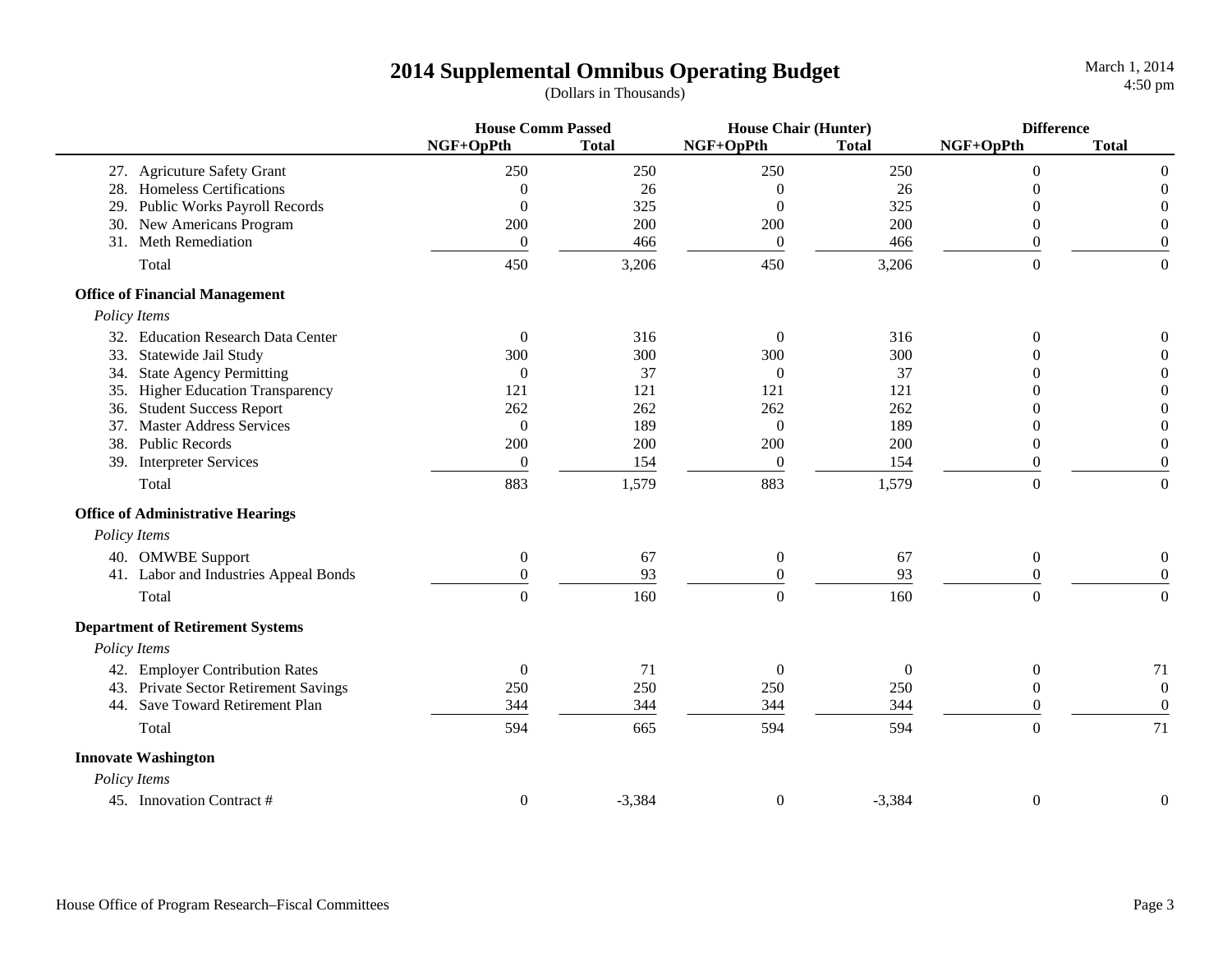|                                          | <b>House Comm Passed</b> |                  | <b>House Chair (Hunter)</b> |                  | <b>Difference</b> |                  |
|------------------------------------------|--------------------------|------------------|-----------------------------|------------------|-------------------|------------------|
|                                          | NGF+OpPth                | <b>Total</b>     | NGF+OpPth                   | <b>Total</b>     | NGF+OpPth         | <b>Total</b>     |
| <b>Department of Revenue</b>             |                          |                  |                             |                  |                   |                  |
| Policy Items                             |                          |                  |                             |                  |                   |                  |
| 46. Property Tax Relief Programs         | 158                      | 158              | 158                         | 158              | $\overline{0}$    | $\mathbf{0}$     |
| 47. State Tax Preferences                | 292                      | 292              | 292                         | 292              | $\Omega$          | $\boldsymbol{0}$ |
| <b>Unpaid Wage Collection</b><br>48.     | 340                      | 340              | 340                         | 340              | $\Omega$          | $\boldsymbol{0}$ |
| 49. Implementation Funding               | 53                       | 53               | 53                          | 53               | $\overline{0}$    | $\boldsymbol{0}$ |
| Total                                    | 843                      | 843              | 843                         | 843              | $\mathbf{0}$      | $\boldsymbol{0}$ |
| <b>Office of Insurance Commissioner</b>  |                          |                  |                             |                  |                   |                  |
| Policy Items                             |                          |                  |                             |                  |                   |                  |
| 50. Financial Solvency                   | $\boldsymbol{0}$         | 498              | $\boldsymbol{0}$            | 498              | $\boldsymbol{0}$  | $\boldsymbol{0}$ |
| <b>Department of Enterprise Services</b> |                          |                  |                             |                  |                   |                  |
| Policy Items                             |                          |                  |                             |                  |                   |                  |
| 51. Time, Leave, and Attendance          | $\boldsymbol{0}$         | $-951$           | $\boldsymbol{0}$            | $\overline{0}$   | $\mathbf{0}$      | $-951$           |
| 52. McNeil Is Boundary Survey/Appraisal  | $\theta$                 | 75               | $\boldsymbol{0}$            | 75               | $\mathbf{0}$      | $\boldsymbol{0}$ |
| 53. Commercial Insurance                 | $\overline{0}$           | 2,278            | $\boldsymbol{0}$            | 2,278            | $\mathbf{0}$      | $\mathbf{0}$     |
| Total                                    | $\Omega$                 | 1,402            | $\mathbf{0}$                | 2,353            | $\Omega$          | $-951$           |
| Washington State Liquor Control Board    |                          |                  |                             |                  |                   |                  |
| Policy Items                             |                          |                  |                             |                  |                   |                  |
| 54. I-502 Implementation                 | $\overline{0}$           | $\boldsymbol{0}$ | $\boldsymbol{0}$            | $\boldsymbol{0}$ | $\overline{0}$    | $\mathbf{0}$     |
| 55. Medical Marijuana                    |                          | 376              | $\overline{0}$              | 376              | $\theta$          | $\boldsymbol{0}$ |
| 56. Marijuana License Software           |                          | 210              | $\mathbf{0}$                | 210              | $\Omega$          | $\boldsymbol{0}$ |
| 57. Marijuana Traceability System        | 0                        | 782              | $\theta$                    | 782              | $\overline{0}$    | $\boldsymbol{0}$ |
| 58. Marijuana Tax System                 | $\theta$                 | 378              | $\mathbf{0}$                | 378              | $\overline{0}$    | $\boldsymbol{0}$ |
| 59. Additional Staffing                  | $\boldsymbol{0}$         | 3,486            | $\boldsymbol{0}$            | 3,486            | $\boldsymbol{0}$  | $\boldsymbol{0}$ |
| Total                                    | $\boldsymbol{0}$         | 5,232            | $\boldsymbol{0}$            | 5,232            | $\mathbf{0}$      | $\boldsymbol{0}$ |
| <b>Military Department</b>               |                          |                  |                             |                  |                   |                  |
| Policy Items                             |                          |                  |                             |                  |                   |                  |
| 60. Oil Transportation Safety            | 37                       | 37               | 37                          | 37               | $\boldsymbol{0}$  | $\boldsymbol{0}$ |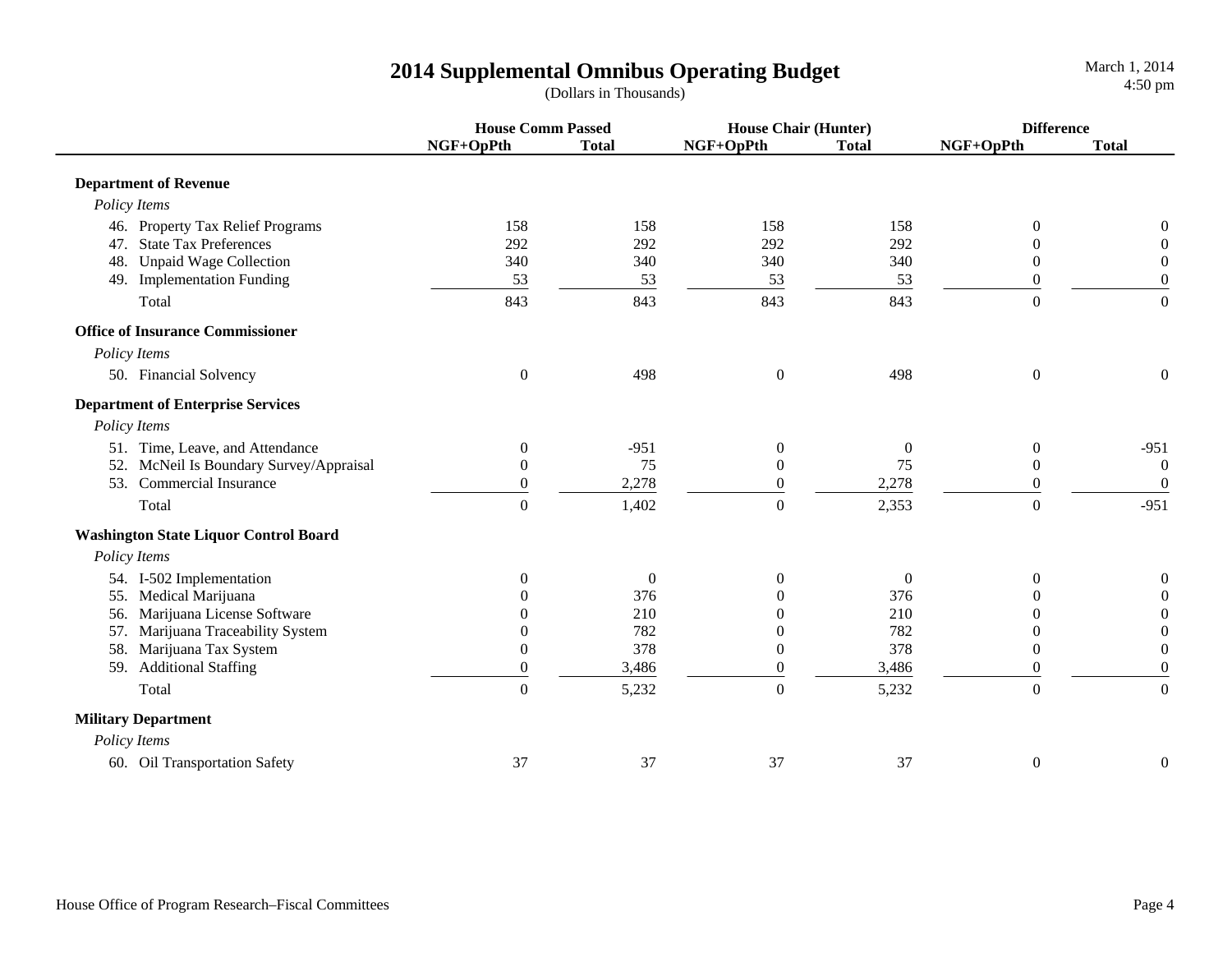|                                                   | <b>House Comm Passed</b> |                | <b>House Chair (Hunter)</b> |                  | <b>Difference</b> |                  |
|---------------------------------------------------|--------------------------|----------------|-----------------------------|------------------|-------------------|------------------|
|                                                   | NGF+OpPth                | <b>Total</b>   | NGF+OpPth                   | <b>Total</b>     | NGF+OpPth         | <b>Total</b>     |
| Department of Archaeology & Historic Preservation |                          |                |                             |                  |                   |                  |
| Policy Items                                      |                          |                |                             |                  |                   |                  |
| 61. Relocation and New Lease Costs                | 160                      | 160            | 160                         | 160              | $\boldsymbol{0}$  | 0                |
| 62. Assistant State Phy Anthropologist            | $\overline{0}$           | 109            | $\boldsymbol{0}$            | 109              | $\mathbf{0}$      | $\boldsymbol{0}$ |
| Total                                             | 160                      | 269            | 160                         | 269              | $\mathbf{0}$      | $\boldsymbol{0}$ |
| <b>Total Governmental Operations</b>              | 3,312                    | 19,589         | 3,265                       | 20,422           | 47                | $-833$           |
| <b>DSHS</b>                                       |                          |                |                             |                  |                   |                  |
| <b>Children and Family Services</b>               |                          |                |                             |                  |                   |                  |
| Policy Items                                      |                          |                |                             |                  |                   |                  |
| 63. Adoption Process                              | 100                      | 160            | 100                         | 160              | $\overline{0}$    | $\boldsymbol{0}$ |
| 64. Adoption Incentive Grant                      | $-18$                    | $\overline{0}$ | $-18$                       | $\boldsymbol{0}$ | 0                 | $\boldsymbol{0}$ |
| 65. Family Assessment Rspnse Shortfall            | $\theta$                 | $\Omega$       | $\boldsymbol{0}$            | $\overline{0}$   | $\Omega$          | $\boldsymbol{0}$ |
| <b>Extended Foster Care</b><br>66.                | 83                       | 106            | 83                          | 106              | $\Omega$          | $\boldsymbol{0}$ |
| Family Home Chld Care Rate Increase<br>67.        | 381                      | 436            | 381                         | 436              | $\theta$          | $\boldsymbol{0}$ |
| Center Child Care Rate Increase<br>68.            | 934                      | 1,069          | 934                         | 1,069            | $\theta$          | $\boldsymbol{0}$ |
| Parents with Disabilities<br>69.                  | 15                       | 15             | 15                          | 15               | $\overline{0}$    | $\boldsymbol{0}$ |
| 70. Open Source Parenting Program                 | 150                      | 150            | 150                         | 150              | 0                 | $\boldsymbol{0}$ |
| Total                                             | 1,645                    | 1,936          | 1,645                       | 1,936            | $\overline{0}$    | $\boldsymbol{0}$ |
| <b>Juvenile Rehabilitation</b>                    |                          |                |                             |                  |                   |                  |
| Policy Items                                      |                          |                |                             |                  |                   |                  |
| 71. At-Risk Youth Intervention                    | 500                      | 500            | 500                         | 500              | $\overline{0}$    | $\boldsymbol{0}$ |
| 72. PREA Compliance                               | 75                       | 75             | 75                          | 75               | $\Omega$          | $\mathbf{0}$     |
| <b>Increased Motor Pool Costs</b><br>73.          | 477                      | 477            | 477                         | 477              | $\Omega$          | $\mathbf{0}$     |
| 74. Juvenile Firearms Offenders                   | 100                      | 100            | 100                         | 100              | $\Omega$          | $\overline{0}$   |
| Total                                             | 1,152                    | 1,152          | 1,152                       | 1,152            | $\mathbf{0}$      | $\boldsymbol{0}$ |
| <b>Mental Health</b>                              |                          |                |                             |                  |                   |                  |
| Policy Items                                      |                          |                |                             |                  |                   |                  |
| 75. Electronic Medical Records                    | 1,466                    | 1,466          | $\boldsymbol{0}$            | $\boldsymbol{0}$ | 1,466             | 1,466            |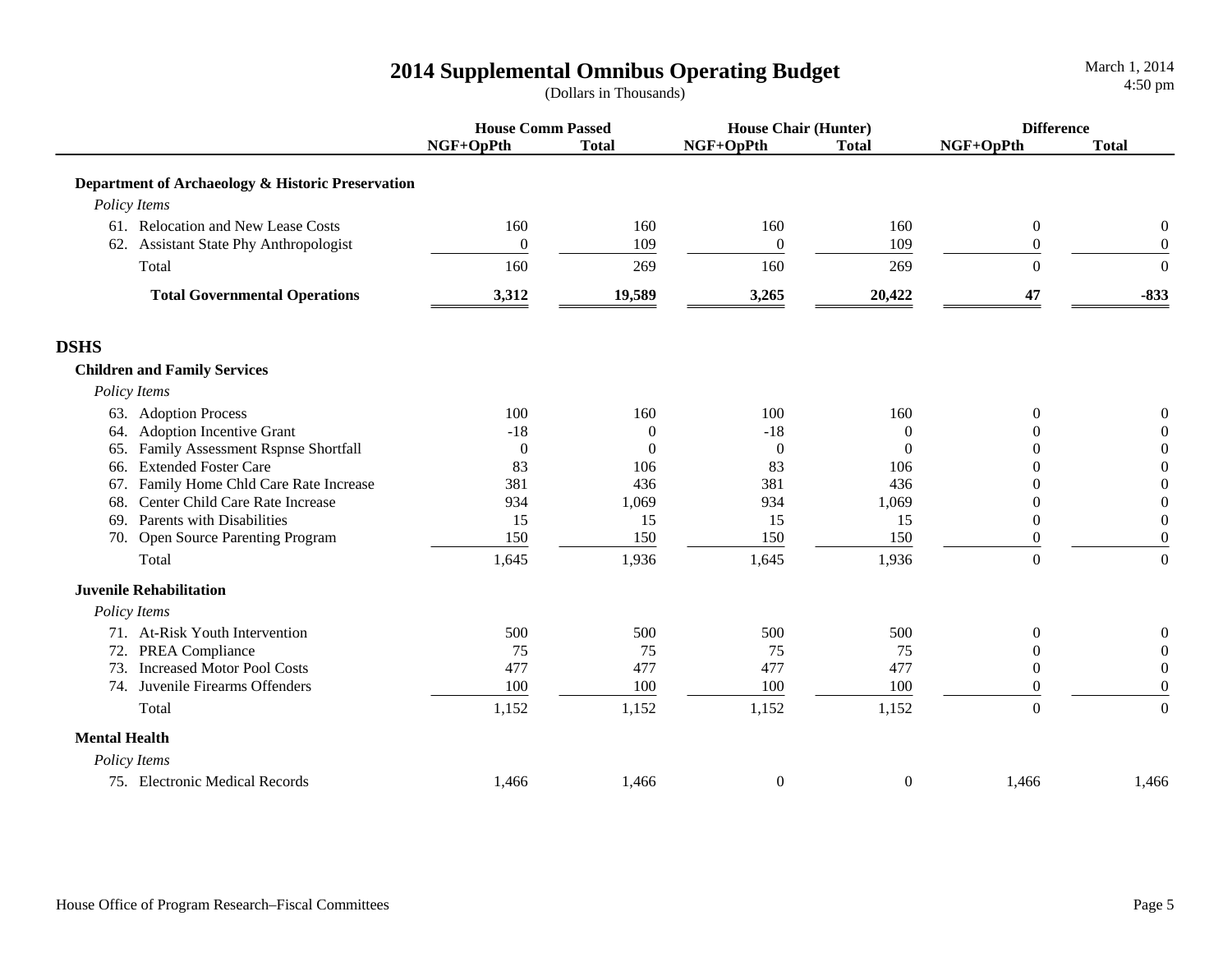|                       |                                          | <b>House Comm Passed</b> |              | <b>House Chair (Hunter)</b> |                  | <b>Difference</b> |              |
|-----------------------|------------------------------------------|--------------------------|--------------|-----------------------------|------------------|-------------------|--------------|
|                       |                                          | NGF+OpPth                | <b>Total</b> | NGF+OpPth                   | <b>Total</b>     | NGF+OpPth         | <b>Total</b> |
|                       | 76. Children's Mental Health Settlement  | 8,241                    | 15,462       | 8,241                       | 15,462           | $\Omega$          | $\Omega$     |
| 77.                   | Mental Health Security Enhancements      | 830                      | $-850$       | $\theta$                    | $\Omega$         | 830               | $-850$       |
| 78.                   | <b>State Hospital Overtime</b>           | 2,600                    | 2,600        | 2,600                       | 2,600            | $^{(1)}$          | $\theta$     |
| 79.                   | <b>Behavioral Health Redesign</b>        | 1,803                    | 2,774        | 1,803                       | 2,774            | $^{(1)}$          | $\theta$     |
| 80.                   | <b>Mental Health Enhancements</b>        | 10,351                   | 14,940       | 10,351                      | 14,940           | 0                 | $\theta$     |
| 81.                   | <b>Transitional Non-Medicaid Support</b> | 1,500                    | 1,500        | $\theta$                    | 0                | 1,500             | 1,500        |
| 82.                   | ESH - Computer Leases funding            | 103                      | 103          | 103                         | 103              | $\Omega$          | $\Omega$     |
| 83.                   | <b>EHR</b> Training                      | $\Omega$                 | $\Omega$     | 1,466                       | 1,466            | $-1,466$          | $-1,466$     |
| 84.                   | <b>Revenue Correction</b>                | $\Omega$                 | $\Omega$     | 830                         | $-850$           | $-830$            | 850          |
|                       | Total                                    | 26,894                   | 37,995       | 25,394                      | 36,495           | 1,500             | 1,500        |
|                       | <b>Developmental Disabilities</b>        |                          |              |                             |                  |                   |              |
|                       | Policy Items                             |                          |              |                             |                  |                   |              |
|                       | 85. RHC Medicaid Compliance              | 5,000                    | 10,000       | 5,000                       | 10,000           | $\overline{0}$    | $\Omega$     |
|                       | 86. Program Underexpenditure             | $-1,500$                 | $-2,600$     | $-1,500$                    | $-2,600$         | $\Omega$          | $\Omega$     |
|                       | 87. Community Residential Rates          | 3,000                    | 5,900        | $\mathbf{0}$                | $\Omega$         | 3,000             | 5,900        |
|                       | 88. Provider Compensation System         | $-774$                   | $-3,169$     | $-774$                      | $-3,169$         | $\theta$          | $\theta$     |
|                       | 89. In Home Arbitration Rebargaining     | 113                      | 227          | 113                         | 227              | $\Omega$          | $\Omega$     |
| 90.                   | Provider Safety Equipment                | 91                       | 91           | 91                          | 91               | $\theta$          | $\Omega$     |
|                       | 91. Forecast Utilization Adjustment      | $-113$                   | $-227$       | $-113$                      | $-227$           | $\theta$          | $\Omega$     |
| 92.                   | Supported Living Investigations          | $\boldsymbol{0}$         | 483          | $\mathbf{0}$                | 483              | $\Omega$          | $\Omega$     |
|                       | Total                                    | 5,817                    | 10,705       | 2,817                       | 4,805            | 3,000             | 5,900        |
| <b>Long-Term Care</b> |                                          |                          |              |                             |                  |                   |              |
|                       | Policy Items                             |                          |              |                             |                  |                   |              |
|                       | 93. Provider Compensation System         | $-2,447$                 | $-10,022$    | $-2,447$                    | $-10,022$        | $\theta$          |              |
| 94.                   | In Home Arbitration Rebargaining         | $-216$                   | $-431$       | $-216$                      | $-431$           | 0                 |              |
| 95.                   | <b>Residential Enforcement Standards</b> | 15                       | 30           | 15                          | 30               | 0                 | 0            |
| 96.                   | Provider Safety Equipment                | 3                        | 3            | 3                           | 3                | 0                 |              |
| 97.                   | <b>Forecast Utilization Adjustment</b>   | 216                      | 431          | 216                         | 431              | 0                 |              |
| 98.                   | ProviderOne Staffing                     | 69                       | 137          | 69                          | 137              | 0                 |              |
| 99                    | <b>Community First Choice Option</b>     | 296                      | 592          | 296                         | 592              | $\overline{0}$    |              |
| 100.                  | <b>Retirement Actuarial Study</b>        | 500                      | 500          | 500                         | 500              | $\overline{0}$    | $\Omega$     |
| 101.                  | Nursing Home Assessment                  | $\boldsymbol{0}$         | 45,381       | $\theta$                    | $\boldsymbol{0}$ | $\overline{0}$    | 45,381       |
|                       | 102. Health Path Washington              | 269                      | 3,656        | 269                         | 3,656            | $\theta$          | $\theta$     |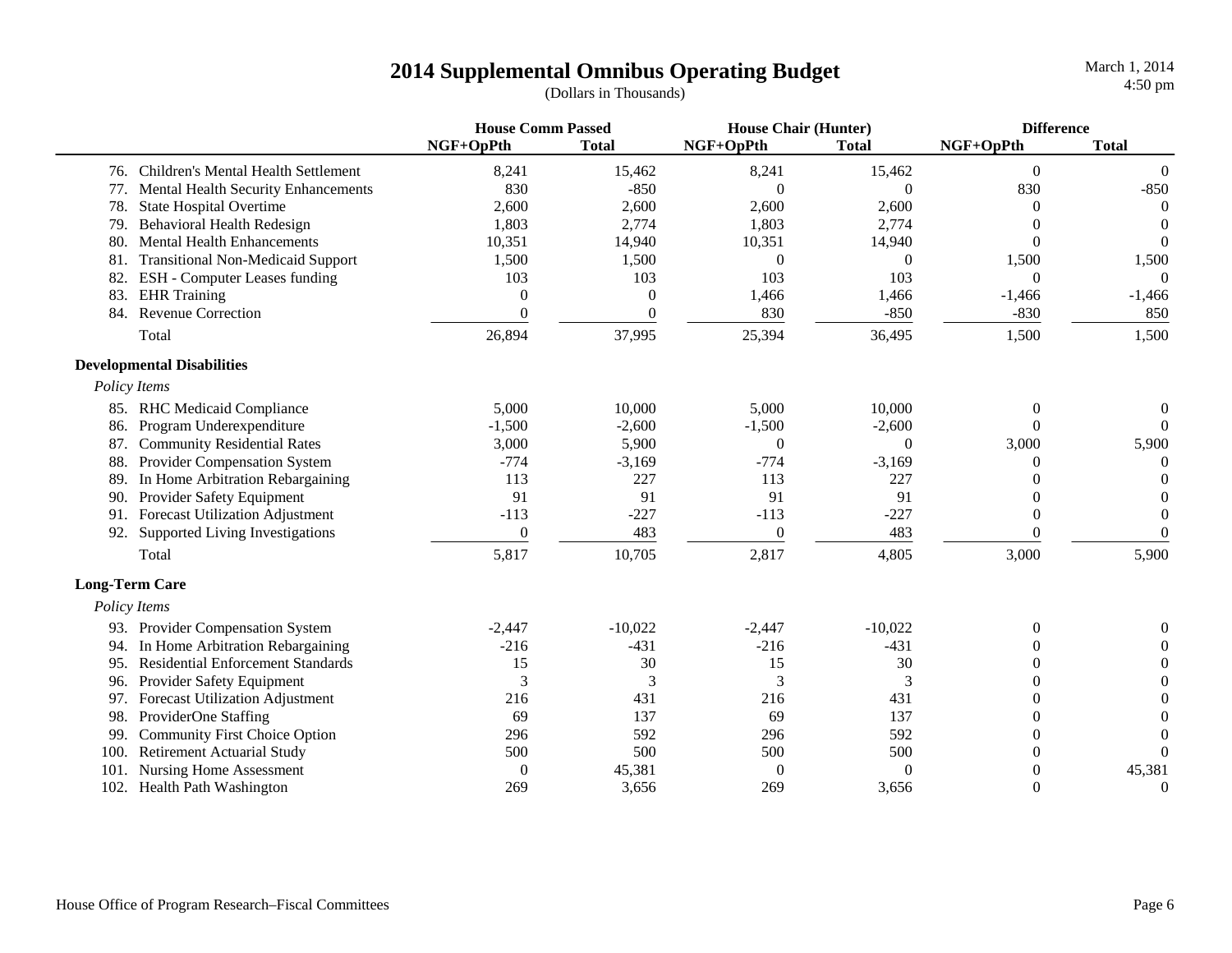|                                               | <b>House Comm Passed</b> |              | <b>House Chair (Hunter)</b> |                | <b>Difference</b> |                  |
|-----------------------------------------------|--------------------------|--------------|-----------------------------|----------------|-------------------|------------------|
|                                               | NGF+OpPth                | <b>Total</b> | NGF+OpPth                   | <b>Total</b>   | NGF+OpPth         | <b>Total</b>     |
| 103. Vulnerable Adults Incident Tracking      | $\theta$                 | 5,388        | $\boldsymbol{0}$            | 5,388          | $\boldsymbol{0}$  | $\boldsymbol{0}$ |
| 104. Supported Living Investigations          | $\theta$                 | 473          | $\overline{0}$              | 473            | $\boldsymbol{0}$  | $\boldsymbol{0}$ |
| Total                                         | $-1,295$                 | 46,138       | $-1,295$                    | 757            | $\boldsymbol{0}$  | 45,381           |
| <b>Economic Services Administration</b>       |                          |              |                             |                |                   |                  |
| Policy Items                                  |                          |              |                             |                |                   |                  |
| 105. WIN 211                                  | 65                       | 65           | $\mathbf{0}$                | $\overline{0}$ | 65                | 65               |
| 106. Call Center Staffing                     | 521                      | 1,423        | 521                         | 1,423          | $\Omega$          | $\Omega$         |
| 107. Family Home Chld Care Rate Increase      | 7,358                    | 7,358        | 7,358                       | 7,358          | $\theta$          | $\theta$         |
| 108. Center Child Care Rate Increase          | 9,273                    | 9,273        | 9,273                       | 9,273          | $\overline{0}$    | $\theta$         |
| 109. Medicaid Cost Allocation Changes         | $\theta$                 | $\Omega$     | $\Omega$                    | $\Omega$       | $\Omega$          | $\theta$         |
| 110. ACA Client Eligibility System            | 1,418                    | 16,681       | 1,418                       | 16,681         | $\overline{0}$    | $\overline{0}$   |
| 111. IT Disaster Recovery                     | 1,461                    | 3,340        | 1,461                       | 3,340          | $\theta$          | $\boldsymbol{0}$ |
| 112. WorkFirst Program Changes                | 2,275                    | 17,023       | 2,275                       | 17,023         | $\theta$          | $\boldsymbol{0}$ |
| Total                                         | 22,371                   | 55,163       | 22,306                      | 55,098         | 65                | 65               |
| <b>Alcohol and Substance Abuse</b>            |                          |              |                             |                |                   |                  |
| Policy Items                                  |                          |              |                             |                |                   |                  |
| 113. Federal Funds - Increased Authority      | $\mathbf{0}$             | 2,870        | $\boldsymbol{0}$            | 2,870          | $\overline{0}$    | $\mathbf{0}$     |
| <b>Special Commitment Center</b>              |                          |              |                             |                |                   |                  |
| Policy Items                                  |                          |              |                             |                |                   |                  |
| 114. New Hepatitis C Treatment                | 1,729                    | 1,729        | 1,729                       | 1,729          | $\boldsymbol{0}$  | $\boldsymbol{0}$ |
| <b>Total DSHS</b>                             | 58,313                   | 157,688      | 53,748                      | 104,842        | 4,565             | 52,846           |
| <b>Other Human Services</b>                   |                          |              |                             |                |                   |                  |
| <b>Washington State Health Care Authority</b> |                          |              |                             |                |                   |                  |
| Policy Items                                  |                          |              |                             |                |                   |                  |
| 115. Breast & Cervical Cancer Treatment       | $-4,322$                 | 3,761        | $-4,322$                    | 3,761          | $\theta$          |                  |
| 116. Provider Safety Equipment                | 306                      | 612          | 306                         | 612            | $\Omega$          | $\Omega$         |
| 117. State Health Care Innovation Plan #      | $-8,087$                 | $-9,759$     | $-8,087$                    | $-9,759$       | $\theta$          | $\Omega$         |
| 118. Federal Basic Health Planning            | 500                      | 500          | 500                         | 500            | $\theta$          | $\Omega$         |
| 119. Behavioral Health Redesign               | 229                      | 424          | 229                         | 424            | $\theta$          | $\theta$         |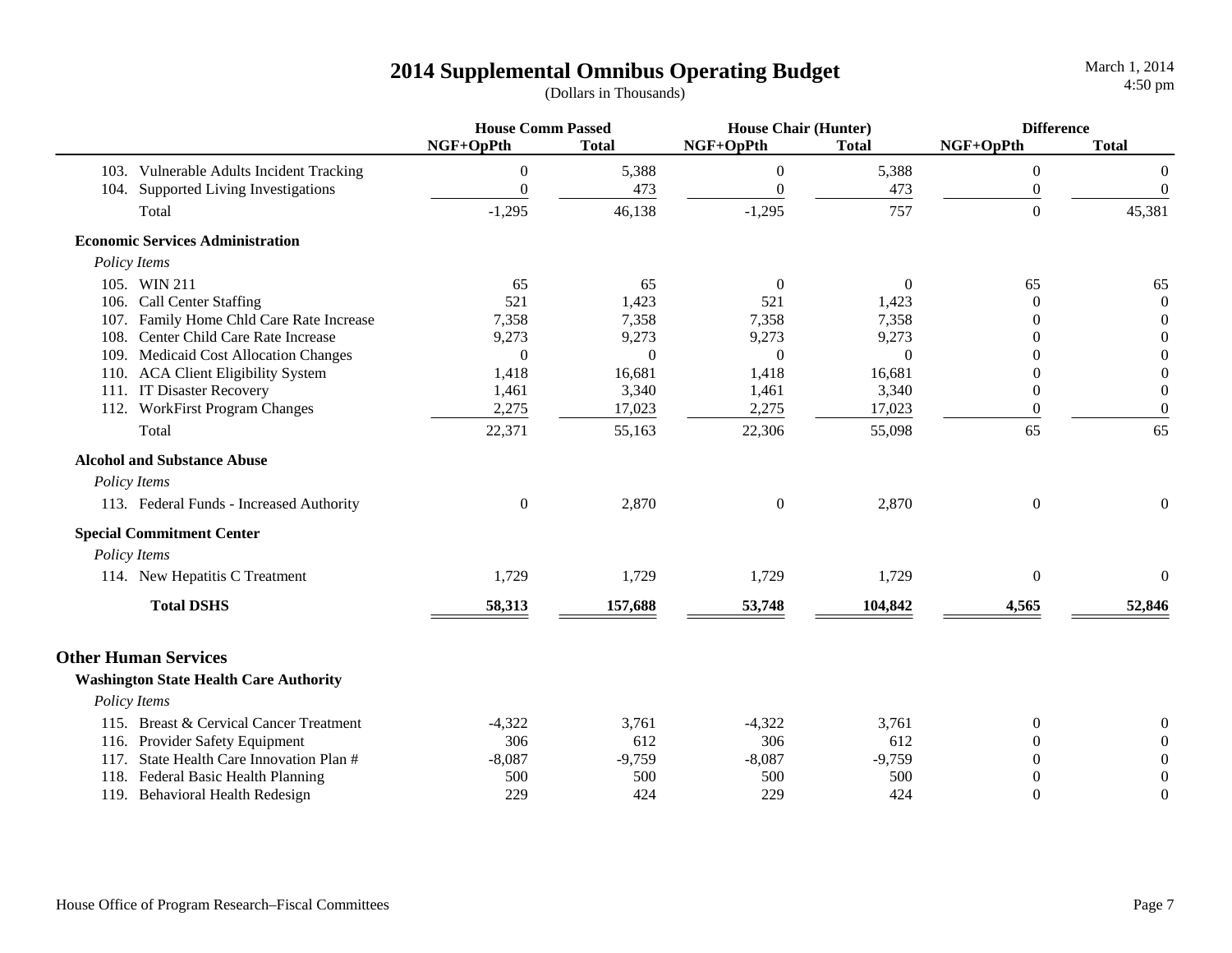|                                                      | <b>House Comm Passed</b> |              | <b>House Chair (Hunter)</b> |                  | <b>Difference</b> |                  |
|------------------------------------------------------|--------------------------|--------------|-----------------------------|------------------|-------------------|------------------|
|                                                      | NGF+OpPth                | <b>Total</b> | NGF+OpPth                   | <b>Total</b>     | NGF+OpPth         | <b>Total</b>     |
| 120. Hospital Safety Net Asessment                   | $-24,975$                | 112,234      | $-24,975$                   | 112,234          | $\theta$          | $\mathbf{0}$     |
| 121. P1 Phase 2 Funding                              | 1,923                    | 9,032        | 1,923                       | 9,032            | $\Omega$          | $\theta$         |
| 122. P1 Operating Rules                              | 197                      | 1,253        | 197                         | 1,253            |                   | $\boldsymbol{0}$ |
| 123. Cost Allocation Update for HBE                  | 1,157                    | 4,101        | 1,157                       | 4,101            | 0                 | $\Omega$         |
| 124. P1 ACA Enhancements                             | 620                      | 2,485        | 620                         | 2,485            | 0                 | $\Omega$         |
| 125. P1 Phase 2 Operations & Maintenance             | 693                      | 2,391        | 693                         | 2,391            |                   | $\theta$         |
| 126. Medicaid Plan Choice                            | 390                      | 3,900        | 390                         | 3,900            | $\theta$          | $\mathbf{0}$     |
| 127. Sole Community Hospital                         | $-250$                   | $-450$       | $\mathbf{0}$                | $\boldsymbol{0}$ | $-250$            | $-450$           |
| 128. Facility Fees                                   | $-3,856$                 | $-7,545$     | $\overline{0}$              | $\overline{0}$   | $-3,856$          | $-7,545$         |
| Total                                                | $-35,475$                | 122,939      | $-31,369$                   | 130,934          | $-4,106$          | $-7,995$         |
| <b>WA State Criminal Justice Training Commission</b> |                          |              |                             |                  |                   |                  |
| Policy Items                                         |                          |              |                             |                  |                   |                  |
| 129. Crisis Intervention Training                    | $\boldsymbol{0}$         | 625          | $\boldsymbol{0}$            | 625              | $\boldsymbol{0}$  | $\boldsymbol{0}$ |
| 130. Strategic Social Interaction Model              | $\boldsymbol{0}$         | 343          | $\boldsymbol{0}$            | 343              | $\boldsymbol{0}$  | $\boldsymbol{0}$ |
| 131. Reserve Officers                                | 35                       | 35           | 35                          | 35               | 0                 | $\boldsymbol{0}$ |
| Total                                                | 35                       | 1,003        | 35                          | 1,003            | $\overline{0}$    | $\Omega$         |
| <b>Department of Labor and Industries</b>            |                          |              |                             |                  |                   |                  |
| Policy Items                                         |                          |              |                             |                  |                   |                  |
| 132. Agricultural Work Group                         | 50                       | 50           | $\theta$                    | $\overline{0}$   | 50                | 50               |
| 133. Unpaid Wages Collection                         | $\Omega$                 | 262          | 0                           | 262              | 0                 | $\boldsymbol{0}$ |
| 134. Claims Processors                               | $\Omega$                 | 665          | 0                           | 665              | $\Omega$          | $\theta$         |
| 135. Electrical Program Workload Adj                 | $\theta$                 | 3,004        | $\mathbf{0}$                | 3,004            | 0                 | $\boldsymbol{0}$ |
| 136. Labor and Industries Appeal Bonds               | 399                      | 420          | 399                         | 420              | $\theta$          | $\Omega$         |
| 137. Public Works Payroll Records                    | $\theta$                 | 457          | $\theta$                    | 457              | $\theta$          | $\theta$         |
| 138. Employee Status                                 | $\Omega$                 | 660          | $\theta$                    | 660              | $\theta$          | $\theta$         |
| 139. Employee Antiretaliation                        |                          | 259          | 0                           | 259              | $\overline{0}$    | $\theta$         |
| Prevailing Wage IT<br>140.                           | 0                        | 925          | 0                           | 925              | $\overline{0}$    | $\boldsymbol{0}$ |
| 141. Prevailing Wage Program Manager                 | $\mathbf{0}$             | 173          | $\mathbf{0}$                | 173              | $\overline{0}$    | $\boldsymbol{0}$ |
| 142. Interpreter Services                            | $\theta$                 | 33           | $\Omega$                    | 33               | $\Omega$          | $\boldsymbol{0}$ |
| Total                                                | 449                      | 6,908        | 399                         | 6,858            | 50                | 50               |
| <b>Department of Health</b>                          |                          |              |                             |                  |                   |                  |
| Policy Items                                         |                          |              |                             |                  |                   |                  |
| 143. Healthiest Next Gen Initiative                  | 350                      | 350          | 350                         | 350              | $\boldsymbol{0}$  | $\boldsymbol{0}$ |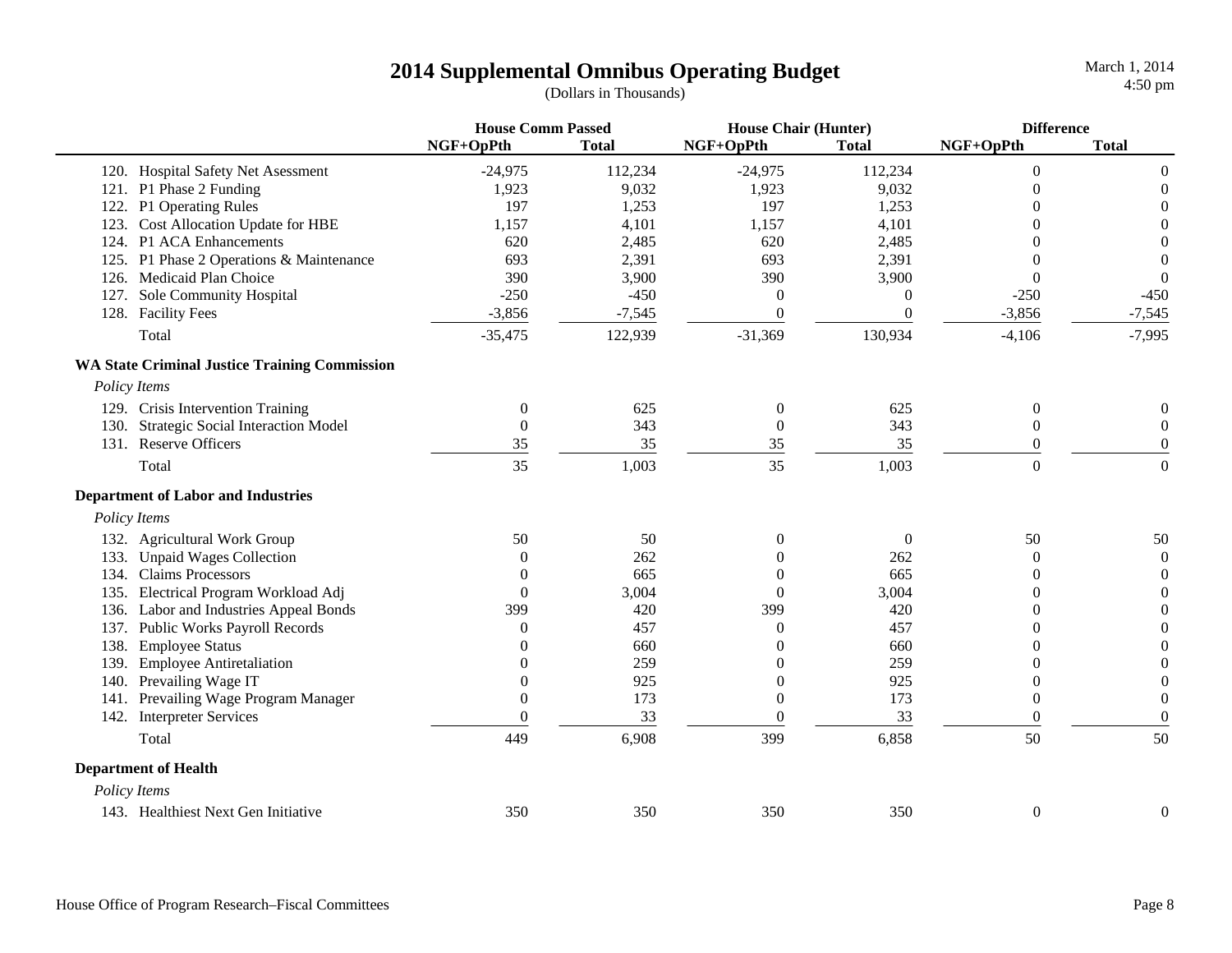|      |                                          | <b>House Comm Passed</b> |              | <b>House Chair (Hunter)</b> |              | <b>Difference</b> |                  |
|------|------------------------------------------|--------------------------|--------------|-----------------------------|--------------|-------------------|------------------|
|      |                                          | NGF+OpPth                | <b>Total</b> | NGF+OpPth                   | <b>Total</b> | NGF+OpPth         | <b>Total</b>     |
|      | 144. Medical Marijuana                   | 2,950                    | 3,028        | 2,950                       | 3,028        | $\overline{0}$    | $\Omega$         |
| 145. | Physical Therapists                      | $\Omega$                 | 68           | $\Omega$                    | 68           | 0                 | $\Omega$         |
| 146. | Suicide Prevention                       | $\theta$                 | 251          |                             | 251          | 0                 |                  |
| 147. | Trauma Care Fund                         | $\overline{0}$           | $-1,121$     | $\mathbf{0}$                | $-1,121$     | $\Omega$          |                  |
| 148. | Tobacco Use Prevention                   | 2,000                    | 2,000        | 2,000                       | 2,000        | $\theta$          | $\Omega$         |
|      | Total                                    | 5,300                    | 4,576        | 5,300                       | 4,576        | $\overline{0}$    | $\Omega$         |
|      | <b>Department of Corrections</b>         |                          |              |                             |              |                   |                  |
|      | Policy Items                             |                          |              |                             |              |                   |                  |
|      | 149. Violator Policy Change              | 1,161                    | 1,161        | 1,161                       | 1,161        | $\theta$          | $\overline{0}$   |
| 150. | New Prison Capacity                      | 4,840                    | 4,840        | 4,840                       | 4,840        | 0                 | $\Omega$         |
| 151  | Emergency Beds at WCCW                   | 118                      | 118          | 118                         | 118          | 0                 | $\Omega$         |
| 152. | PREA Zero Tolerance Grant                | $\theta$                 | 250          | $\theta$                    | 250          | 0                 | $\Omega$         |
| 153. | PREA Compliance                          | 543                      | 543          | 543                         | 543          | 0                 | $\theta$         |
| 154. | <b>Prison Overtime Resources</b>         | 1,776                    | 1,776        | 1,776                       | 1,776        | $\Omega$          | $\theta$         |
| 155. | <b>Centralized Pharmacy Restoration</b>  | 1,390                    | 1,390        | 1,390                       | 1,390        | $\Omega$          | $\theta$         |
| 156. | <b>ACA Enrollment Resources</b>          | 60                       | 60           | 60                          | 60           | 0                 | $\Omega$         |
| 157. | Medicaid Code Compliance                 | 100                      | 100          | 100                         | 100          | 0                 | $\Omega$         |
| 158. | Female Offender Jail Beds                | 1,670                    | 1,670        | 1,670                       | 1,670        | 0                 | $\Omega$         |
| 159  | <b>ITU</b> Expansion                     | $-322$                   | $-322$       | $-322$                      | $-322$       | 0                 | $\theta$         |
| 160. | Second Chance Reentry Grant              | 250                      | 1,000        | 250                         | 1,000        | $\theta$          | $\theta$         |
| 161. | Post-Secondary Education                 | 50                       | 50           | $\Omega$                    | $\Omega$     | 50                | 50               |
|      | 162. Violator Fractional Billing         | $-2,621$                 | $-2,621$     | $-2,621$                    | $-2,621$     | $\mathbf{0}$      | $\boldsymbol{0}$ |
|      | Total                                    | 9,015                    | 10,015       | 8,965                       | 9,965        | 50                | 50               |
|      | <b>Employment Security Department</b>    |                          |              |                             |              |                   |                  |
|      | Policy Items                             |                          |              |                             |              |                   |                  |
|      | 163. Complete Next Generation Tax System | $\overline{0}$           | 11,199       | $\mathbf{0}$                | 11,199       | $\boldsymbol{0}$  | $\mathbf{0}$     |
| 164. | Data Center Move                         | $\theta$                 | 1,020        | $\overline{0}$              | 1,020        | $\theta$          | $\Omega$         |
|      | 165. Develop New UI Benefits System      | $\theta$                 | 3,809        | $\overline{0}$              | $\Omega$     | $\Omega$          | 3,809            |
|      | Total                                    | $\Omega$                 | 16,028       | $\theta$                    | 12,219       | $\Omega$          | 3,809            |
|      | <b>Total Other Human Services</b>        | $-20,676$                | 161,469      | $-16,670$                   | 165,555      | $-4.006$          | $-4,086$         |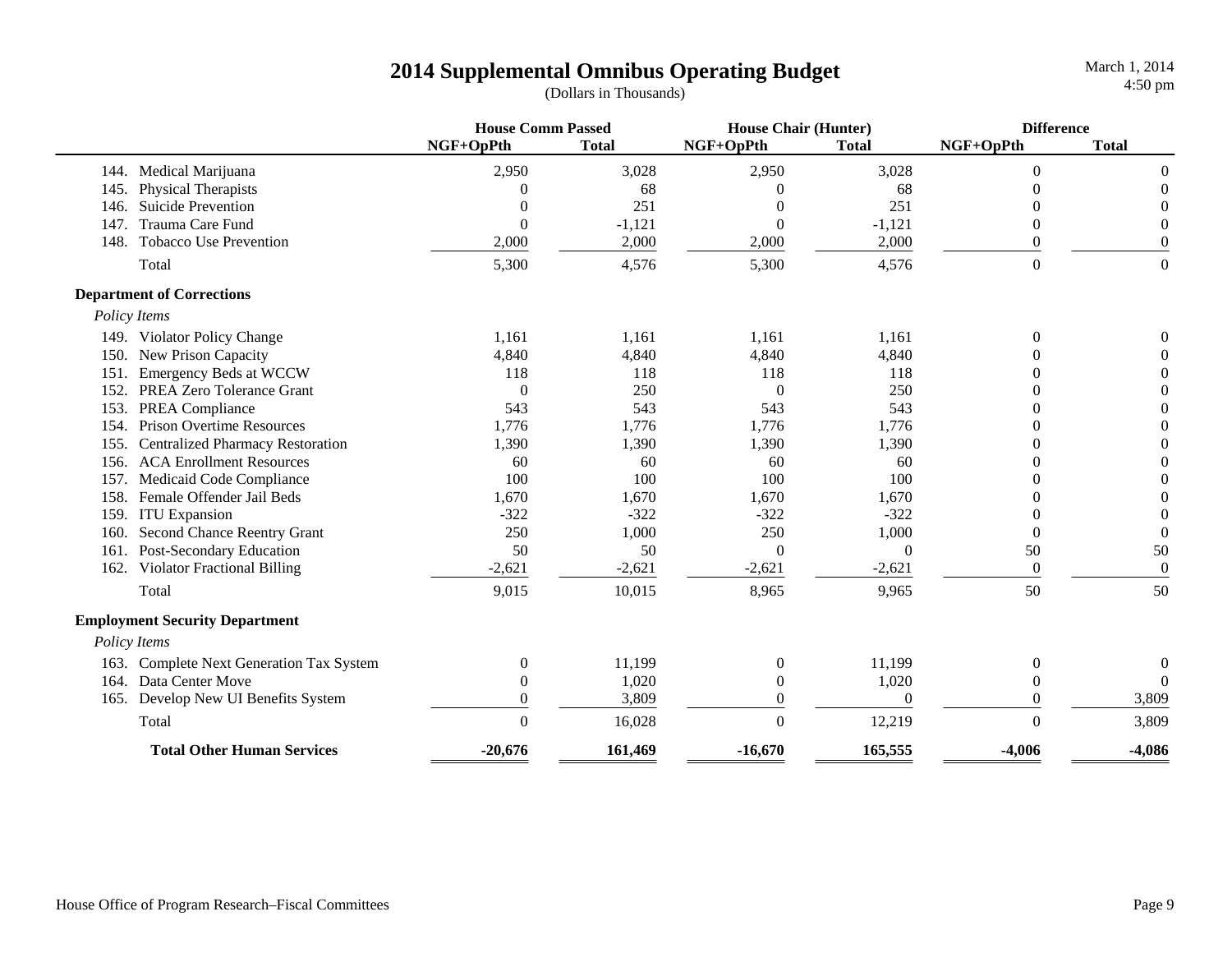|                                                  | <b>House Comm Passed</b> |              | <b>House Chair (Hunter)</b> |                  | <b>Difference</b> |                  |
|--------------------------------------------------|--------------------------|--------------|-----------------------------|------------------|-------------------|------------------|
|                                                  | NGF+OpPth                | <b>Total</b> | NGF+OpPth                   | <b>Total</b>     | NGF+OpPth         | <b>Total</b>     |
| <b>Natural Resources</b>                         |                          |              |                             |                  |                   |                  |
| <b>Department of Ecology</b>                     |                          |              |                             |                  |                   |                  |
| Policy Items                                     |                          |              |                             |                  |                   |                  |
| 166. Federal Funding Adjustment                  | $\Omega$                 | $-2,000$     | $\overline{0}$              | $-2,000$         | $\mathbf{0}$      | 0                |
| 167. Yakima Adjudication Support                 |                          | 260          | $\theta$                    | 260              | 0                 | $\Omega$         |
| 168. Consumer Product Toxics Testing             | 0                        | 611          | $\Omega$                    | 611              | $\Omega$          | $\Omega$         |
| 169. Biosolids Permitting                        |                          | 299          | $\Omega$                    | 299              | $\Omega$          | $\theta$         |
| 170. Increase Hanford Compliance                 |                          | 312          | $\Omega$                    | 312              | $\Omega$          | $\overline{0}$   |
| 171. Coordinate Hanford Permit Revision          |                          | 224          | $\overline{0}$              | 224              | $\Omega$          | $\Omega$         |
| 172. Reduce Oil Spill Risk-Rail/Vessel           | 0                        | 652          | $\Omega$                    | 652              | $\Omega$          | $\Omega$         |
| 173. Water Quality Data Systems Upgrade          | $\theta$                 | 815          | $\overline{0}$              | 815              | $\boldsymbol{0}$  | $\theta$         |
| 174. Oil Transportation Safety                   | $\boldsymbol{0}$         | 157          | $\boldsymbol{0}$            | 157              | $\boldsymbol{0}$  | $\boldsymbol{0}$ |
| Total                                            | $\overline{0}$           | 1,330        | $\boldsymbol{0}$            | 1,330            | $\boldsymbol{0}$  | $\boldsymbol{0}$ |
| <b>State Parks and Recreation Commission</b>     |                          |              |                             |                  |                   |                  |
| Policy Items                                     |                          |              |                             |                  |                   |                  |
| 175. Major Equipment Replacement                 | $\boldsymbol{0}$         | 500          | $\boldsymbol{0}$            | 500              | $\boldsymbol{0}$  | $\boldsymbol{0}$ |
| 176. State Agency Permitting                     | 25                       | 25           | 25                          | 25               | $\boldsymbol{0}$  | $\theta$         |
| 177. Public Works Payroll Records                | 105                      | 105          | 105                         | 105              | $\Omega$          | $\theta$         |
| Total                                            | 130                      | 630          | 130                         | 630              | $\boldsymbol{0}$  | $\boldsymbol{0}$ |
| <b>Recreation and Conservation Funding Board</b> |                          |              |                             |                  |                   |                  |
| Policy Items                                     |                          |              |                             |                  |                   |                  |
| 178. Outdoor Recreation Task Force               | 100                      | 200          | $\boldsymbol{0}$            | $\boldsymbol{0}$ | 100               | 200              |
| <b>Department of Fish and Wildlife</b>           |                          |              |                             |                  |                   |                  |
| Policy Items                                     |                          |              |                             |                  |                   |                  |
| 179. Wildfire Season Costs                       | 545                      | 545          | 545                         | 545              | $\theta$          | 0                |
| 180. Records Management                          | $\Omega$                 | 247          | $\overline{0}$              | 247              | $\Omega$          | $\Omega$         |
| 181. Wildlife Disease Management                 | $\Omega$                 | 200          | $\Omega$                    | 200              | $\Omega$          | $\Omega$         |
| 182. Fish Passage Barriers                       | 1,432                    | 1,432        | 1,432                       | 1,432            | $\Omega$          | $\Omega$         |
| 183. Sustaining Hunter Education *               | $\boldsymbol{0}$         | 272          | $\boldsymbol{0}$            | 272              | 0                 | $\overline{0}$   |
| 184. Oil Transportation Safety                   | $\boldsymbol{0}$         | 24           | $\boldsymbol{0}$            | 24               | $\theta$          | $\theta$         |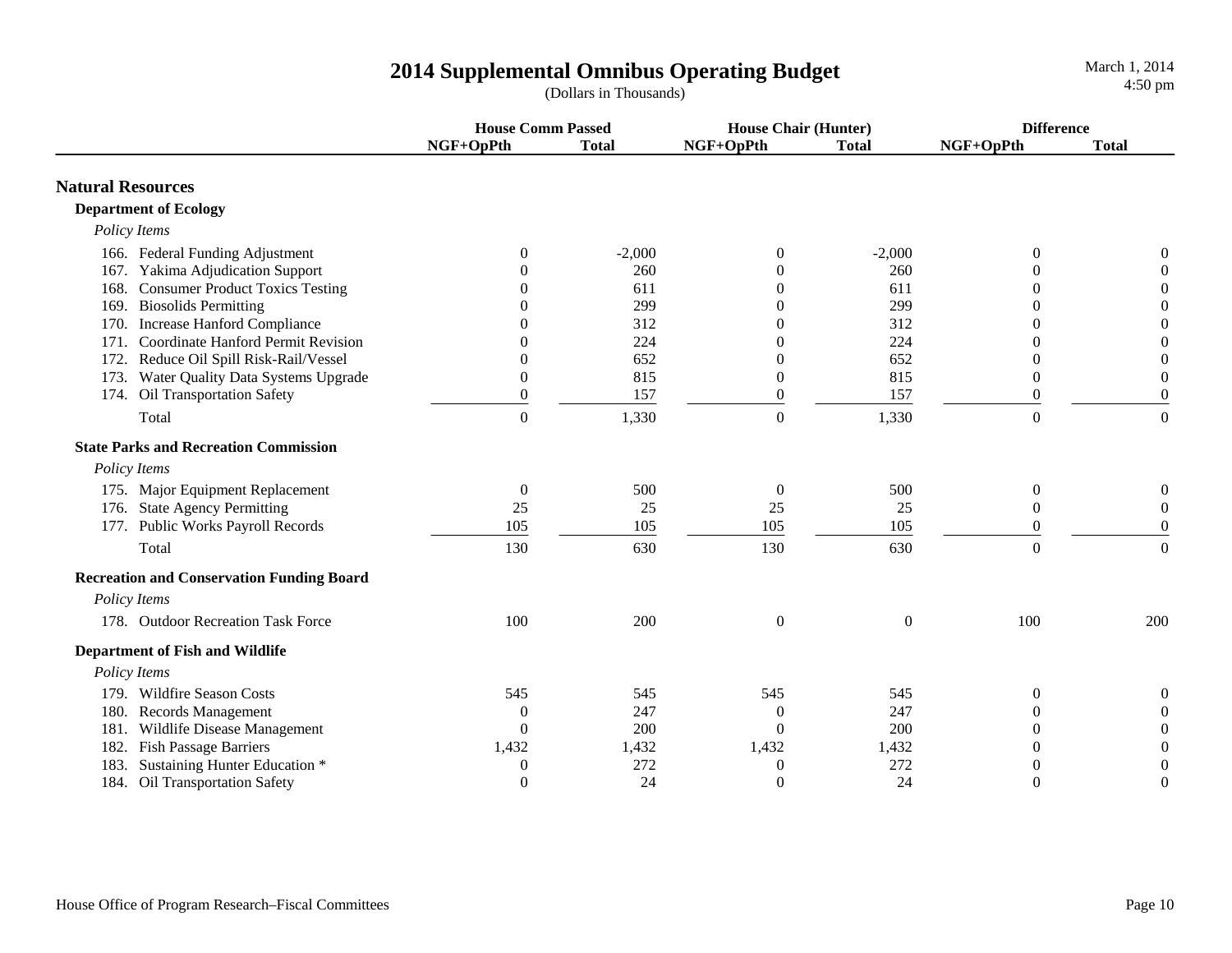|                                               | <b>House Comm Passed</b> |              | <b>House Chair (Hunter)</b> |                | <b>Difference</b> |                  |
|-----------------------------------------------|--------------------------|--------------|-----------------------------|----------------|-------------------|------------------|
|                                               | NGF+OpPth                | <b>Total</b> | NGF+OpPth                   | <b>Total</b>   | NGF+OpPth         | <b>Total</b>     |
| 185. HPA Account Adjustment                   | $\theta$                 | 292          | $\boldsymbol{0}$            | 292            | $\boldsymbol{0}$  | $\boldsymbol{0}$ |
| Total                                         | 1,977                    | 3,012        | 1,977                       | 3,012          | $\overline{0}$    | $\overline{0}$   |
| <b>Department of Natural Resources</b>        |                          |              |                             |                |                   |                  |
| Policy Items                                  |                          |              |                             |                |                   |                  |
| 186. Emergency Fire Suppression               | 9,172                    | 9,172        | 9,172                       | 9,172          | $\mathbf{0}$      | $\boldsymbol{0}$ |
| <b>Sustainable Trust Land Revenue</b><br>187. | $\overline{0}$           | 7,100        | $\boldsymbol{0}$            | 7,100          | $\theta$          | $\mathbf{0}$     |
| Total                                         | 9,172                    | 16,272       | 9,172                       | 16,272         | $\boldsymbol{0}$  | $\overline{0}$   |
| <b>Department of Agriculture</b>              |                          |              |                             |                |                   |                  |
| Policy Items                                  |                          |              |                             |                |                   |                  |
| 188. Hemp/Commercial Animal Feed              | 72                       | 72           | 72                          | 72             | $\theta$          | $\boldsymbol{0}$ |
| 189. Emergency Food Assistance                | 1,000                    | 1,000        | 1,000                       | 1,000          | $\theta$          | $\boldsymbol{0}$ |
| Total                                         | 1,072                    | 1,072        | 1,072                       | 1,072          | $\theta$          | $\overline{0}$   |
| <b>Total Natural Resources</b>                | 12,451                   | 22,516       | 12,351                      | 22,316         | 100               | 200              |
| <b>Transportation</b>                         |                          |              |                             |                |                   |                  |
| <b>Washington State Patrol</b>                |                          |              |                             |                |                   |                  |
| Policy Items                                  |                          |              |                             |                |                   |                  |
| 190. Fund Switch-License Invest. Unit         | 110                      | $\Omega$     | 110                         | $\overline{0}$ | $\theta$          | 0                |
| King Airplanes Overhaul<br>191.               | 1,260                    | 1,260        | 1,260                       | 1,260          | $\overline{0}$    | $\theta$         |
| 192. Fingerprint Background Checks            | $\boldsymbol{0}$         | 94           | $\boldsymbol{0}$            | 94             | $\boldsymbol{0}$  | $\mathbf{0}$     |
| 193. Special Operations Bicycles              | 10                       | 10           | 10                          | 10             | $\theta$          | $\mathbf{0}$     |
| Total                                         | 1,380                    | 1,364        | 1,380                       | 1,364          | $\overline{0}$    | $\boldsymbol{0}$ |
| <b>Department of Licensing</b>                |                          |              |                             |                |                   |                  |
| Policy Items                                  |                          |              |                             |                |                   |                  |
| 194. Cosmetology Licensing                    | $\mathbf{0}$             | 112          | $\boldsymbol{0}$            | 112            | $\theta$          | $\mathbf{0}$     |
| <b>Total Transportation</b>                   | 1,380                    | 1,476        | 1,380                       | 1,476          | $\bf{0}$          | $\bf{0}$         |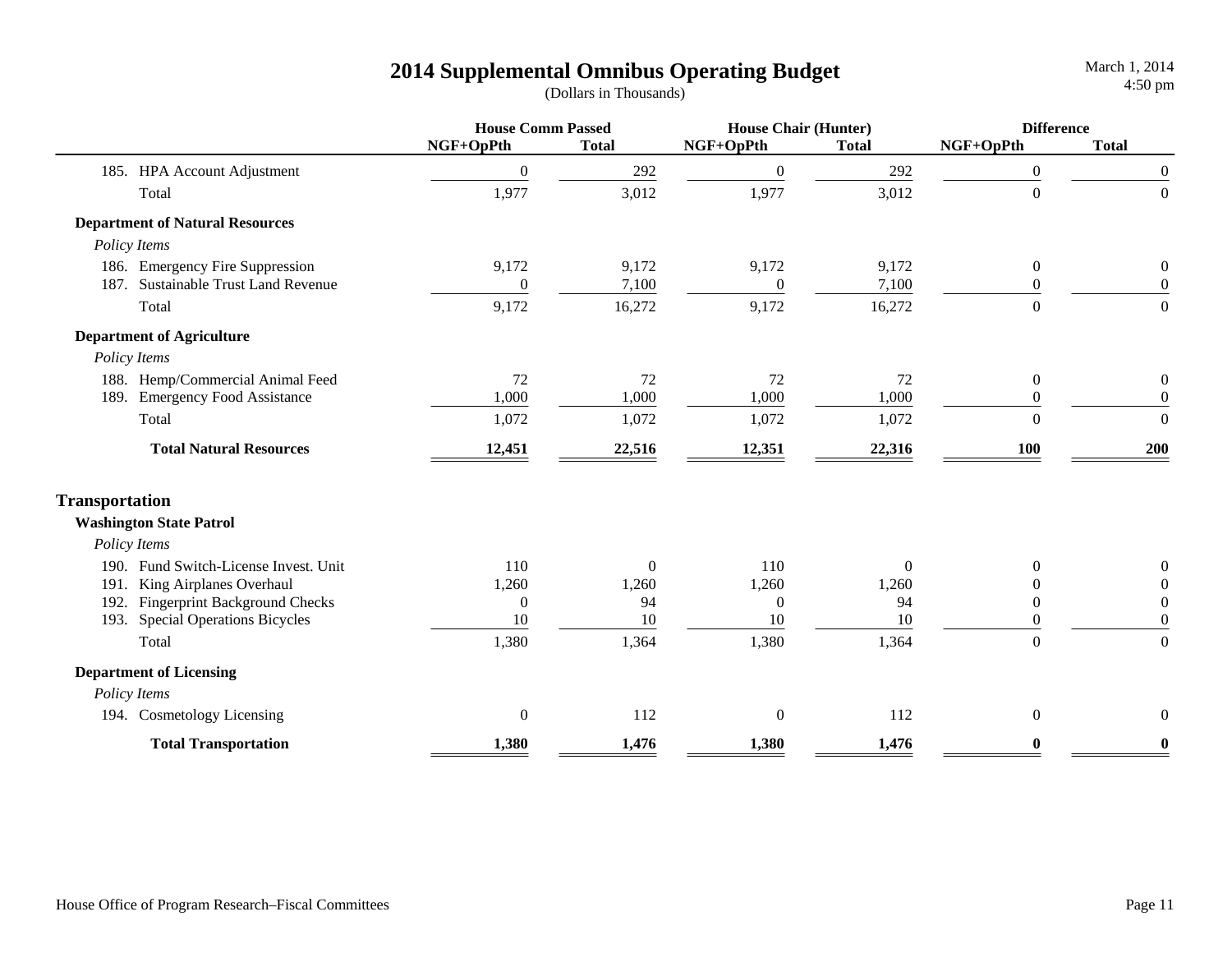|                                                                                                          | <b>House Comm Passed</b> |                   | <b>House Chair (Hunter)</b> |                   | <b>Difference</b>                    |                                                      |
|----------------------------------------------------------------------------------------------------------|--------------------------|-------------------|-----------------------------|-------------------|--------------------------------------|------------------------------------------------------|
|                                                                                                          | NGF+OpPth                | <b>Total</b>      | NGF+OpPth                   | <b>Total</b>      | NGF+OpPth                            | <b>Total</b>                                         |
| <b>Public Schools</b>                                                                                    |                          |                   |                             |                   |                                      |                                                      |
| <b>OSPI &amp; Statewide Programs</b>                                                                     |                          |                   |                             |                   |                                      |                                                      |
| Policy Items                                                                                             |                          |                   |                             |                   |                                      |                                                      |
| 195. Closing the Opportunity Gap<br>196. Paraeducator Development<br>197. Career & Tech Ed Equivalencies | 218<br>293<br>287        | 218<br>293<br>287 | 218<br>293<br>287           | 218<br>293<br>287 | $\mathbf{0}$<br>$\Omega$<br>$\theta$ | $\boldsymbol{0}$<br>$\mathbf{0}$<br>$\boldsymbol{0}$ |
| <b>Washington Achievers Scholars</b><br>198.                                                             | 234                      | 234               | 234                         | 234               | $\mathbf{0}$                         | $\boldsymbol{0}$                                     |
| 199. Program Compliance                                                                                  | 267                      | 267               | 267                         | 267               | $\mathbf{0}$                         | $\boldsymbol{0}$                                     |
| Total                                                                                                    | 1,299                    | 1,299             | 1,299                       | 1,299             | $\Omega$                             | $\mathbf{0}$                                         |
| <b>General Apportionment</b>                                                                             |                          |                   |                             |                   |                                      |                                                      |
| Policy Items                                                                                             |                          |                   |                             |                   |                                      |                                                      |
| 200. Materials, Supplies, & Op. Costs<br>201. Federal Forest Deductible Revenues                         | 50,968<br>1,991          | 50,968<br>1,991   | 52,720<br>1,991             | 52,720<br>1,991   | $-1,752$                             | $-1,752$<br>$\theta$                                 |
| 202.<br><b>Instructional Hours</b>                                                                       | $\theta$                 | $\Omega$          | $\overline{0}$              | $\theta$          | $\theta$<br>$\theta$                 | $\theta$                                             |
| 203. New Instructional Hours Correction                                                                  | 626                      | 626               | 626                         | 626               | $\overline{0}$                       | $\boldsymbol{0}$                                     |
| Total                                                                                                    | 53,585                   | 53,585            | 55,337                      | 55,337            | $-1,752$                             | $-1,752$                                             |
| <b>Pupil Transportation</b>                                                                              |                          |                   |                             |                   |                                      |                                                      |
| Policy Items                                                                                             |                          |                   |                             |                   |                                      |                                                      |
| 204. Transportation Funding Adjustment                                                                   | 558                      | 558               | 558                         | 558               | $\theta$                             | $\mathbf{0}$                                         |
| <b>Special Education</b>                                                                                 |                          |                   |                             |                   |                                      |                                                      |
| Policy Items                                                                                             |                          |                   |                             |                   |                                      |                                                      |
| 205. Materials, Supplies, & Op. Costs                                                                    | 7,040                    | 7,040             | 7,282                       | 7,282             | $-242$                               | $-242$                                               |
| 206. Instructional Hours                                                                                 | $\overline{0}$           | $\Omega$          | $\mathbf{0}$                | $\Omega$          | $\boldsymbol{0}$                     | $\overline{0}$                                       |
| 207. New Instructional Hours Correction                                                                  | $-536$                   | $-536$            | $-536$                      | $-536$            | $\mathbf{0}$                         | $\overline{0}$                                       |
| 208. Special Education Ombuds                                                                            | $-50$                    | $-50$             | $-50$                       | $-50$             | $\Omega$                             | $\mathbf{0}$                                         |
| Total                                                                                                    | 6,454                    | 6,454             | 6,696                       | 6,696             | $-242$                               | $-242$                                               |
| <b>Educational Service Districts</b>                                                                     |                          |                   |                             |                   |                                      |                                                      |
| Policy Items                                                                                             |                          |                   |                             |                   |                                      |                                                      |
| 209. Learning Platform Crowdsourcing                                                                     | 100                      | 100               | 100                         | 100               | $\boldsymbol{0}$                     | $\boldsymbol{0}$                                     |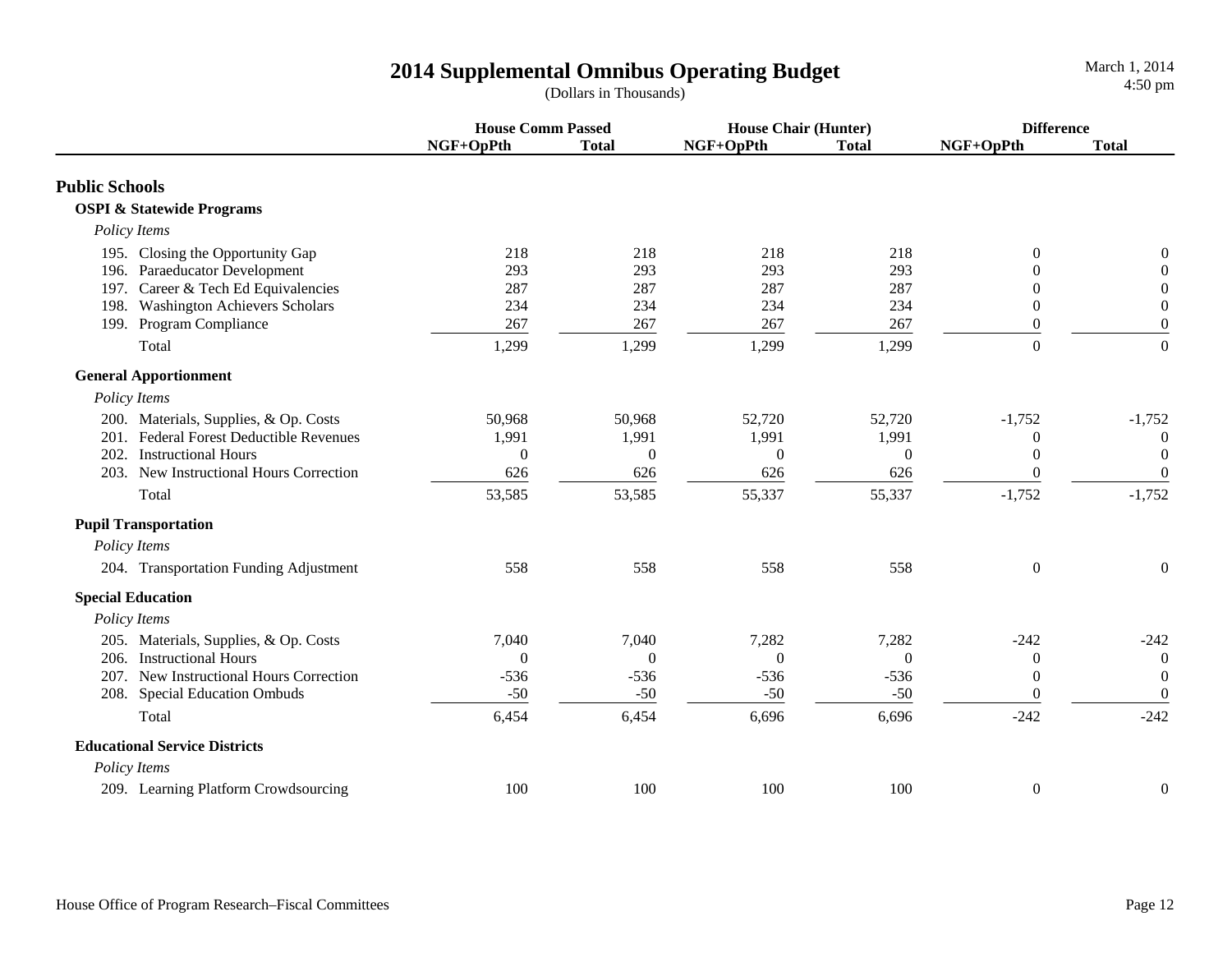|                                             |              | <b>House Comm Passed</b> |                  | <b>House Chair (Hunter)</b> |                  | <b>Difference</b> |  |
|---------------------------------------------|--------------|--------------------------|------------------|-----------------------------|------------------|-------------------|--|
|                                             | NGF+OpPth    | <b>Total</b>             | NGF+OpPth        | <b>Total</b>                | NGF+OpPth        | <b>Total</b>      |  |
| <b>Education Reform</b>                     |              |                          |                  |                             |                  |                   |  |
| Policy Items                                |              |                          |                  |                             |                  |                   |  |
| 210. Closing the Opportunity Gap            | 27           | 27                       | 27               | 27                          | $\mathbf{0}$     | $\boldsymbol{0}$  |  |
| 211. Community Engagement Grants            | 200          | 200                      | 200              | 200                         | $\Omega$         | $\overline{0}$    |  |
| 212. Readiness to Learn                     | 1,994        | 1,994                    | $\boldsymbol{0}$ | $\overline{0}$              | 1,994            | 1,994             |  |
| Total                                       | 2,221        | 2,221                    | 227              | 227                         | 1,994            | 1,994             |  |
| <b>Washington Charter School Commission</b> |              |                          |                  |                             |                  |                   |  |
| Policy Items                                |              |                          |                  |                             |                  |                   |  |
| 213. Attorney General Lawsuit Costs         | 125          | 125                      | 125              | 125                         | $\boldsymbol{0}$ | $\boldsymbol{0}$  |  |
| 214. Charter Evaluation and Oversight       | 137          | 137                      | 137              | 137                         | $\mathbf{0}$     | $\mathbf{0}$      |  |
| 215. Projected Under Expenditures           | $-146$       | $-146$                   | $-146$           | $-146$                      | $\overline{0}$   | $\boldsymbol{0}$  |  |
| Total                                       | 116          | 116                      | 116              | 116                         | $\Omega$         | $\boldsymbol{0}$  |  |
| <b>Total Public Schools</b>                 | 64,333       | 64,333                   | 64,333           | 64,333                      | 0                | $\bf{0}$          |  |
| <b>Higher Education</b>                     |              |                          |                  |                             |                  |                   |  |
| <b>Student Achievement Council</b>          |              |                          |                  |                             |                  |                   |  |
| Policy Items                                |              |                          |                  |                             |                  |                   |  |
| 216. Private/Local Grant Authority          | $\mathbf{0}$ | 300                      | $\mathbf{0}$     | 300                         | $\Omega$         | $\boldsymbol{0}$  |  |
| 217. Dual Credit Coursework                 | 17           | 17                       | 17               | 17                          | $\overline{0}$   | $\boldsymbol{0}$  |  |
| 218. Align fund sources                     | $\mathbf{0}$ | $\overline{0}$           | $\boldsymbol{0}$ | $\mathbf{0}$                | $\theta$         | $\boldsymbol{0}$  |  |
| 219. Student Aid Review                     | $50\,$       | 50                       | $50\,$           | 50                          | $\overline{0}$   | $\boldsymbol{0}$  |  |
| Total                                       | 67           | 367                      | 67               | 367                         | $\overline{0}$   | $\mathbf{0}$      |  |
| <b>University of Washington</b>             |              |                          |                  |                             |                  |                   |  |
| Policy Items                                |              |                          |                  |                             |                  |                   |  |
| 220. Institute for Protein Design           | 1,000        | 1,000                    | 1,000            | 1,000                       | $\boldsymbol{0}$ | $\boldsymbol{0}$  |  |
| Burke Museum Hands on Science<br>221.       | 150          | 150                      | 150              | 150                         | $\boldsymbol{0}$ | $\boldsymbol{0}$  |  |
| Total                                       | 1,150        | 1,150                    | 1,150            | 1,150                       | $\Omega$         | $\overline{0}$    |  |
| <b>Washington State University</b>          |              |                          |                  |                             |                  |                   |  |
| Policy Items                                |              |                          |                  |                             |                  |                   |  |
| 222. Jet Fuels Center of Excellence         | 750          | 750                      | 750              | 750                         | $\boldsymbol{0}$ | $\overline{0}$    |  |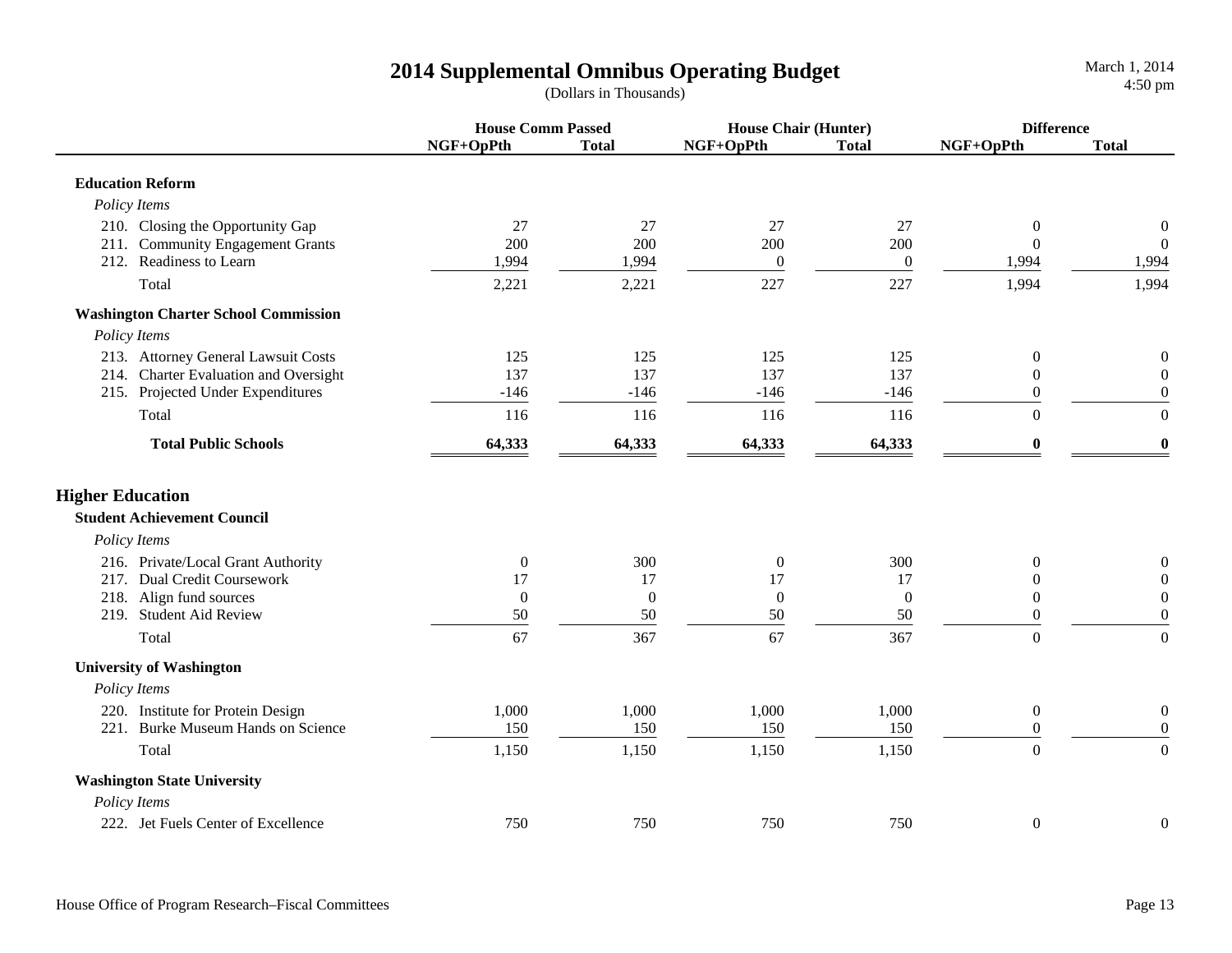|                        |                                                              | <b>House Comm Passed</b> |              | <b>House Chair (Hunter)</b> |              | <b>Difference</b> |                  |
|------------------------|--------------------------------------------------------------|--------------------------|--------------|-----------------------------|--------------|-------------------|------------------|
|                        |                                                              | NGF+OpPth                | <b>Total</b> | NGF+OpPth                   | <b>Total</b> | NGF+OpPth         | <b>Total</b>     |
|                        | 223. Oil Transportation Safety                               | 300                      | 300          | 300                         | 300          | $\boldsymbol{0}$  | $\boldsymbol{0}$ |
|                        | 224. Transfer of University Center                           | 1,989                    | 1,989        | 1,989                       | 1,989        | $\boldsymbol{0}$  | $\boldsymbol{0}$ |
| Total                  |                                                              | 3,039                    | 3,039        | 3,039                       | 3,039        | $\boldsymbol{0}$  | $\boldsymbol{0}$ |
|                        | <b>The Evergreen State College</b>                           |                          |              |                             |              |                   |                  |
| Policy Items           |                                                              |                          |              |                             |              |                   |                  |
|                        | 225. Homeless Youth Population - WSIPP                       | 98                       | 98           | 98                          | 98           | $\boldsymbol{0}$  | $\boldsymbol{0}$ |
|                        | <b>Community &amp; Technical College System</b>              |                          |              |                             |              |                   |                  |
| Policy Items           |                                                              |                          |              |                             |              |                   |                  |
|                        | 226. Health Care Training Center                             | 300                      | 300          | 300                         | 300          | $\theta$          | 0                |
| 227.                   | Paraeducator Development                                     | 181                      | 181          | 181                         | 181          | 0                 | $\theta$         |
|                        | 228. Year Up Community College Pilot                         | 350                      | 350          | 350                         | 350          | $\Omega$          | $\Omega$         |
| 229.                   | STEM for under-represented students                          | 410                      | 410          | 410                         | 410          | $\theta$          | $\mathbf{0}$     |
|                        | 230. Transfer of University Center                           | $-1,989$                 | $-1,989$     | $-1,989$                    | $-1,989$     | 0                 | $\boldsymbol{0}$ |
| Total                  |                                                              | $-748$                   | $-748$       | $-748$                      | $-748$       | $\overline{0}$    | $\overline{0}$   |
|                        | <b>Total Higher Education</b>                                | 3,606                    | 3,906        | 3,606                       | 3,906        | $\mathbf{0}$      | $\bf{0}$         |
| <b>Other Education</b> |                                                              |                          |              |                             |              |                   |                  |
|                        | <b>Center for Childhood Deafness &amp; Hearing Loss</b>      |                          |              |                             |              |                   |                  |
| Policy Items           |                                                              |                          |              |                             |              |                   |                  |
|                        | 231. Replace Phone System                                    | 71                       | 71           | 71                          | 71           | $\boldsymbol{0}$  | $\boldsymbol{0}$ |
|                        | 232. Instructional Hours                                     | 72                       | $72\,$       | 72                          | 72           | $\boldsymbol{0}$  | $\boldsymbol{0}$ |
| Total                  |                                                              | 143                      | 143          | 143                         | 143          | $\overline{0}$    | $\overline{0}$   |
|                        | <b>Workforce Training &amp; Education Coordinating Board</b> |                          |              |                             |              |                   |                  |
| Policy Items           |                                                              |                          |              |                             |              |                   |                  |
|                        | 233. Federal Economic Development Grant                      | $\mathbf{0}$             | 588          | $\boldsymbol{0}$            | 588          | $\boldsymbol{0}$  | $\boldsymbol{0}$ |
|                        | <b>Department of Early Learning</b>                          |                          |              |                             |              |                   |                  |
| Policy Items           |                                                              |                          |              |                             |              |                   |                  |
|                        | 234. Electronic Time System                                  | 944                      | 944          | 944                         | 944          | $\boldsymbol{0}$  | $\boldsymbol{0}$ |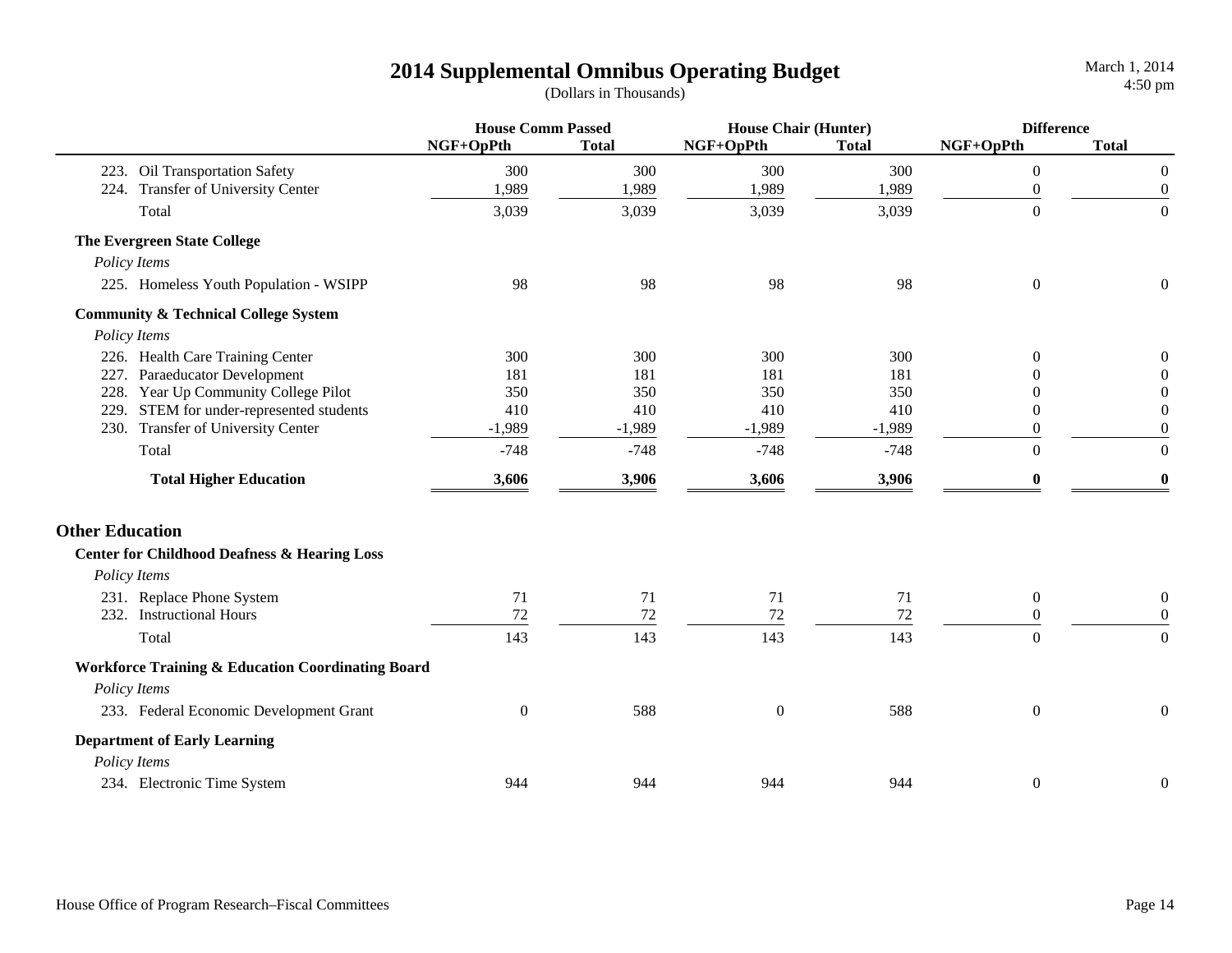|                      |                                               |                  | <b>House Comm Passed</b> |                  | <b>House Chair (Hunter)</b> |                  | <b>Difference</b> |  |
|----------------------|-----------------------------------------------|------------------|--------------------------|------------------|-----------------------------|------------------|-------------------|--|
|                      |                                               | NGF+OpPth        | <b>Total</b>             | NGF+OpPth        | <b>Total</b>                | NGF+OpPth        | <b>Total</b>      |  |
|                      | 235. Local Grant for Early Achievers          | $\boldsymbol{0}$ | 50                       | $\boldsymbol{0}$ | 50                          | $\theta$         | $\theta$          |  |
|                      | 236. Family Home Chld Care Rate Increase      | 2,237            | 2,237                    | 2,237            | 2,237                       |                  | $\Omega$          |  |
|                      | 237. Center Child Care Rate Increase          | 299              | 299                      | 299              | 299                         |                  |                   |  |
|                      | 238. Maintain MTCC Program                    | 3,018            | $-1,286$                 | 3,018            | $-1,286$                    | 0                | $\Omega$          |  |
| 239.                 | Debt Service Adjustment                       | $-1,078$         | $-1,078$                 | $-1,078$         | $-1,078$                    | $\theta$         | $\theta$          |  |
|                      | Total                                         | 5,420            | 1,166                    | 5,420            | 1,166                       | $\theta$         | $\Omega$          |  |
|                      | <b>Total Other Education</b>                  | 5,563            | 1,897                    | 5,563            | 1,897                       | $\bf{0}$         | $\boldsymbol{0}$  |  |
|                      | <b>Special Appropriations</b>                 |                  |                          |                  |                             |                  |                   |  |
|                      | <b>Bond Retirement and Interest</b>           |                  |                          |                  |                             |                  |                   |  |
|                      | Policy Items                                  |                  |                          |                  |                             |                  |                   |  |
|                      | 240. Change Year Split                        | $\overline{0}$   | $\theta$                 | $\theta$         | $\theta$                    | $\theta$         | $\left($          |  |
|                      | 241. 2014 Supplemental                        | $-2,068$         | $-9,897$                 | $-2,068$         | $-9,897$                    | $\theta$         | $\theta$          |  |
| 242.                 | Supplemental Debt Service Adjust.             |                  | $\overline{4}$           |                  | 4                           | 0                | $\theta$          |  |
|                      | Total                                         | $-2,067$         | $-9,893$                 | $-2,067$         | $-9,893$                    | $\boldsymbol{0}$ | $\Omega$          |  |
|                      | <b>Special Appropriations to the Governor</b> |                  |                          |                  |                             |                  |                   |  |
|                      | Policy Items                                  |                  |                          |                  |                             |                  |                   |  |
|                      | 243. Attorney General Legal Services          | 1,988            | 5,076                    | 1,988            | 5,076                       | 0                |                   |  |
|                      | 244. Office of Chief Information Officer      | 67               | 170                      | 67               | 170                         |                  |                   |  |
| 245.                 | <b>Administrative Hearings</b>                | $\Omega$         | 67                       | $\Omega$         | 67                          | 0                |                   |  |
| 246.                 | <b>Criminal Justice Costs</b>                 | 343              | 343                      | 343              | 343                         | 0                |                   |  |
| 247.                 | Parkland Trust Revolving Acct                 | 639              | 639                      | 639              | 639                         | 0                |                   |  |
| 248.                 | <b>Thurston County Capital Facilities</b>     | 900              | 900                      | 900              | 900                         | 0                | $\Omega$          |  |
| 249.                 | Teanaway Interest: Common School              | 444              | 444                      | 444              | 444                         | $\theta$         | $\theta$          |  |
|                      | 250. Teanaway Interest: Nat. Resource         | 222              | 222                      | 222              | 222                         | $\overline{0}$   | $\mathbf{0}$      |  |
|                      | Total                                         | 4,603            | 7,861                    | 4,603            | 7,861                       | $\boldsymbol{0}$ | $\boldsymbol{0}$  |  |
| <b>Sundry Claims</b> |                                               |                  |                          |                  |                             |                  |                   |  |
|                      | Policy Items                                  |                  |                          |                  |                             |                  |                   |  |
|                      | 251. Sundry Claims                            | 233              | 233                      | 233              | 233                         | $\boldsymbol{0}$ | $\boldsymbol{0}$  |  |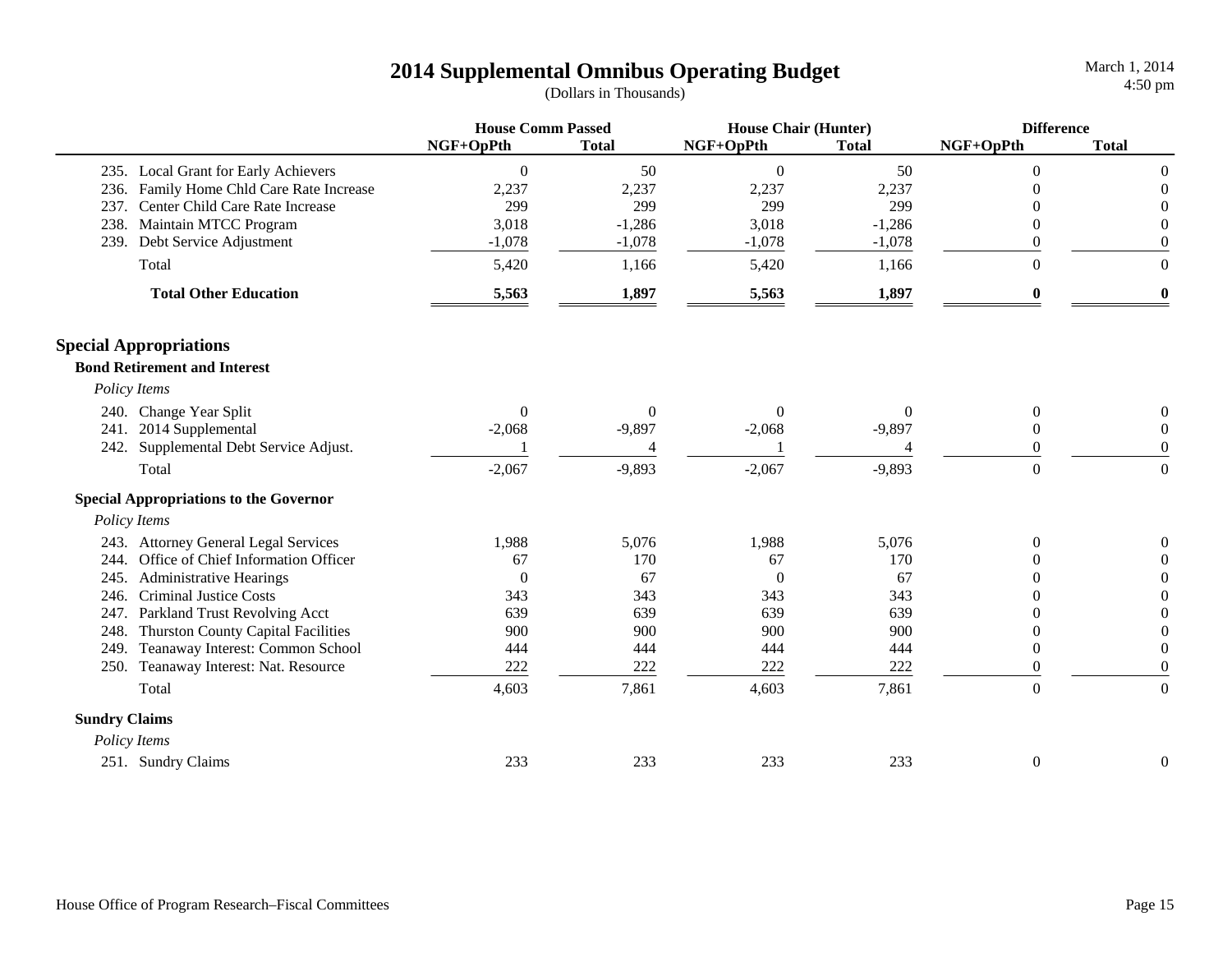## **2014 Supplemental Omnibus Operating Budget** March 1, 2014<br>(Dollars in Thousands) 4:50 pm

March 1, 2014

|                                                                                         | <b>House Comm Passed</b> |                      | <b>House Chair (Hunter)</b> |                      | <b>Difference</b> |              |
|-----------------------------------------------------------------------------------------|--------------------------|----------------------|-----------------------------|----------------------|-------------------|--------------|
|                                                                                         | $NGF+OpPth$              | <b>Total</b>         | $NGF+OpPth$                 | Total                | $NGF+OpPth$       | <b>Total</b> |
| <b>State Employee Compensation Adjustments</b><br>Policy Items                          |                          |                      |                             |                      |                   |              |
| 252.<br><b>Implement Health Care Savings</b><br>253.<br>State Employee Health Insurance | 10,000<br>$-63,828$      | 10,000<br>$-123,318$ | 10.000<br>$-63,828$         | 10,000<br>$-123,318$ | $\theta$          | $\Omega$     |
| Total                                                                                   | $-53,828$                | $-113,318$           | $-53,828$                   | $-113,318$           | $\overline{0}$    |              |
| <b>Total Special Appropriations</b>                                                     | $-51,059$                | $-115,117$           | $-51,059$                   | $-115,117$           | 0                 | $\bf{0}$     |
| <b>Total 2014 Supplemental</b>                                                          | 77,699                   | 325,534              | 76,879                      | 277,293              | 820               | 48,241       |

### *Comments:*

### **Judicial**

### **Supreme Court**

1. **ADDITIONAL SALARY STEP -** Funding is provided to implement an additional step added to the salary ranges of certain Supreme Court employees who have been at the existing top step of these salary ranges for at least six years. This results in a 2.5 percent increase in the top of the salary ranges available for these positions.

### **State Law Library**

2. **ADDITIONAL SALARY STEP -** Funding is provided to implement an additional step added to the salary ranges of certain State Law Library employees who have been at the existing top step of these salary ranges for at least six years. This results in a 2.5 percent increase in the top of the salary ranges available for these positions.

### **Court of Appeals**

3.**DIVISION 1 LEASE COSTS -** Funding is provided for contractual lease increases for Court of Appeals Division I.

### **Administrative Office of the Courts**

- 4. **SUPERIOR COURT CMS -** Funding is provided to continue implementation of the new commercial off-the-shelf (COTS) Case Management System for the superior courts. (Judicial Information Systems Account-State)
- 5. **ENTERPRISE CONTENT CMS -** Funding is provided to acquire a commercial off-the-shelf Enterprise Content Management System (ECMS) and the services required to implement, validate, and deploy the ECMS in the Washington Supreme Court and the three divisions of the Washington State Court of Appeals. (Judicial Information Systems Account-State)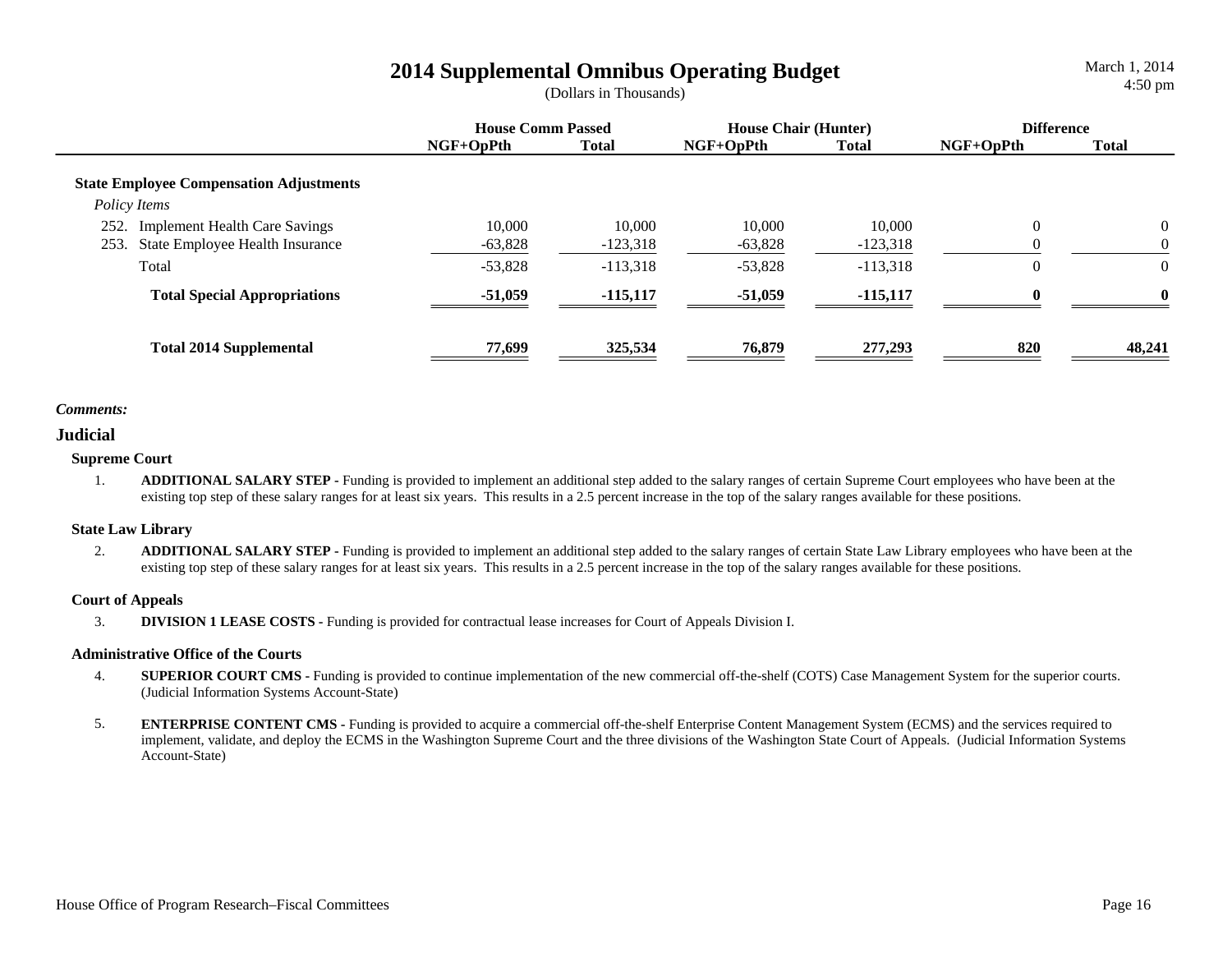- 6. **IT SECURITY ENHANCEMENTS -** Funding is provided to implement information technology security enhancements as identified by an independent information technology security firm. (Judicial Information Systems Account-State)
- 7. **SUPERIOR CT JUDGE BENTON/FRANKLIN -** The 2013-15 budget appropriates funding for an additional superior court judge position in Benton and Franklin Counties combined, pursuant to Chapter 142, Laws of 2013 (HB 1175). By statute, the state's share of the cost of superior court judges is set at one-half the salary and all of the benefits. Funding is reduced because the new judicial position will not be appointed and serve on the bench in FY 2014.
- 8. **SUPERIOR COURT JUDGE WHATCOM COUNTY -** The 2013-15 budget appropriates funding for an additional superior court judge position in Whatcom County, pursuant to Chapter 210, Laws of 2013 (SB 5052). By statute, the state's share of the cost of superior court judges is set at one-half the salary and all of the benefits. Funding is reduced because the new judicial position will not be appointed and serve on the bench in FY 2014.

### **Office of Public Defense**

- 9.**FEDERAL GRANT AUTHORITY** - The Office of Public Defense was awarded a federal grant under the Capital Case Litigation Initiative for a death penalty trial training program. Additional expenditure authority is provided to expend federal funding in FY 2015, the last year of the federal grant. (General Fund-Federal)
- 10.**APPELLATE INDIGENT FUNDING-DEATH PE -** One-time funding is provided to pay the attorney costs for indigent appellate death penalty cases. In 2013 attorneys were appointed for three death penalty cases, increasing expenditures for FY 2014.

#### **Office of Civil Legal Aid**

11. **TEMPORARY VENDOR RATE INCREASE -** Funding is provided for a one-time vendor rate increase to replace and upgrade the telecommunications infrastructure for the statewide Coordinated Legal Education, Advice and Referral System (CLEAR) operated by the Northwest Justice Project.

### **Governmental Operations**

### **Office of the Governor**

- 12.**INTERPRETER TRAINING PROGRAM -** Funding is provided for a study to develop a state foreign language education interpreter training program in accordance with Second Substitute House Bill 1709 (foreign language interpreters).
- 13.**SPECIAL EDUCATION OMBUDS** - The Special Education Ombuds is transferred from the Office of the Superintendent of Public Instruction to the Office of the Education Ombuds. The Superintendent of Public Instruction is directed to contract with the Office of the Education Ombuds, using up to \$50,000 of General Fund-Federal appropriations to provide for any additional Special Education Ombuds services currently provided through the Office of the Superintendent of Public Instruction.

#### **Public Disclosure Commission**

14. **ELECTRONIC FILING -** Pursuant to Engrossed Third Substitute House Bill 1005 (campaign report filing), funding for staff and contracted services are provided to meet requirements related to mandatory electronic filing of lobbyist reports.

### **Office of the Secretary of State**

15.**STATE RECORDS CENTER STOCKPICKERS** - Funding is provided to replace existing stock pickers that have outlived their useful life and for which finding replacement parts is difficult. (Public Records Efficiency, Preservation, and Access Account-State)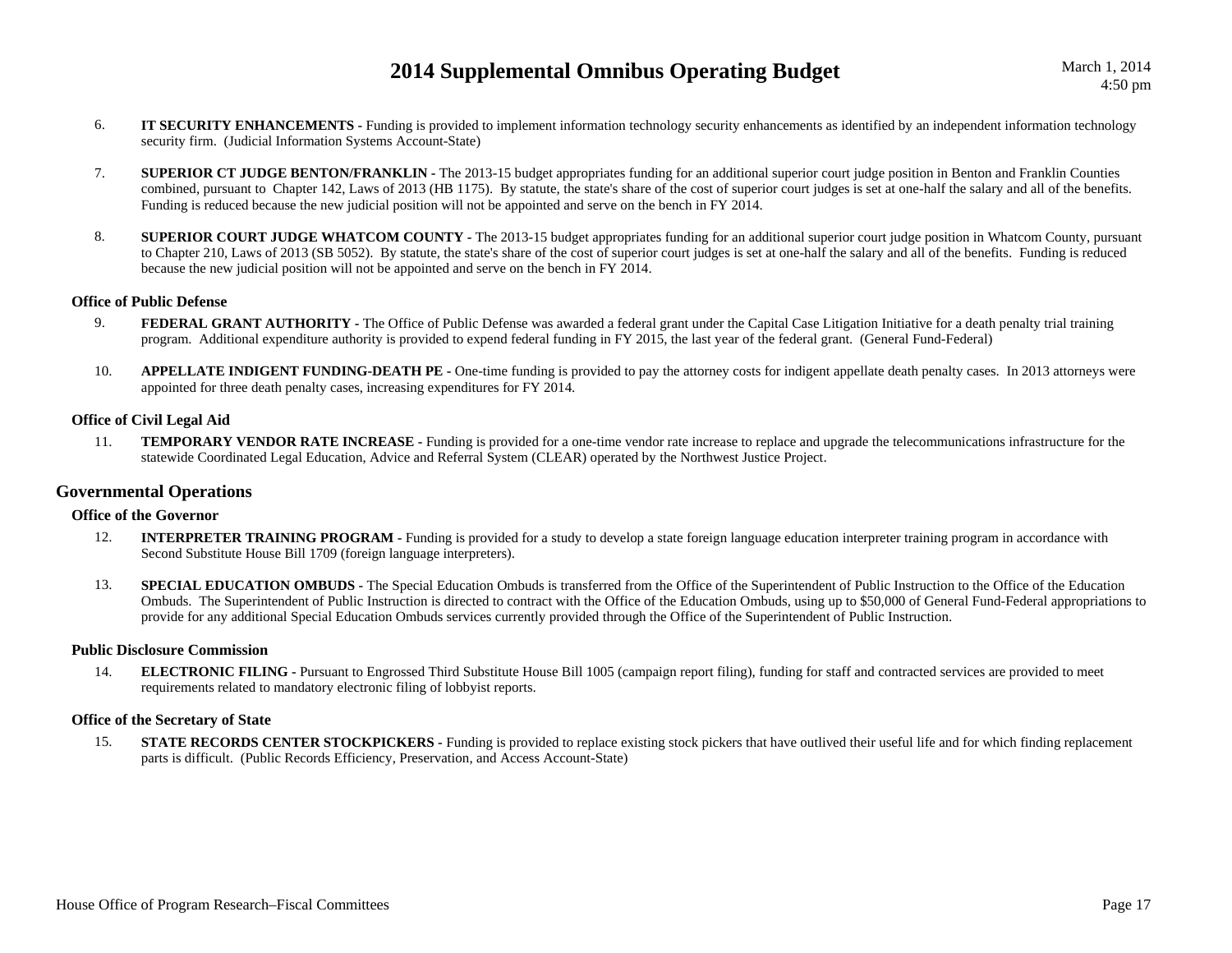- 16.**ARCHIVES VEHICLE REPLACEMENT -** Finding is provided to replace the Eastern Regional Branch Archive's van. (Local Government Archives Account-State)
- 17. **SIGNATURE GATHERING -** Funding is provided for the costs related to registering signature gatherers with the Secretary of State, pursuant to Substitute House Bill 2552 (Signature gathering).
- 18.**ADDRESS CONFIDENTIALITY PROGRAM -** Funding is provided for one FTE staff position in the Address Confidentiality Program.

#### **Office of the Attorney General**

- 19. **ANTI-TRUST LITIGATION INCREASE -** Additional expenditure authority is provided from the Anti-Trust Revolving Account to cover direct litigation costs for pending cases. (Anti-Trust Revolving Account-Nonappropriated)
- 20. **INCREASED LEGAL SVCS TO SPECIF AGYS -** Ongoing legal expenses that were previously managed through interagency agreements will be incorporated into the regular expenditure and recovery process of the Legal Services Revolving Account. This will eliminate eight interagency agreements and incorporate these regular and ongoing legal expenditures into the budgets approved by the Legislature for both client agencies and the Office of the Attorney General. Additional funding is also provided for increased legal services billings to the Office of Minority and Women Business Enterprises for increased standard legal services, and the Department of Corrections for litigation related to interest arbitration. (Legal Services Revolving Account-State)
- 21. **MOORE V. HCA LITIGATION -** Additional billing authority is provided for litigation costs associated with a class action lawsuit against the Health Care Authority entitled Moore, et al. v. Health Care Authority related to health benefits for certain non full-time state employees. (Legal Services Revolving Account-State)
- 22.WA SERVICEMEMBER CIVIL RELIEF ACT - Funding is provided for investigations and lawsuits related to the Washington Servicemember Civil Relief Act, pursuant to Substitute House Bill 2171 (Veterans, military personnel).
- 23.LABOR AND INDUSTRIES APPEAL BONDS - Funding is provided to implement Substitute House Bill 2146 (Labor and industries appeal bonds). Additional appeals are expected to result from the reduced bond to appeal certain Department of Labor & Industries (L&I) decisions. Funding is provided for the anticipated workload impact to the L&I, the Office of the Attorney General, and the Office of Administrative Hearings. (Legal Services Revolving Fund-State)
- 24. **PUBLIC WORKS PAYROLL RECORDS -** Funding is provided for implementation of Substitute House Bill 2331 (public works payroll records). Contractors and subcontractors on public works projects must submit certified payroll records to the contract awarding agency before final payment is made or retainage is released. (Legal Services Revolving Account-State)
- 25.**MEDICAL MARIJUANA - Funding is provided for implementation of Engrossed Second Substitute House Bill 2149 (medical marijuana). Funding is provided for the** Department of Health (DOH) to administer a secure registry of qualified patients and designated providers, for the Liquor Control Board (LCB) to develop and implement a medical marijuana endorsement for licensed marijuana retailers, and for Attorney General services to the DOH and the LCB. (Legal Services Revolving Account-State)

### **Department of Commerce**

26. **INNOVATION CONTRACT # -** Innovate Washington is eliminated as a state agency. Funds remaining in the Investing in Innovation Account are transferred to the Department of Commerce who, consistent with Engrossed Second Substitute House Bill 2029 (econ development agencies), may contract with a non-profit entity to develop technology-based industries throughout the state. (Investing in Innovation Account-Nonappropriated)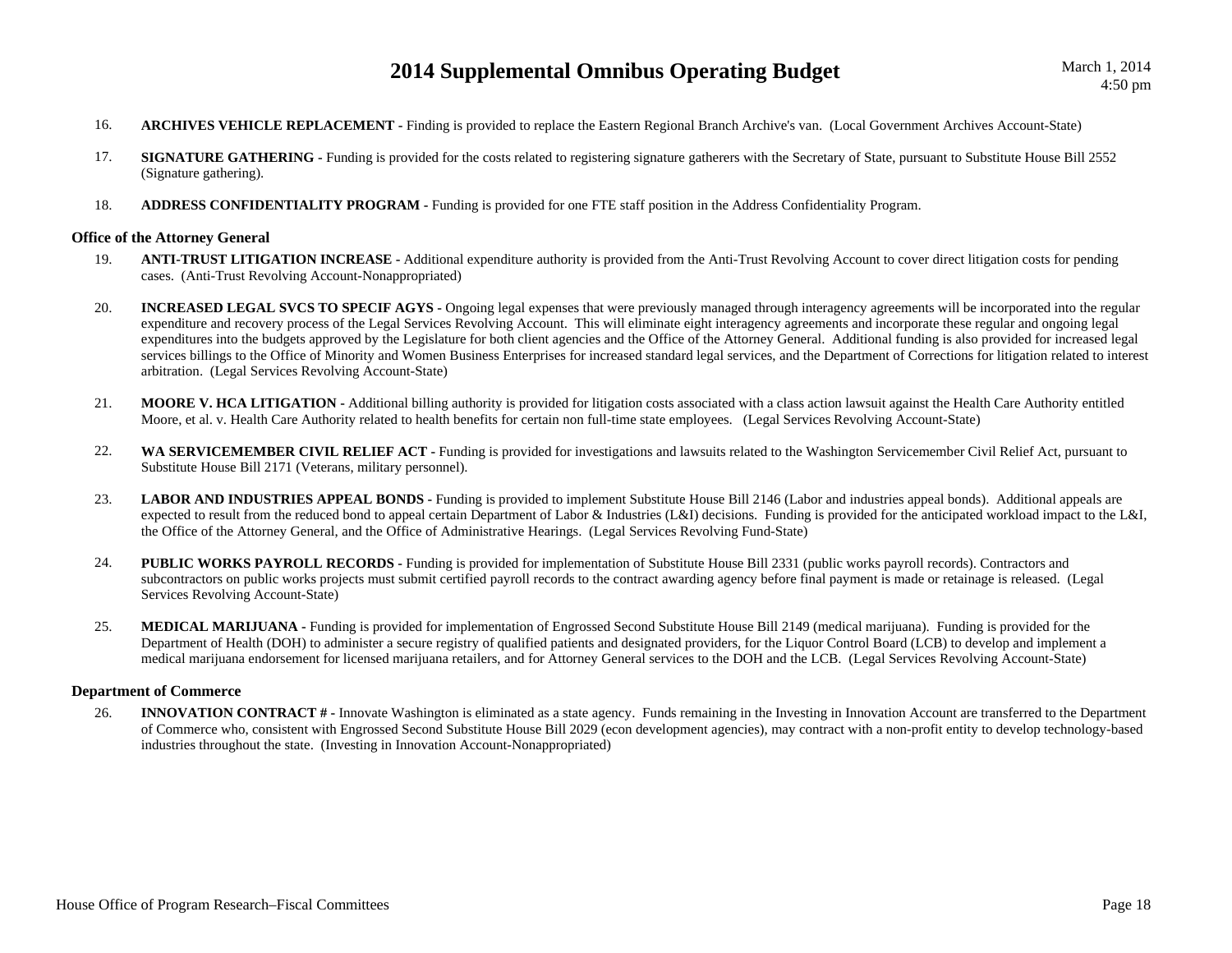- 27. **AGRICUTURE SAFETY GRANT -** Funding is provided for a grant pursuant to implementation of Second Substitute House Bill 1072 (ag labor skills and safety). The amount provided shall be the amount of the grant.
- 28. **HOMELESS CERTIFICATIONS -** Pursuant to Substitute House Bill 2415 (homeless status certif.), funding is provided for staff to implement a pilot program to assist homeless individuals in establishing an address that can be used for employment purposes. (Home Security Fund Account-State)
- 29.**PUBLIC WORKS PAYROLL RECORDS -** Funding is provided to implement Substitute House Bill 2331 (public works payroll records). Contractors and sub-contractors on public works projects must submit certified payroll records to the contract awarding agency before final payment is made or retainage is released. (General Fund-Federal, Public Works Assistance Account-State, Washington Housing Trust Account-State, Public Facility Construction Loan Revolving Account-State)
- 30. **NEW AMERICANS PROGRAM -** Funding is increased for the New Americans Program, which provides naturalization assistance for legal permanent residents who are eligible to become United States citizens.
- 31.**METH REMEDIATION -** One-time funding is provided to offset extraordinary expenses incurred by the Tacoma Housing Authority because of aggressive testing of low-income housing for methamphetamine contamination. These funds may be used to assist with the costs associated with re-mediating units of low-income housing to meet public safety standards. (Housing Trust Account-State)

#### **Office of Financial Management**

- 32. **EDUCATION RESEARCH DATA CENTER -** Funding is provided to the Education Research and Data Center within the Forecasting and Research division to retain three staff positions currently funded by a federal grant ending June 30, 2014. These positions shall be used to support the collection, analysis and reporting of longitudinal education data across multiple education and human service programs. (Data Processing Revolving Account-State)
- 33.**STATEWIDE JAIL STUDY** - The Office of Financial Management will conduct an analysis of statewide jail needs to examine how regional capacity is being used at the state and local levels, how operational costs are incurred by local governments, and the financial impact to counties of providing juvenile and felon detention.
- 34.**STATE AGENCY PERMITTING -** Funding is provided for the agency to make information about permitting assistance and timelines more readily available to the public, pursuant to Engrossed Second Substitute House Bill 2192 (state agency permitting). (Data Processing Revolving Account-State)
- 35. **HIGHER EDUCATION TRANSPARENCY -** Funding is provided for the Education Research and Data Center (ERDC) to implement Substitute House Bill 2651 (higher ed transparency) and Substitute House Bill 2336 (higher ed department budgets). The ERDC is required to include information on revenues, expenditures and department-level budgets for each institution of higher education on the data dashboard.
- 36.**STUDENT SUCCESS REPORT** - Pursuant to Substitute House Bill 2739 (student success in schools), funding is provided for staffing and a contract with the Washington State University to complete a report analyzing the correlation of certain family factors with academic and behavioral indicators of student success.
- 37. **MASTER ADDRESS SERVICES -** The Office of the Chief Information Officer will establish a master address file database for Washington addresses and make it available as an enterprise system. This system will enable state and local agencies to store address data in accordance with federal data standards, improving the accuracy of address and mapping data throughout the state. Furthermore, it will reduce errors and the amount of time agencies spend updating and correcting data due to inconsistent formats. (Data Processing Revolving Account-Non-appropriated)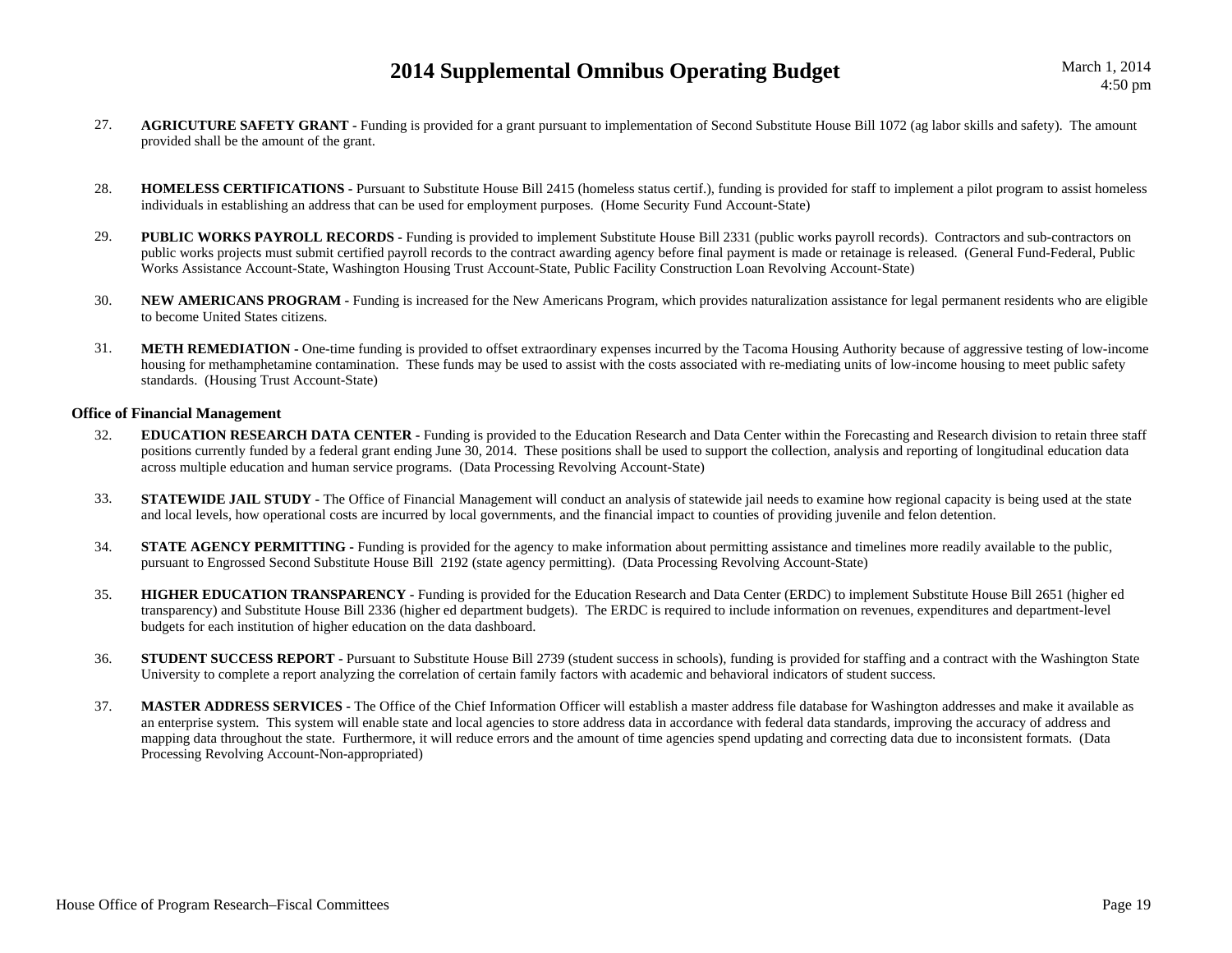- 38.**PUBLIC RECORDS** - Funding is provided for a contract with a data collection expert and a mediator to implement a process to develop solutions for maintaining the greatest level of public access under the public records act under chapter 42.56 RCW, with the least impact to government resources and operations.
- 39. **INTERPRETER SERVICES -** Funding is provided to implement Engrossed House Bill 2617 (interpreter services), which expands collective bargaining for state-purchased interpreter services to the Department of Labor & Industries (L&I) and later to the rest of the state. The Department of Enterprise Services is required to implement a model that all state agencies must use to procure spoken language interpreter services. Funding is provided to the Office of Financial Management (OFM) for staff to support the increased bargaining workload. Funding is also provided to the Department of Labor and Industries for staff, administrative costs, and payment system updates to accommodate the new model for purchasing interpreter services. (OFM Labor Relations Service Account-State)

#### **Office of Administrative Hearings**

- 40.**OMWBE SUPPORT** - Funding is provided for the Office of Administrative Hearings to provide additional services to the Office of Minority and Women's Business Enterprises (OMWBE) for adjudication hearings expenses. (Administrative Hearings Revolving Account-State)
- 41.LABOR AND INDUSTRIES APPEAL BONDS - Funding is provided to implement Substitute House Bill 2146 (labor and industries appeal bonds). Additional appeals are expected to result from the reduced bond to appeal certain Department of Labor and Industries (L&I) decisions. Funding is provided for the anticipated workload impact to L&I, the Office of the Attorney General, and the Office of Administrative Hearings. (Administrative Hearings Revolving Account-State)

#### **Department of Retirement Systems**

- 42. **EMPLOYER CONTRIBUTION RATES -** Funding is provided for the Department of Retirement Systems to administer House Bill 2018 (Individual Employer Contribution Rates). (General Fund-State)
- 43. **PRIVATE SECTOR RETIREMENT SAVINGS -** The Department of Retirement Systems will explore options for retirement savings accounts for employees of private and non-profit organizations, especially workers in small and medium-sized firms. (General Fund-State)
- 44.**SAVE TOWARD RETIREMENT PLAN -** Funding is provided for the Department of Retirement Systems to set up the plan design, obtain necessary regulatory approvals from the federal Internal Revenue Service and the Department of Labor, and contract with a third-party administrator to operate the Save Toward a Retirement Today retirement savings plan, consistent with the provisions of House Bill 2474 (Save Toward a Retirement Today). (General Fund-State)

### **Innovate Washington**

45. **INNOVATION CONTRACT # -** Innovate Washington is eliminated as a state agency. Funds remaining in the Investing in Innovation Account are transferred to the Department of Commerce, consistent with Engrossed Second Substitute House Bill 2029 (eliminating economic development agencies and boards). (Investing in Innovation Account-Nonappropriated)

### **Department of Revenue**

46.**PROPERTY TAX RELIEF PROGRAMS -** Funding is provided to the Department of Revenue (DOR) to implement Second Substitute House Bill 1170 (Property tax relief programs), which require DOR to report back the the Legislature regarding property tax relief programs by December 2014.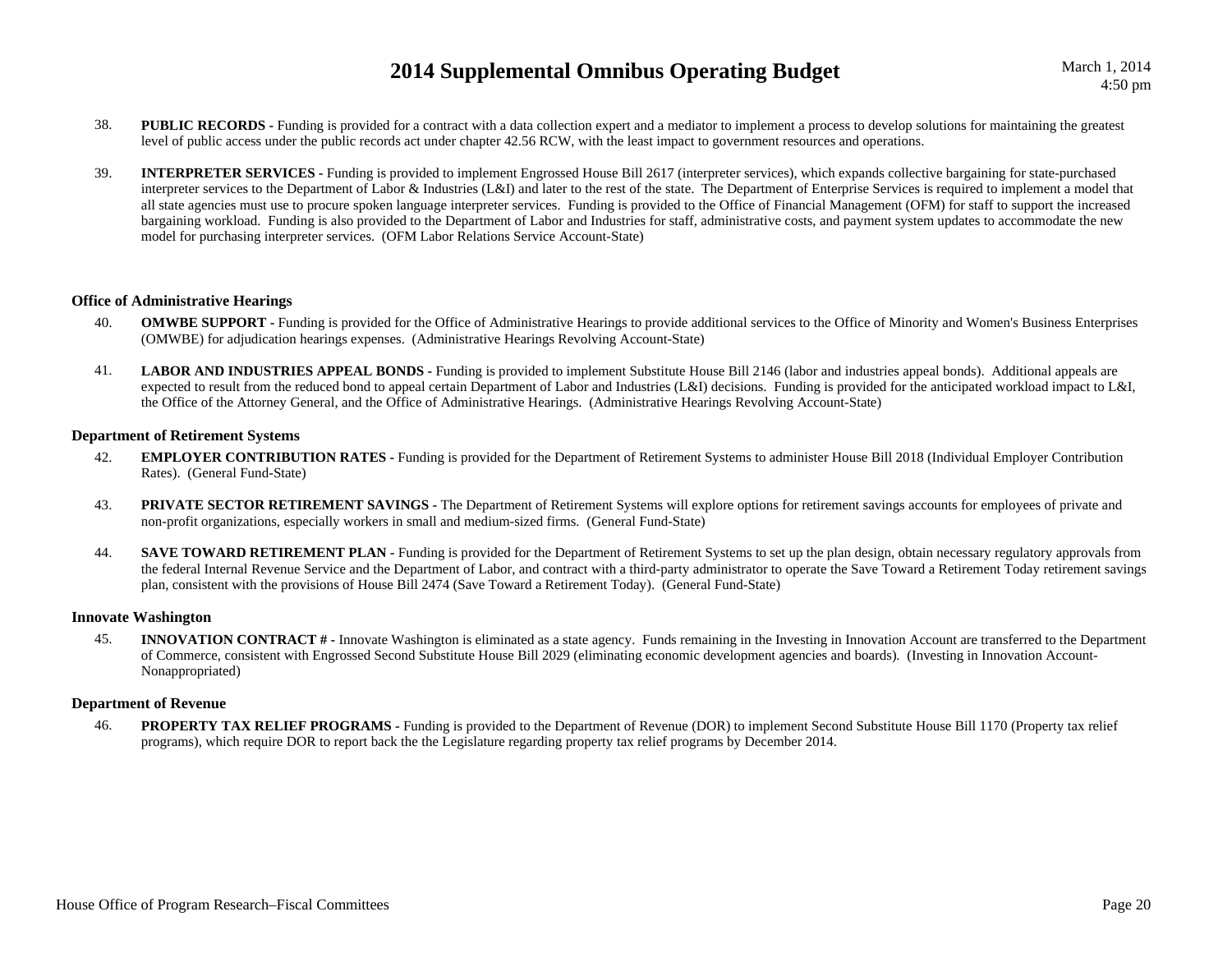- 47.**STATE TAX PREFERENCES** - Funding is provided to DOR to implement Substitute House Bill 2201 (State tax preferences) which consolidates reports, modifies collection and reporting of tax preference data, and authorizes disclosure of certain tax information.
- 48. **UNPAID WAGE COLLECTION -** Funding is provided to implement Second Engrossed Substitute House Bill 1467 (Unpaid wages collection). The Department of Labor & Industries (L&I) may electronically serve a financial institution with a Notice to Withhold and Deliver (NWD) by providing a list of outstanding warrants to the Department of Revenue (DOR). The DOR may include the warrants from L&I in a NWD it sends to a financial institution.
- 49. **IMPLEMENTATION FUNDING -** One-time funding is provided to the Department of Revenue to implement the following bills: Substitute House Bill 1287 (Indian tribes/property tax), Engrossed Second Substitute House Bill 2493 (Land use/horticulture), Engrossed Substitute House Bill 2306 (Fam and ag land/current use), Substitute House Bill 1634 (Property tax level limit).

#### **Office of Insurance Commissioner**

50.**FINANCIAL SOLVENCY** - Funding is provided for staffing costs related to implementation of Substitute House Bill 2461 (insurance company solvency) which makes changes to the statutory framework that governs insurance holding companies. (Insurance Commissioners Regulatory Account-State)

### **Department of Enterprise Services**

- 51. **TIME, LEAVE, AND ATTENDANCE -** Expenditure authority is reduced to reflect a later than expected issuance of the Certificate of Participation (COP) for the time, leave and attendance project. Total COP authority for the project is increased by \$3.5 million to reflect a better estimate of project costs that can be paid for with the COP. (Data Processing Revolving Account-State)
- 52. **MCNEIL IS BOUNDARY SURVEY/APPRAISAL -** The enacted FY 2013-15 budget requires the Department of Enterprise Services to coordinate with the federal government to obtain an appraisal determining the fair market value of parcel number one and surrounding property on McNeil Island. The state needs to complete an independent boundary survey to define the scope and legal description of the property before completing an appraisal of the property. One-time funding is provided to complete both of these assessments. (Enterprise Services Account-Nonappropriated)
- 53. **COMMERCIAL INSURANCE -** Expenditure authority is increased in the Risk Management Administrative Account to allow for the payment and full recovery of commercial insurance premiums, fees, and taxes. (Risk Management Administrative Account-Non-appropriated)

#### **Washington State Liquor Control Board**

- 54. **I-502 IMPLEMENTATION -** Funding to implement Initiative-502 is provided from the Dedicated Marijuana Fund rather than the Liquor Revolving Fund. (Liquor Revolving Fund, Dedicated Marijuana Fund)
- 55. **MEDICAL MARIJUANA -** Funding is provided to the Liquor Control Board (LCB) for one-time information technology changes required as a result of Engrossed Second Substitute House Bill 2149 (Medical marijuana) to modify the I-502 licensing system to create a license,endorsement, and to modify the Seed-to-Sale traceability system. (Dedicated Marijuana Fund-State)
- 56.**MARIJUANA LICENSE SOFTWARE -** The Liquor Control Board was provided start-up funding in the 2013-15 biennial budget for regulation of the recreational marijuana market. Part of that funding was used to procure cloud-based license software. Ongoing funding is provided for maintenance and support of those systems. (Dedicated Marijuana Fund-State)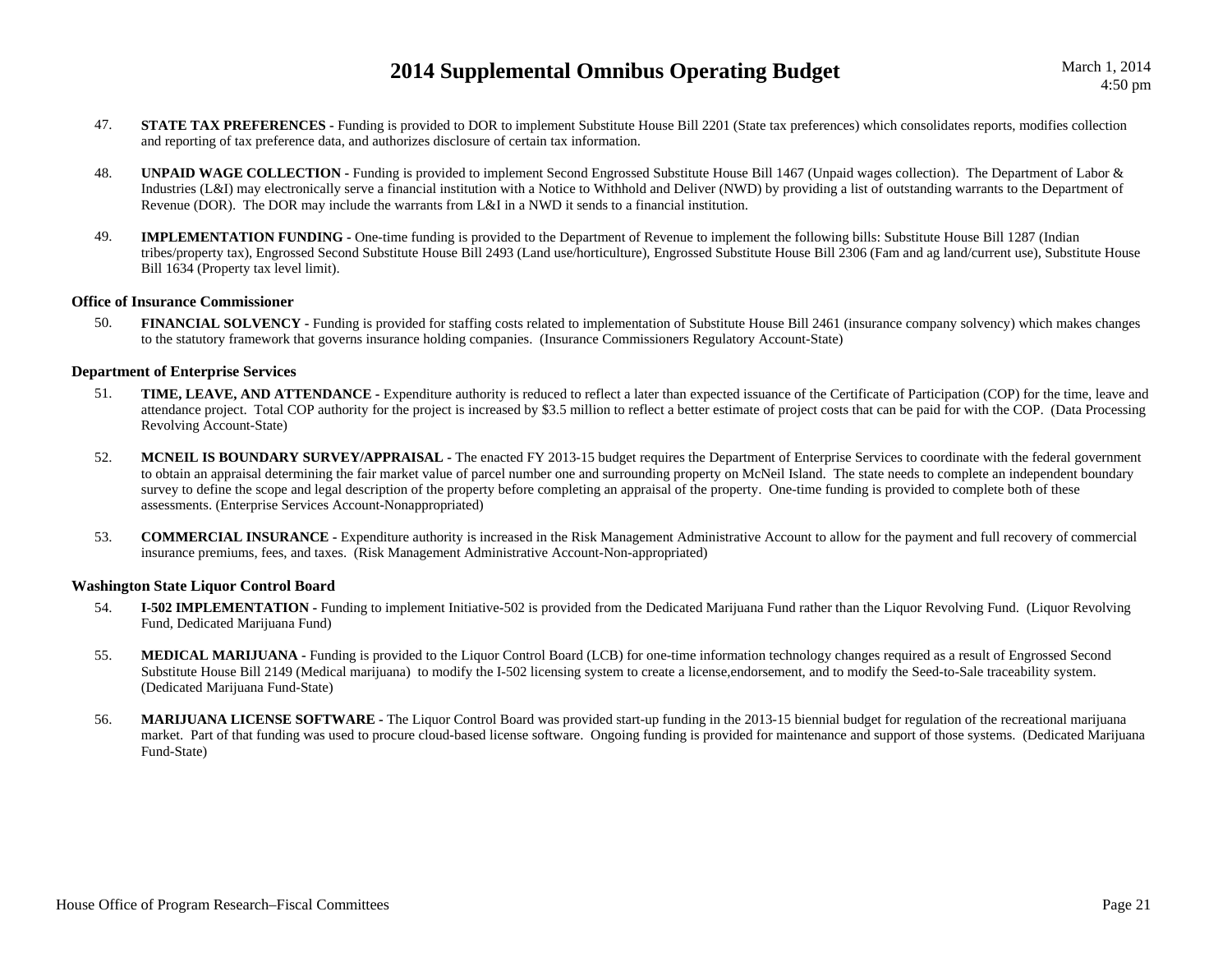- 57. **MARIJUANA TRACEABILITY SYSTEM -** Funding is provided for a seed-to-sale inventory tracking system, which will track and monitor all recreational marijuana plants and products through all stages of the supply chain to prevent diversion and promote public safety. (Dedicated Marijuana Fund-State)
- 58. **MARIJUANA TAX SYSTEM -** The Liquor Control Board is required to collect sales information on recreational marijuana sold in Washington. Funding is provided to develop an automated process for gathering and reporting this information to enable the collection of state tax revenue. (Dedicated Marijuana Fund-State)
- 59. **ADDITIONAL STAFFING -** The LCB is required to regulate the recreational marijuana market in Washington State. Start-up funding provided to the LCB in the 2013-15 biennial budget was used to procure necessary computer programs and licensing staff to launch the regulatory effort. Additional funding is provided to hire enforcement officers, auditors, and fiscal staff. (Dedicated Marijuana Fund-State)

### **Military Department**

60.**OIL TRANSPORTATION SAFETY** - One-time funding is provided for research support for a Washington State University oil train emergency response study, pursuant to Engrossed Second Substitute House Bill 2347. (Oil transportation safety)

#### **Department of Archaeology & Historic Preservation**

- 61.**RELOCATION AND NEW LEASE COSTS -** Due to the potential demolition of the 1063 Capitol Way building, funding is provided to the Department of Archaeology and Historic Preservation for one-time relocation costs and ongoing increased lease costs incurred by moving to the old Lord Mansion building.
- 62.**ASSISTANT STATE PHY ANTHROPOLOGIST -** One-time funding is provided for an Assistant State Physical Anthropologist to eliminate the existing backlog of over 200 case reports and assist the State Physical Anthropologist with meeting statutory timelines on new cases. (Skeletal Human Remains Assistance Account-Nonappropriated)

### **DSHS**

#### **Children and Family Services**

- 63. **ADOPTION PROCESS -** Funding is provided solely to implement Second Engrossed Substitute House Bill No. 1675 (adoption process). Multiple changes are made to the adoption process, including a requirement that certain Department staff receive periodic adoption-specific training. (General Fund-State, General Fund-Federal)
- 64. **ADOPTION INCENTIVE GRANT -** The Children's Administration (CA) received a federal Adoption Incentive Grant for adoptions completed in federal FY 2013. These federal grant monies will be used on a one-time basis to support state foster care expenditures. (General Fund-State, General Fund-Federal)
- 65.**FAMILY ASSESSMENT RSPNSE SHORTFALL -** As of February 2014, actual and forecasted state foster care expenditures exceed those anticipated in the 2013-15 biennial budget. As a result, less funding is available in the Child and Family Reinvestment Account for Family Assessment Response (FAR) implementation. In place of these funds, federal Temporary Assistance for Needy Families (TANF) funds are used to meet legislative appropriations for FAR. The FAR is an alternative to investigation that aims to safely avoid out-of-home placement by engaging and providing basic needs to families. (General Fund-Federal, Child and Family Reinvestment Account-State)
- 66.**EXTENDED FOSTER CARE** - Effective January 2015 and in the 2013-15 biennium, the Department is authorized to expand extended foster care to eligible youth who have an open dependency case at age 18 and are employed for 80 hours or more per month. Funding is provided for these services. (General Fund-State, General Fund-Federal)
- 67.FAMILY HOME CHLD CARE RATE INCREASE - Funding is provided to increase base payment rates for family home child care providers by 4 percent starting July 1, 2014, and another 4 percent starting January 1, 2015. (General Fund-State, General Fund-Federal)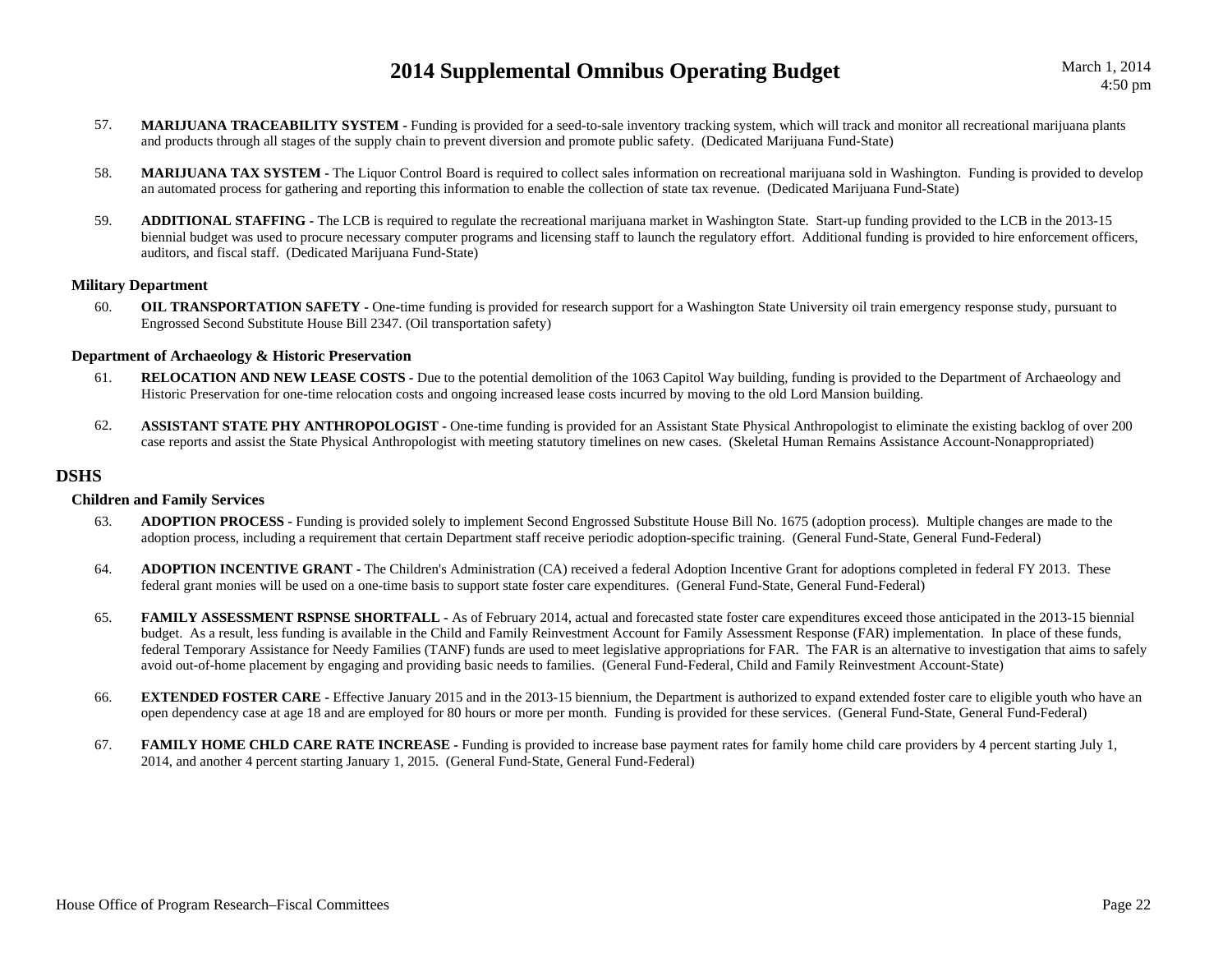- 68. **CENTER CHILD CARE RATE INCREASE -** Funding is provided to increase base payment rates for child care center providers by 4 percent starting July 1, 2014, and another 4 percent starting January 1, 2015. (General Fund-State, General Fund-Federal)
- 69.**PARENTS WITH DISABILITIES** - Funding is provided to implement Second Substitute House Bill 2616 (parents with developmental disabilities). The Department shall make reasonable efforts to plan appropriate services for parents in dependency proceedings who have a developmental disability and are eligible for Developmental Disabilities Administration (DDA) services. (General Fund-State)
- 70.**OPEN SOURCE PARENTING PROGRAM -** Funding is provided for implementation of an open source parenting program developed by a university-based child welfare research entity. (General Fund-State)

#### **Juvenile Rehabilitation**

- 71.**AT-RISK YOUTH INTERVENTION -** One-time funding is provided for grants to community organizations serving at-risk youth. (General Fund-State)
- 72.**PREA COMPLIANCE** - The Prison Rape Elimination Act (PREA) requires the Juvenile Justice and Rehabilitation Administration (JJRA) to collect, maintain, and review data on sexual abuse allegations and incidents. One-time funding is provided for information technology enhancements to support JJRA's ability to meet PREA requirements.
- 73. **INCREASED MOTOR POOL COSTS -** One-time funding is provided in FY 2014 to cover Department of Enterprise Services (DES) billings to JJRA for state motor pool services. In FY 2015, DES will reduce billings to JJRA commensurate with actual JJRA costs for vehicle usage. (General Fund-State)
- 74.**JUVENILE FIREARMS OFFENDERS** - Funding is provided for JJRA to implement provisions of Engrossed Substitute House Bill 2164 (juvenile firearms offenders). The JJRA will analyze historical data on juvenile firearms offenders and will report its findings to the Legislature by October 1, 2014. (General Fund-State)

### **Mental Health**

- 75. **ELECTRONIC MEDICAL RECORDS -** Funding is provided for covering staff time and travel required for training to implement a new electronic health record system expected to be implemented in October 2014.
- 76. **CHILDREN'S MENTAL HEALTH SETTLEMENT -** Funding is provided for infrastructure development and intensive mental health services for high needs youth in order to implement the commitments set forth in the *T.R. v. Dreyfus and Porter* Settlement Agreement. Services will be phased in around the state over a five-year period in accordance with the settlement agreement and legislative appropriations. (General Fund-State, General Fund-Federal)
- 77. **MENTAL HEALTH SECURITY ENHANCEMENTS -** The enacted 2013-15 budget provided additional private/local funding for Mental Health Security Enhancements at Eastern and Western State hospitals. The additional private/local funding cannot be earned and appropriation authority is reduced accordingly. State funds for FY 2015 are provided to help offset these reductions. (General Fund-State, General Fund-Private/Local)
- 78.**STATE HOSPITAL OVERTIME** - Additional funding is provided because of projected over-expenditures driven primarily by increases in overtime at Eastern and Western State hospitals. (General Fund-State, General Fund-Federal)
- 79. **BEHAVIORAL HEALTH REDESIGN -** Pursuant to Engrossed Second Substitute House Bill 2639 (mental health, chemical dependency) and Engrossed Substitute House Bill 2315 (suicide prevention), funding is provided for additional staff and an actuarial analysis to support procurement of mental health and chemical dependency services, to help move the behavioral health system towards phased integration with systems that provide medical services to Medicaid participants, and to develop a plan to create a pilot project to support primary care providers in the assessment and treatment of adults with mental or other behavioral health disorders. (General Fund-State, General Fund-Federal)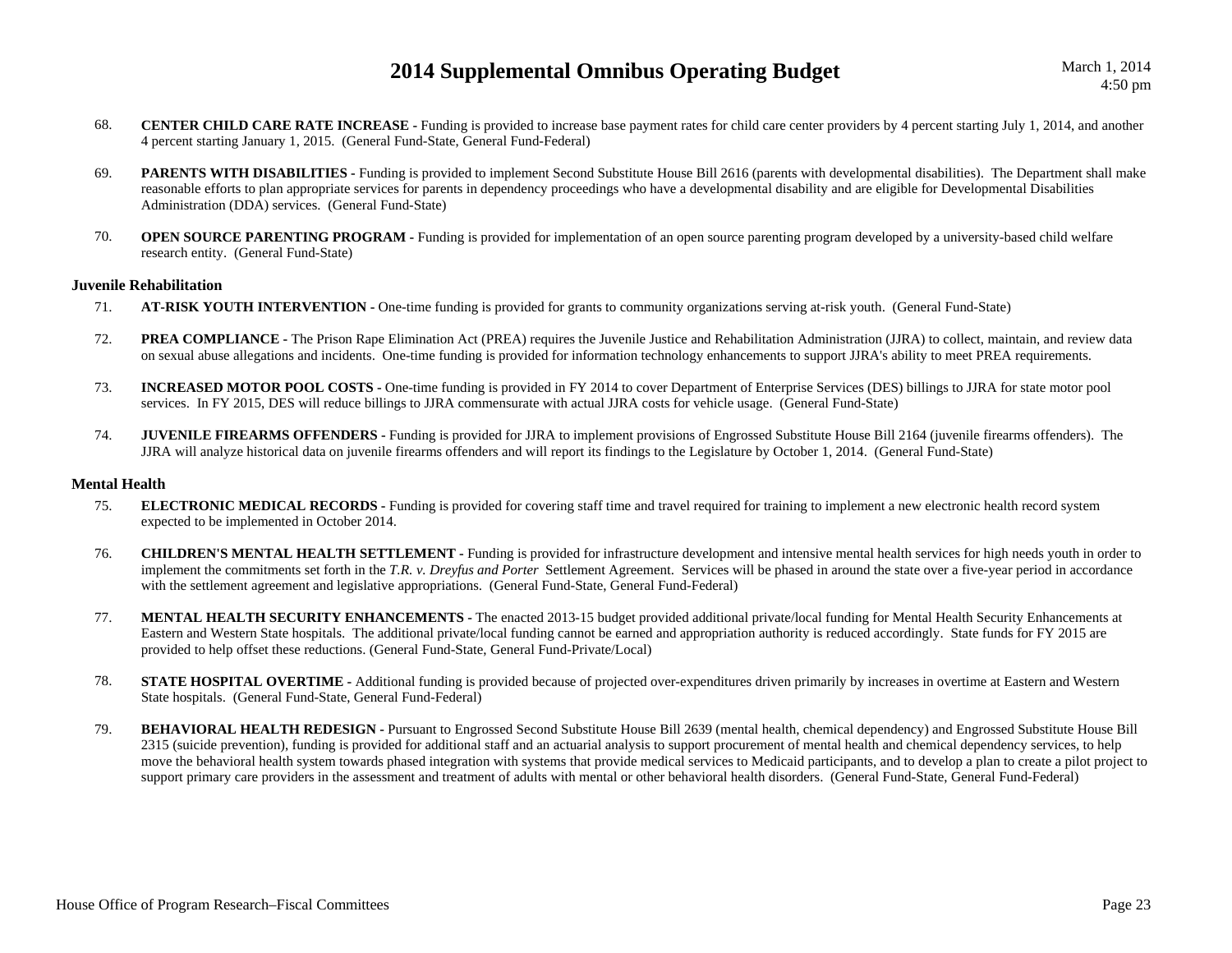- 80.**MENTAL HEALTH ENHANCEMENTS** - Funding is provided for a variety of community mental health enhancements that will allow the Department to meet the requirements of Substitute House Bill 2725 (involuntary commitment) and provide other recovery support services for individuals with mental illnesses. This includes operating funds for an evaluation and treatment facility in three regional support networks, program of assertive community treatment teams in three regional support networks, and recovery supportive service teams in three regional support networks. This also includes funds for a one-time criminal justice training. In addition, there is a one-time restoration of \$3.0 million in non-Medicaid funds for FY 2015 that was part of the offset reduction assumed in the 2013-15 enacted budget step for Medicaid expansion. (General Fund-State, General Fund-Federal)
- 81. **TRANSITIONAL NON-MEDICAID SUPPORT -** Provides one-time funding for the King County Regional Support Network as it works to transition services to settings that are eligible for federal participation for people covered under the Medicaid program.
- 82.**ESH - COMPUTER LEASES FUNDING -** Funding is provided to lease 300 computers effective February 1, 2014 and to support conversion to the Windows 7 operating system at Eastern State Hospital (ESH) at an estimated monthly cost of \$20.27 per computer. Funding new computers with Windows 7 will ensure that ESH will have the equipment necessary to implement the Electronic Medical Records system.

#### **Developmental Disabilities**

- 85.**RHC MEDICAID COMPLIANCE** - Funding and full-time equivalent staff are provided for specialized services to nursing home clients with a developmental disability who are living in the Residential Habilitation Centers (RHCs) or community nursing facilities. Specialized services are needed to meet compliance with Centers for Medicare and Medicaid Services requirements. A quality assurance initiative to monitor operations at the RHCs is also funded. (General Fund-State, General Fund-Federal)
- 86. **PROGRAM UNDEREXPENDITURE -** The variance between allotments and expenditures for field services, from July 2013 through December 2013, is removed from the Developmental Disabilities Administration. This is a one-time under-expenditure variance that would otherwise revert at the end of the fiscal year. (General Fund-State, General Fund-Federal)
- 87. **COMMUNITY RESIDENTIAL RATES -** The Department of Social and Health Services is directed to increase the benchmark rates for community residential service businesses providing supported living, group home, and licensed staff residential services for people with developmental disabilities by thirty cents starting July 1, 2014 (General Fund-State, General Fund-Federal)
- 88.PROVIDER COMPENSATION SYSTEM - Savings result from a six-month delay in implementation of the provider compensation system. (General Fund-State, General Fund-Federal)
- 89. **IN HOME ARBITRATION REBARGAINING -** The Service Employees International Union Healthcare 775NW and the state of Washington modified several articles within the contract approved by the Legislature for the 2013-15 biennium. The amount of funding provided, and the distribution of funding by fiscal year, have been adjusted for mileage reimbursements, paid holiday, union presentation time, and training contributions. (General Fund-State, General Fund-Federal)
- 90.**PROVIDER SAFETY EQUIPMENT -** Funding is provided to implement Substitute House Bill 2310 (provider safety equipment). Due to provider outreach mandated by the legislation, the Department of Social and Health Services and the Health Care Authority both anticipate increased utilization of personal protective equipment during FY 2015. (General Fund-State)
- 91. **FORECAST UTILIZATION ADJUSTMENT -** The amount of funding provided for the In Home Provider Arbitration Award, and the distribution of funding by fiscal year, is restored to the levels appropriated in the 2013-15 biennial budget. (General Fund-State, General Fund-Federal)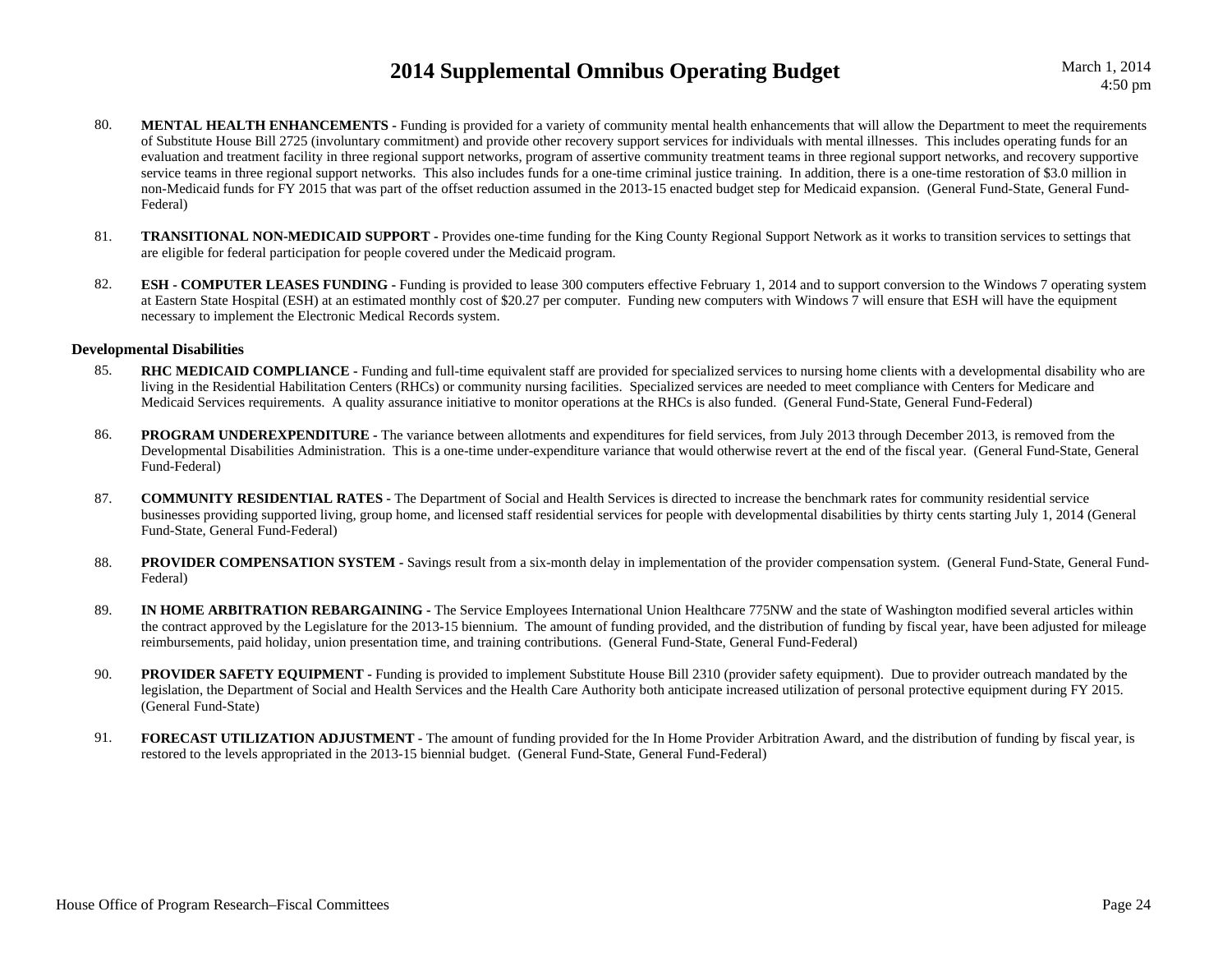92.**SUPPORTED LIVING INVESTIGATIONS -** Funding is provided to implement Second Substitute House Bill 1574 (residential supports and services). The Department of Social and Health Services will conduct additional investigations of abuse and neglect complaints in certified community residential services and supports settings for clients with developmental disabilities. Investigation costs will be entirely supported by additional fee revenue. (General Fund-Federal, General Fund-Private/Local)

### **Long-Term Care**

- 93.**PROVIDER COMPENSATION SYSTEM - Savings result from a six-month delay in implementation of the provider compensation system. (General Fund-State, General Fund-**Federal)
- 94. **IN HOME ARBITRATION REBARGAINING -** The Service Employees International Union Healthcare 775NW and the state of Washington modified several articles within the contract approved by the Legislature for the 2013-15 biennium. The amount of funding provided, and the distribution of funding by fiscal year, have been adjusted for mileage reimbursements, paid holiday, union presentation time, and training contributions. (General Fund-State, General Fund-Federal)
- 95.**RESIDENTIAL ENFORCEMENT STANDARDS** - Funding is provided to implement Substitute House Bill 2634 (residential services and support). One-time funding is provided for rule development, provider training, and provider outreach during FY 2015. (General Fund-State, General Fund-Federal)
- 96.**PROVIDER SAFETY EQUIPMENT -** Funding is provided to implement Substitute House Bill 2310 (provider safety equipment). Due to provider outreach mandated by the legislation, the Department of Social and Health Services and the Health Care Authority both anticipate increased utilization of personal protective equipment during FY 2015. (General Fund-State)
- 97. **FORECAST UTILIZATION ADJUSTMENT -** The amount of funding provided for the In Home Provider Arbitration Award, and the distribution of funding by fiscal year, is restored to the levels appropriated in the 2013-15 biennial budget. (General Fund-State, General Fund-Federal)
- 98. **PROVIDERONE STAFFING -** The Aging and Long-Term Support Administration is provided funding to coordinate financial aspects of the Medicaid payment system, ProviderOne. Activities include developing rules, assisting in configuration, troubleshooting and correcting errors, and ensuring payment integrity for Nursing Home, Assisted Living Facility, Adult Family Home, Individual Provider, and Agency Provider vendor payments totaling over \$1.4 billion annually. (General Fund-State, General Fund-Federal)
- 99. **COMMUNITY FIRST CHOICE OPTION -** Funding is provided to implement Engrossed Substitute House Bill 2746 (medicaid personal care). Section 2401 of the Affordable Care Act establishes the Community First Choice Option (CFCO) as an optional Medicaid service. If a state chooses the CFCO, then it must be offered statewide to eligible Medicaid participants. As an incentive, the federal government will pay a 56 percent share of CFCO costs, which is 6 percent higher than the 50 percent share paid for similar Home and Community Based Services. The Aging and Long-Term Support Administration is provided one-time funding to create a plan to refinance Washington's personal care delivery system by implementing the CFCO as soon as July 1, 2015, and no later than July 1, 2016. (General Fund-State, General Fund-Federal)
- 100.**RETIREMENT ACTUARIAL STUDY** - Funding is provided to implement House Bill 2777 (long-term care coverage). Funding is provided to contract for an actuarial study of ways to help individuals prepare for long-term care needs. The study must model at least three options, including: (1) a public long-term care insurance benefit, (2) regulatory changes that would encourage new products on the insurance market, and (3) a new marketplace for long-term care insurance policies. The study must include an evaluation of expected costs and benefits, anticipated number of participants, projected savings to the state Medicaid program, legal risks, and financial risks. (General Fund-State)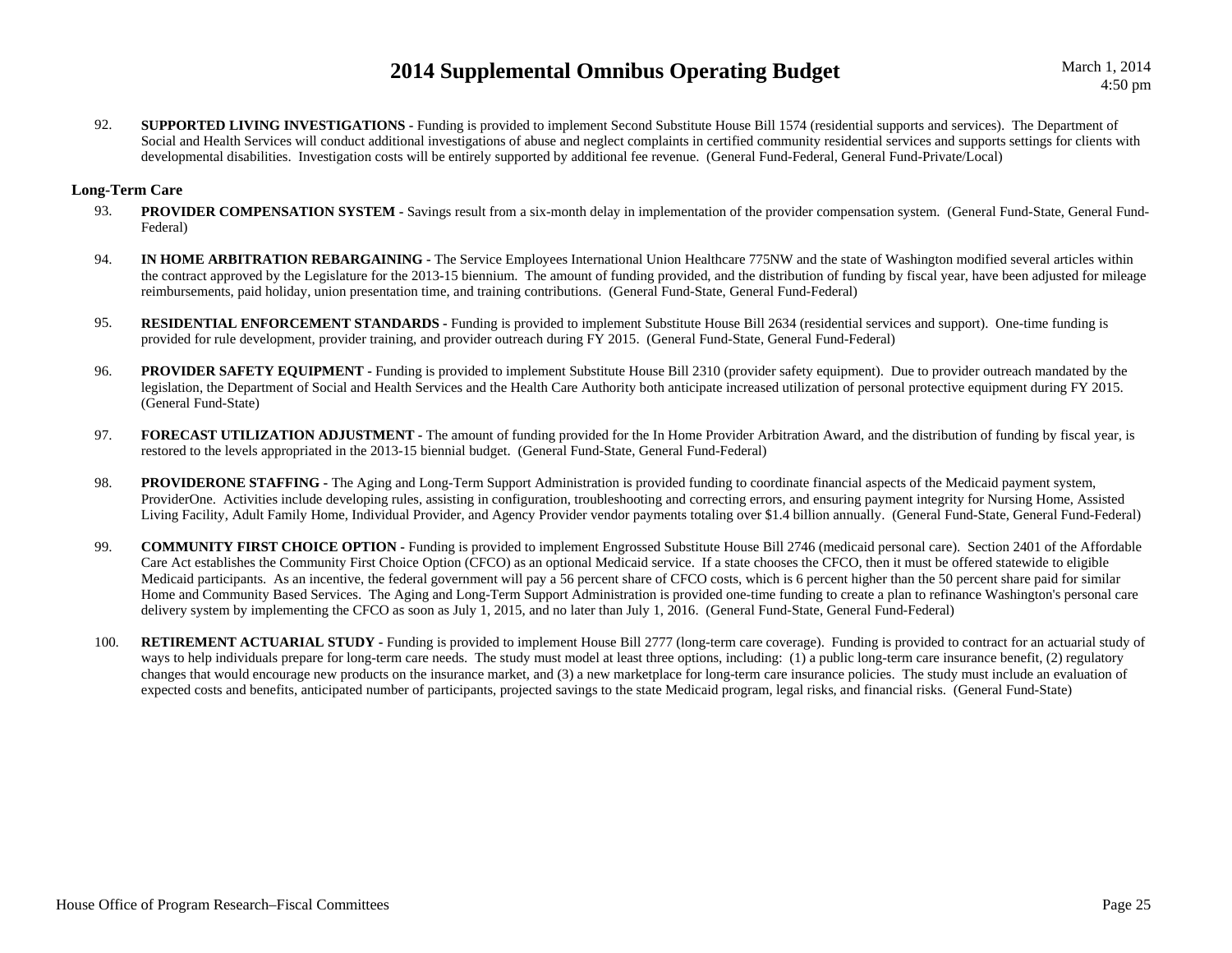- 101.**NURSING HOME ASSESSMENT** - The nursing home assessment fee is increased from the current 4.08 percent to 5.82 percent on total revenues. This results in an increase of the assessment fee from \$14 per patient day to \$21 per patient day. Federal revenue which is leveraged with the assessment fee is used to increase the statewide average nursing home payment by about \$7.24 per day. Of that, \$1.58 is used to increase the low-wage worker add-on to \$3.15 per day. The remainder is provided in a new direct care rate add-on established for FY 2015 in the operating budget. The rate add-on is calculated at no more than 6 percent of the direct care rates established in 74.46 and is applied evenly to all facilities. This one-time direct care add-on is subject to settlement. (Skilled Nursing Facility Net Trust Account--State, General Fund--Federal)
- 102.**HEALTH PATH WASHINGTON -** Expenditure authority is provided for a developmental grant to improve coordination of services and manage costs for clients dually eligible for both Medicaid and Medicare. This is the second phase of the demonstration grant and will focus on clients in King and Snohomish Counties. The design grant does not require a state match in the first year of development; however, there is a 25 percent state match in the second year and a 50 percent match in subsequent years. Fifty percent is the usual match rate for Washington state Medicaid programs. (General Fund-State, General Fund-Federal)
- 103. **VULNERABLE ADULTS INCIDENT TRACKING -** One-time expenditure authority is provided to complete the Tracking Incidents among Vulnerable Adults (TIVA) system. The TIVA system will improve incident tracking for clients who are aged and disabled. A Roads to Community Living grant will fund this project. (General Fund-Federal)
- 104.**SUPPORTED LIVING INVESTIGATIONS -** Funding is provided to implement Second Substitute House Bill 1574 (residential supports and services). The Department of Social and Health Services will conduct additional investigations of abuse and neglect complaints in certified community residential services and supports settings for clients with developmental disabilities. Investigation costs will be entirely supported by additional fee revenue. (General Fund-Federal, General Fund-Private/Local)

#### **Economic Services Administration**

- 105. **WIN 211 -** Funding is increased for the Washington Information Network 211 (WIN 211) call center networks for networks in the Eastern Washington Region and the Peninsula Region.
- 106. **CALL CENTER STAFFING -** Funding is provided to Economic Services Administration (ESA) for increased call center staff to respond to the call volume and address the forced disconnect rates. This provides funding to phase in hiring 40 FTEs over FY 2015.
- 107.**FAMILY HOME CHLD CARE RATE INCREASE** - The collective bargaining agreement with family home child care providers will increase base payment rates by 4 percent starting July 1, 2014, and another 4 percent starting January 1, 2015. Funding provided to the Economic Services Administration covers payment increases for the Working Connections Child Care program.
- 108. **CENTER CHILD CARE RATE INCREASE -** Funding is provided for an increase in child care center base payment rates. The base rate will increase by 4 percent starting July 1, 2014, and another 4 percent starting January 1, 2015. Funding provided to the Economic Services Administration covers payment increases for the Working Connections Child Care program.
- 109. **MEDICAID COST ALLOCATION CHANGES -** Under the Affordable Care Act, medical eligibility for certain clients is based on the Modified Adjusted Gross Income (MAGI). Clients access MAGI Medicaid through the Health Benefit Exchange. Prior to the change, clients accessed medical, in addition to food and cash benefits, through the Department of Social and Health Services (DSHS). As a result, DSHS will receive less Medicaid revenue to support its administrative costs. Federal funds are provided to cover DSHS administrative costs that will shift from Medicaid to the Supplemental Nutrition Assistance Program, the Temporary Assistance for Needy Families program, and the Refugee Cash Assistance program. OFM has contracted for an eligibility study to identify options to streamline eligibility processes and potential revenue sources to address lost revenue for FY 2015 and beyond. (General Fund-Federal)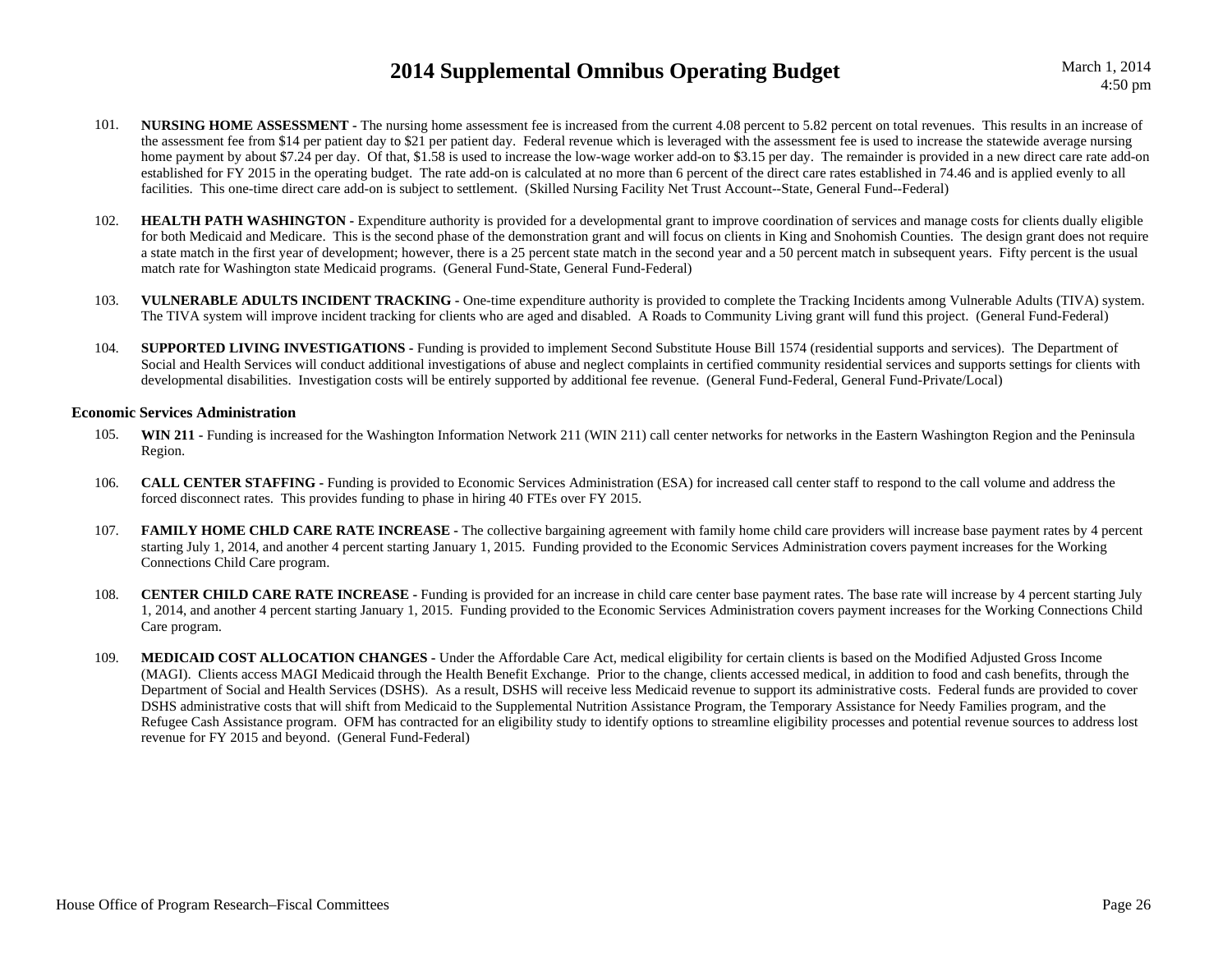- 110. **ACA CLIENT ELIGIBILITY SYSTEM -** Funding is provided to continue the design, development, and implementation of the Eligibility Service System for the Health Benefit Exchange and to modify the Automated Client Eligibility System to support and maintain other existing program eligibility rules. (General Fund-State, General Fund-Federal, General Fund-Local)
- 111. **IT DISASTER RECOVERY** Funding is provided to develop and implement a disaster recovery strategy for the Automated Client Eligibility System (ACES) and the Enterprise Service Bus (ESB). Effective January 1, 2014, the ACES is no longer covered under the disaster recovery contract procured by Consolidated Technology Services. The ESB does not currently have a disaster recovery solution. The ESB system facilitates communication between ACES and the Health Benefit Exchange. The Affordable Care Act (ACA) specifies a three-day recovery time. (General Fund-State, General Fund-Federal)
- 112.**WORKFIRST PROGRAM CHANGES -** Funding is provided to reflect a variety of policy changes within the WorkFirst program:

(1) modifying the Two-Parent household participation requirements to be a total 40 hours of participation per week for the household and for Economic Services Administration to engage both parents. Funding is provided for increased costs in staffing, child care, and WorkFirst activities;

(2) implementing a 15 percent incentive payment, beginning April 2015, to WorkFirst households that participate in their Individual Responsibility Plan (IRP) for 20 hours or more a week;

(3) implementing a home visit program targeted to WorkFirst households who have infants;

(4) implementing a home visit program targeted to homeless WorkFirst households that are served through the Rapid Re-housing Program;

(5) increased funding for work study through the community and technical colleges for WorkFirst clients;

(6) modifying the Additional Requirements for Emergent Needs (AREN) program to a maximum of \$750 per household in a 12-month period rather than a lifetime;

(7) implementing House Bill 2585 (TANF benefits for a child) which allows an unearned income disregard for kinship providers receiving a child-only TANF grant on behalf of a child in their care;

(8) modify the sanction policy from a four-month period to a two-month period and implementing a home visits program for clients who do not attend an in-person meeting regarding their IRP prior to termination for non-compliance;

(9) adjusting funding for Diversion Cash Assistance, Tribal Maintenance of Effort (MOE), and WorkFirst contracts;

(10) completing Lean process projects, technical assistance visits for ESA Community Service Offices (CSO); and

(11) implementing a WorkFirst Orientation for WorkFirst clients. The Orientation will not change a person's eligibility.

### **Alcohol and Substance Abuse**

113.**FEDERAL FUNDS - INCREASED AUTHORITY -** Additional federal expenditure authority is provided to the Behavioral Health Service and Integration Administration as a result of two federal grants awarded to implement the Bringing Recovery into Diverse Groups through Engagement and Support project. The first grant is \$662,000 and the second grant is \$2,208,000. The primary objective of this project is to provide outreach and supportive housing services in three Washington communities through teams consisting of a housing specialist, an employment specialist, and a peer navigator. (General Fund-Federal)

### **Special Commitment Center**

114. **NEW HEPATITIS C TREATMENT -** A new treatment protocol is made available for residents screened as suitable candidates with hepatitis C genotype 1. This protocol is currently the most effective course of treatment.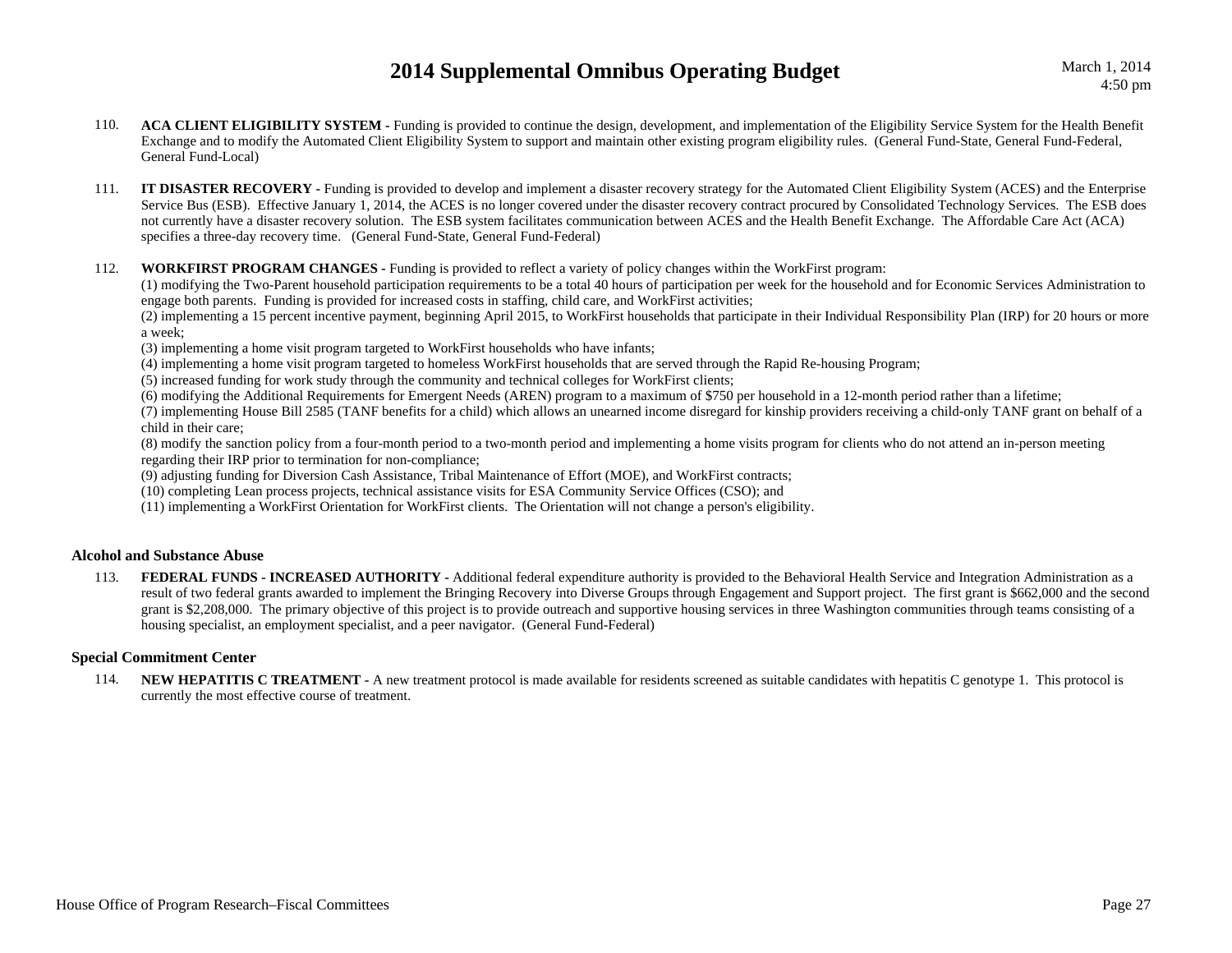### **Other Human Services**

### **Washington State Health Care Authority**

- 115. **BREAST & CERVICAL CANCER TREATMENT -** The Health Care Authority will restore coverage under the Breast & Cervical Cancer Treatment (BCCT) program starting April 1, 2014. The BCCT program was a Medicaid program that covered treatment for approximately 1,250 women diagnosed with breast or cervical cancer with incomes under 300 percent of the federal poverty level (FPL). It was eliminated on January 1, 2014, when the state expanded the Medicaid program to include adults with incomes below 133 percent of the FPL. Clients with incomes below 133 percent of the FPL could enroll in Medicaid coverage under the Medicaid expansion. Clients with incomes over 133 percent of the FPL that were already enrolled in the program as of January 1, 2014, were allowed retain state-only coverage throughout the course of their treatments. Savings will be achieved because the cost of restoring Medicaid coverage for clients with incomes above 133 percent of the FPL is less than the cost of maintaining state-only coverage for clients that were already enrolled as of January 1, 2014. (General Fund-State, General Fund-Federal)
- 116.**PROVIDER SAFETY EQUIPMENT -** Funding is provided to implement SHB 2310 (provider safety equipment). Due to provider outreach mandated by the legislation, the Department of Social and Health Services and the Health Care Authority both anticipate increased utilization of personal protective equipment during FY 2015. (General Fund-State, General Fund-Federal)
- 117. **STATE HEALTH CARE INNOVATION PLAN #** In February 2013, Washington State received nearly \$1 million from the Centers for Medicare and Medicaid Services Innovations Fund to develop the State Health Care Innovation Plan. Additional funding is provided to fully develop and implement the five-year innovation plan under E2SHB 2572 (healthcare purchase, delivery), and implementation is expected to slow the growth of state health care costs. (Health Care Authority Administrative Account-State)
- 118.**FEDERAL BASIC HEALTH PLANNING -** Funding is provided for the design, development, and fiscal modeling of the federal Basic Health Plan Option. Fiscal modeling efforts will include the procurement of an econometric firm to complete an actuarial analysis of covered benefits and rate development.
- 119. **BEHAVIORAL HEALTH REDESIGN -** Pursuant to E2SHB 2639 (mental health, chemical dependency) and E2SHB 2315 (suicide prevention), funding is provided for additional staff and an actuarial analysis to support procurement of mental health and chemical dependency services, to help move the behavioral health system towards phased integration with systems that provide medical services to Medicaid participants, and to develop a plan to create a pilot project to support primary care providers in the assessment and treatment of adults with mental or other behavioral health disorders. (General Fund-State, General Fund-Federal)
- 120. **HOSPITAL SAFETY NET ASESSMENT -** Implementation of the Hospital Safety Net Assessment program under Chapter 17, Laws of 2013, 2nd sp.s. (ESSB 5913) was delayed from July 1, 2013, to October 1, 2013, because HCA did not submit a timely request for the federal waiver required to implement the program. The Health Care Authority will collect hospital assessments and provide supplemental payments to hospitals and increased payments to managed care plans for hospital services starting on July 1, 2013, instead of October 1, 2013. (General Fund-State, Hospital Safety Net Assessment Fund-State, General Fund-Federal)
- 121. **P1 PHASE 2 FUNDING -** Funding is provided to align the timing of Phase Two of the ProviderOne project with the implementation schedule of the recently procured Provider Compensation Subsystem and Services vendor. Funding is also provided to complete implementation of the 1099 provider transition to ProviderOne. (General Fund-State, General Fund-Federal)
- 122. **P1 OPERATING RULES -** Funding is provided to implement enhancements to Washington's Medicaid Management Information System called ProviderOne. The enhancements are necessary to comply with the federally mandated rules promulgated by the federal Centers for Medicare and Medicaid Services (CMS) and the Council for Affordable Quality Healthcare Committee on Operating Rules for Information Exchange. (General Fund-State, General Fund-Federal)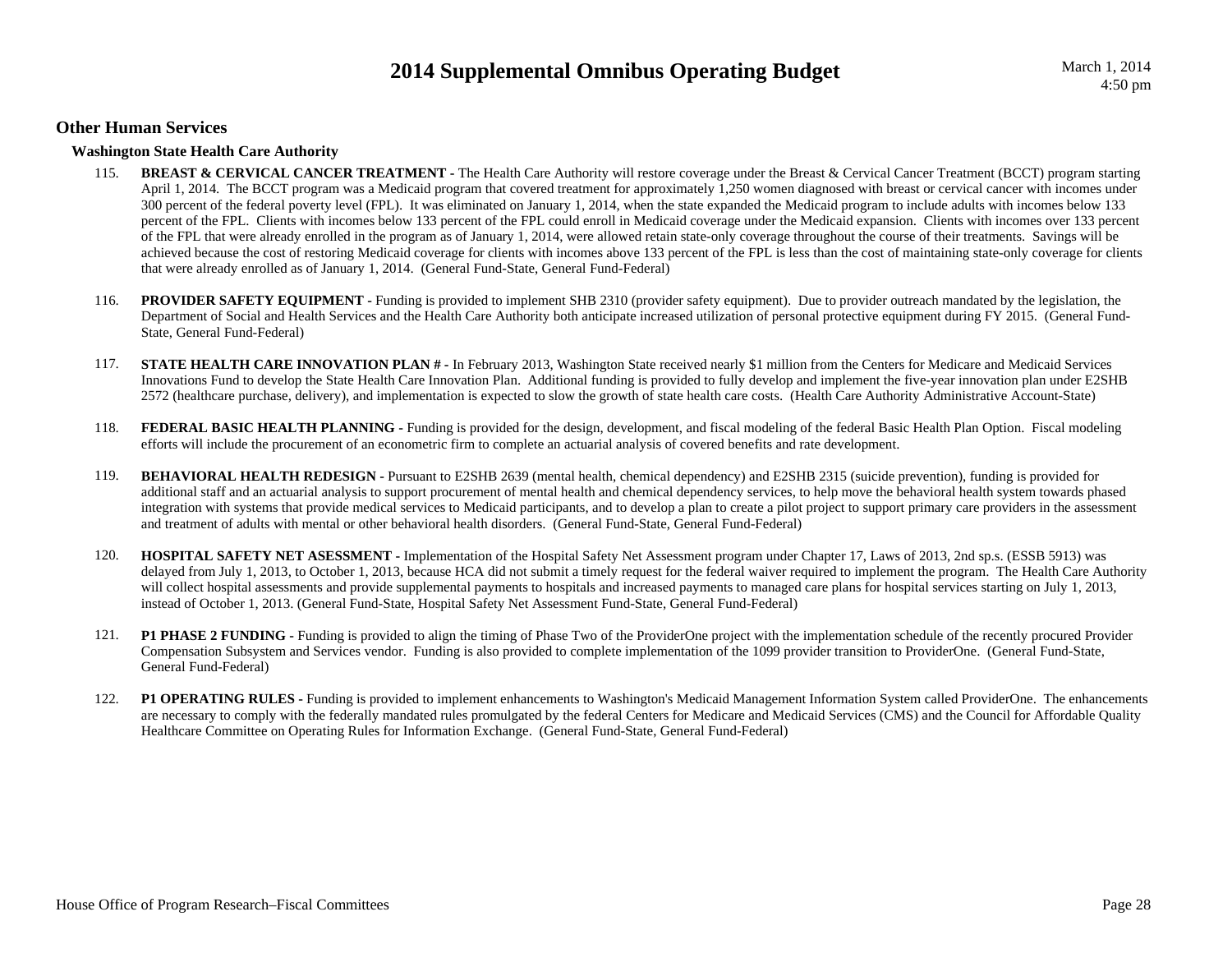- 123. **COST ALLOCATION UPDATE FOR HBE -** Funding is provided for additional information technology and customer service costs incurred by the Washington Health Benefit Exchange related to enrolling clients in Medicaid and the Children's Health Insurance Program (CHIP). Costs allocated to Medicaid qualify for a 90 percent match for the development and implementation of an information technology system and a 75 percent match for system operations and customer support center services. Funding is provided for client eligibility correspondence costs incurred by the Exchange and for document imaging services provided by the Health Care Authority. Funding is also provided for one FTE to manage the cost allocation process between the Health Care Authority and the Exchange. (Health Benefit Exchange Account-State, General Fund-State, General Fund-Federal)
- 124. **P1 ACA ENHANCEMENTS -** Funding is provided to implement required modifications to the ProviderOne system necessary to enhance operation of the new Modified Adjusted Gross Income methodology. These modifications include changes for a new client coding for newly eligible clients, new client data elements, increased frequency of communication between the Automated Client Eligibility System and ProviderOne, and support for an anticipated increase in client record volume. (General Fund-State, General Fund-Federal)
- 125.**P1 PHASE 2 OPERATIONS & MAINTENANCE -** Funding is provided for ongoing operational activities and provider support for Phase Two of the ProviderOne project as it transitions from implementation to operation. (General Fund-State, General Fund-Federal)
- 126. **MEDICAID PLAN CHOICE -** Funding is provided to implement functionality within the Exchange and ProviderOne that will allow Medicaid clients to select the Medicaid managed care organization of their choice within the Washington Healthplanfinder online marketplace. This option will be available in FY 2015. (General Fund-State, General Fund-Federal)
- 127. **SOLE COMMUNITY HOSPITAL -** Funding is reduced because disproportionate share share hospital payments and state-only grants to rural hospitals that are federally designated as "sole community hospitals," have less than 150 beds, and do not participate in the Certified Public Expenditure program will be discontinued on January 1, 2015. (General Fund-State, General Fund-Federal)
- 128.**FACILITY FEES** - Savings are achieved because the Health Care Authority is directed not to pay hospital owned physician practices or clinics a higher payment rate than the maximum resource based relative value scale fee rate received by non-hospital owned physician practices or clinics for the same procedure beginning July 1, 2014. (General Fund-State, General Fund-Federal)

### **WA State Criminal Justice Training Commission**

- 129.**CRISIS INTERVENTION TRAINING** - Expenditure authority is provided for delivery of crisis intervention training for King County. Crisis intervention training will be provided in order to increase the number of trained police officers and emergency workers in King County responding to calls involving individuals who may be affected by a mental illness or chemical dependency. (General Fund-Local)
- 130.**STRATEGIC SOCIAL INTERACTION MODEL -** Expenditure authority is provided to continue Strategic Social Interaction Model training. (General Fund-Local)
- 131.**RESERVE OFFICERS -** One-time funding is provided for a study and report on the number of reserve law enforcement officers statewide.

### **Department of Labor and Industries**

132.**AGRICULTURAL WORK GROUP -** Funding is provided for the Department of Labor and Industries (L&I) to convene and support a work group on agricultural and agricultural labor-related issues. (General Fund-State)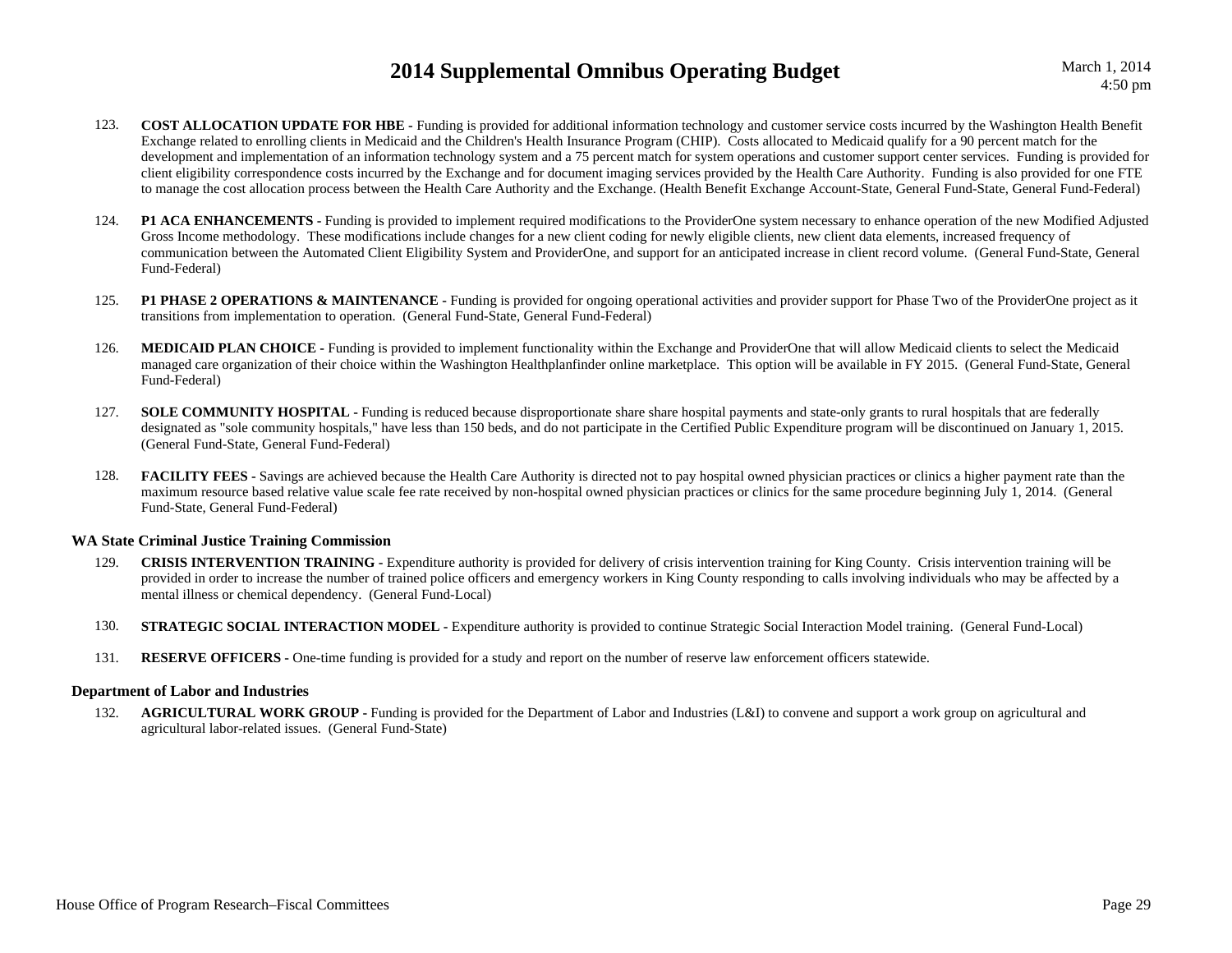- 133. **UNPAID WAGES COLLECTION -** Funding is provided to implement Second Engrossed Substitute House Bill 1467 (unpaid wages collection). The Department of Labor and Industries (L&I) may electronically serve a financial institution with a Notice to Withhold and Deliver (NWD) by providing a list of outstanding warrants to the Department of Revenue (DOR). The DOR may include the warrants from L&I in a NWD it sends to a financial institution. (Accident Account-State, Medical Aid Account-State)
- 134. **CLAIMS PROCESSORS -** Funding is provided for seven Claim Processors to assist in administrative tasks currently performed by Claims Managers. The purpose is to allow Claims Managers to focus on resolving workers' compensation claims. In addition to the seven Claims Processors for whom funding is provided, L&I will utilize LEAN processes to identify existing resources that may fund 20 Claims Processors. (Accident Account-State, Medical Aid Account-State)
- 135. **ELECTRICAL PROGRAM WORKLOAD ADJ -** Funding is provided for 16 additional field staff and one Electrical Technical Specialist beginning in April 2014. The purpose of the additional staff is to provide timely electrical inspections and meet projected workload demands due to increased construction activity. (Electrical License Account-State)
- 136.LABOR AND INDUSTRIES APPEAL BONDS - Funding is provided to implement Substitute House Bill 2146 (labor and industries appeal bonds). Additional appeals are expected to result from the reduced bond to appeal certain L&I decisions. Funding is provided for the anticipated workload impact to L&I, the Office of the Attorney General, and the Office of Administrative Hearings. (General Fund-State, Electrical License Account-State)
- 137.**PUBLIC WORKS PAYROLL RECORDS -** Funding is provided to implement Substitute House Bill 2331 (public works payroll records). Contractors and subcontractors on public works projects must submit certified payroll records to the contract awarding agency before final payment is made or retainage is released. (Public Works Administration Account-State)
- 138. **EMPLOYEE STATUS -** Funding is provided to implement House Bill 2334 (employee status). The L&I Director may investigate complaints and enforce employee classification provisions. (Accident Account-State, Medical Aid Account-State)
- 139.**EMPLOYEE ANTIRETALIATION -** Funding is provided to implement Second Substitute House Bill 2333 (employee antiretalitation act). The L&I Director may investigate complaints and enforce employee retaliation provisions. (Accident Account-State, Medical Aid Account-State)
- 140.**PREVAILING WAGE IT -** One-time funding is provided to upgrade the online Prevailing Wage Application System. Funding will be used to automate correspondence over public works projects, including electronic transmission of certified payroll records to L&I, and to develop a real-time list of contractors debarred from public work. (Public Works Administration Account-State)
- 141. **PREVAILING WAGE PROGRAM MANAGER -** Funding is provided for a program manager to handle daily operations of the Prevailing Wage program. Currently, the Prevailing Wage Industrial Statistician manages the program in addition to the statutory responsibility of determining applicable prevailing wage rates. (Public Works Administration Account-State)
- 142. **INTERPRETER SERVICES -** Funding is provided to implement Engrossed House Bill 2617 (interpreter services), which expands collective bargaining for state-purchased interpreter services to L&I and later to the rest of the state. The Department of Enterprise Services is required to implement a model that all state agencies must use to procure spoken language interpreter services. Funding is provided to the Office of Financial Management (OFM) for staff to support the increased bargaining workload. Funding is also provided to L&I for staff, administrative costs, and payment system updates to accommodate the new model for purchasing interpreter services. (Medical Aid Account-State)

### **Department of Health**

143.**HEALTHIEST NEXT GEN INITIATIVE -** Funding is provided to implement Second Substitute House Bill 2643 (healthiest next generation), which establishes a statewide childhood obesity prevention project. The Department of Health (DOH) will coordinate interagency efforts and report to the Legislature on strategies to prevent childhood obesity, and will pass through funding for obesity prevention coordinators at the Office of the Superintendent of Public Instruction and Department of Early Learning. (General Fund-State)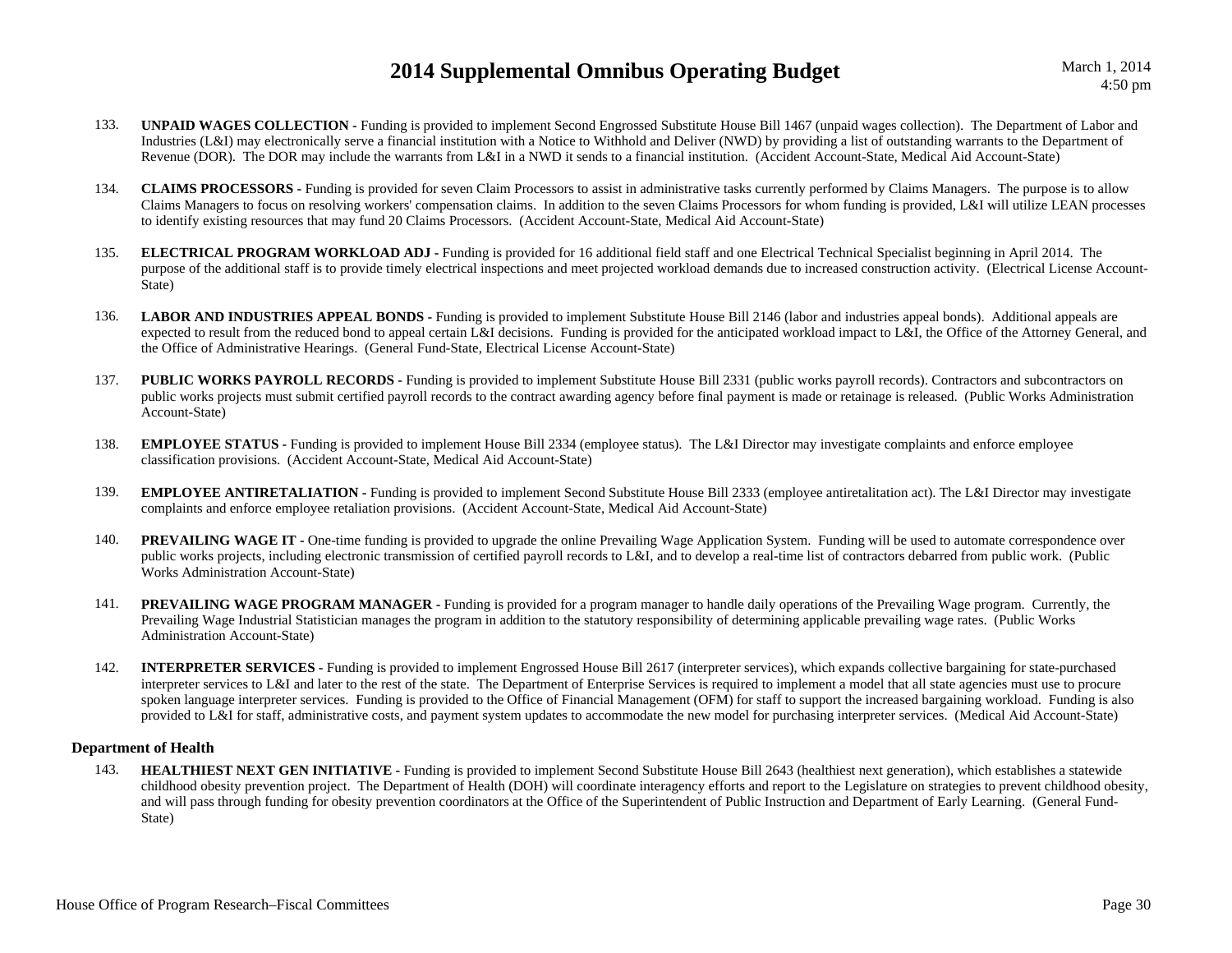- 144.**MEDICAL MARIJUANA -** Funding is provided to implement Engrossed Second Substitute House Bill 2149 (medical marijuana). Funding is provided for DOH to administer a secure registry of qualified patients and designated providers, for the Liquor Control Board (LCB) to develop and implement a medical marijuana endorsement for licensed marijuana retailers, and for Attorney General services to DOH and LCB. (General Fund-State, Health Professions Account-State)
- 145.**PHYSICAL THERAPISTS** - Funding is provided for DOH to implement Engrossed Substitute House Bill 2160 (physical therapists). The DOH Secretary will issue spinal manipulation endorsements to physical therapists who meet specified education and experience requirements. (Health Professions Account-State)
- 146.**SUICIDE PREVENTION -** Funding is provided for the DOH to implement Engrossed Substitute House Bill 2315 (suicide prevention). Funding will be used to develop and implement suicide prevention training requirements for specified health care professions, periodically update the model list of training programs, and report on a statewide plan for suicide prevention by November 15, 2015. (Health Professions Account-State)
- 147. **TRAUMA CARE FUND -** Grant programs funded from the Emergency Medical Services and Trauma Care Systems Trust Account are reduced to reflect reduced revenues. (Emergency Medical Services and Trauma Care Systems Trust Account-State)
- 148. **TOBACCO USE PREVENTION -** Funding is provided for public health tobacco use prevention and cessation programs. The DOH will develop sustainable funding sources other than General Fund-State in order to continue these programs into future biennia. (General Fund-State)

### **Department of Corrections**

- 149. **VIOLATOR POLICY CHANGE -** Funding is provided to reflect the policy change to differentiate "failing to report" which is a low level violation from "absconder" which is a high level violation.
- 150.**NEW PRISON CAPACITY** - Funding is provided to open the remaining 256-bed unit at the Washington State Penitentiary starting May 1, 2014 to meet the demands of a rising offender caseload and to reduce crowding at existing facilities.
- 151.**EMERGENCY BEDS AT WCCW** - Funding is provided for use of 20 emergency beds at the Washington State Correctional Center for Women. The beds were opened in January 2014 and funding is provided to operate them through May 2014.
- 152.**PREA ZERO TOLERANCE GRANT -** Federal funding authority is provided for a Prison Rape Elimination Act (PREA) grant. (General Fund-Federal)
- 153.**PREA COMPLIANCE -** New Prison Rape Elimination Act standards were published in June 2012, requiring the department to provide access to outside confidential support services. Funding is provided for DOC to enter into an agreement for advocacy services provided by the Department of Commerce's Office of Crime Victims Advocacy.
- 154.**PRISON OVERTIME RESOURCES -** One-time funding is provided in FY 2014 for prison overtime costs.
- 155. **CENTRALIZED PHARMACY RESTORATION -** Expected savings associated with centralizing the department's pharmacies into two locations have not been realized. Completion of a west side pharmacy which will serve as the centralized pharmacy for all DOC institutions is expected in July 2014. Funding is provided to restore the expected savings in FY 2014 and for part of FY 2015.
- 156. **ACA ENROLLMENT RESOURCES -** Funding is provided for one Medical Assistance Specialist 1 position to assist with the workload associated with enrolling eligible offenders into Medicaid for inpatient hospitalizations while incarcerated, and for enrolling eligible offenders releasing into the community.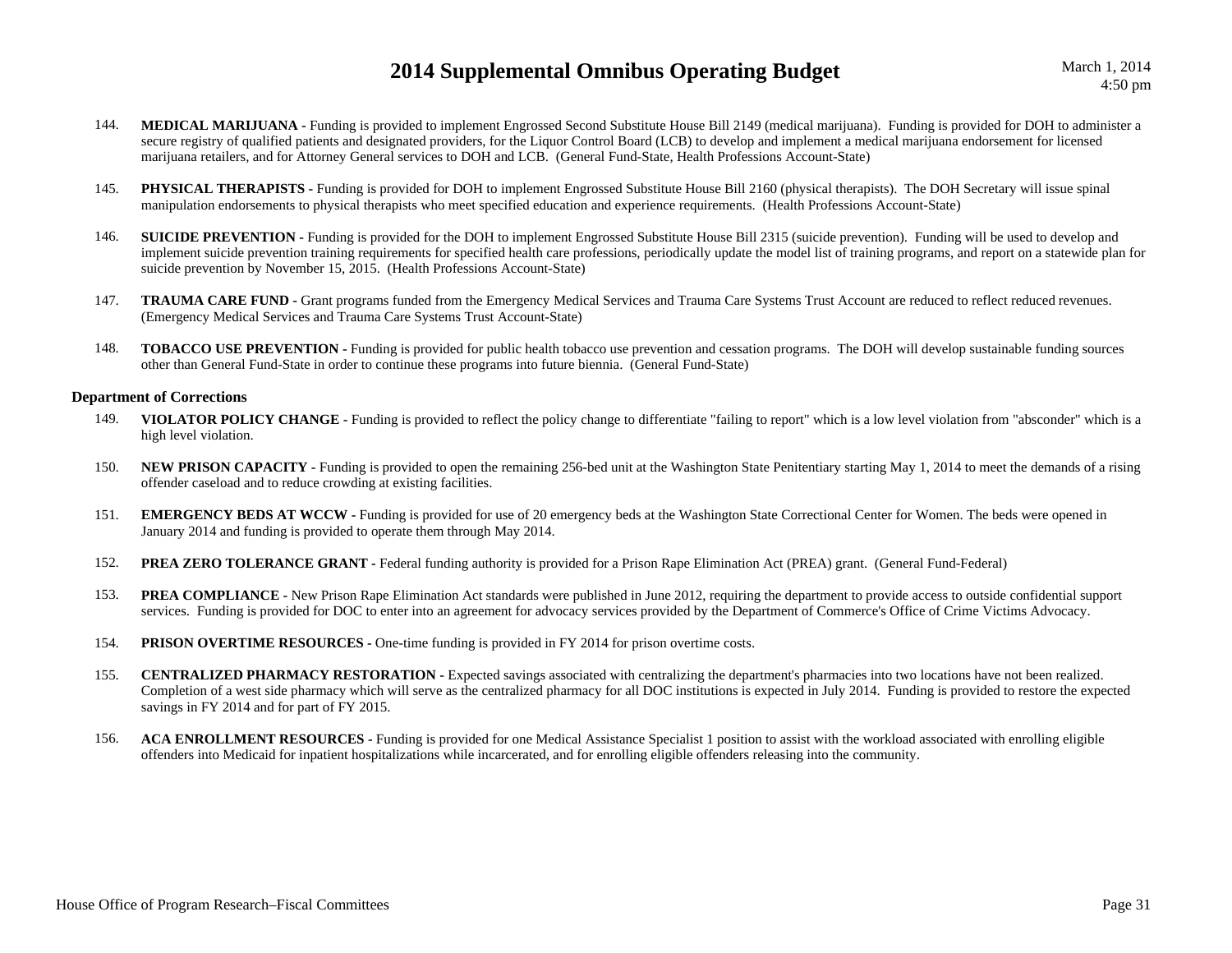March 1, 2014

- 157. **MEDICAID CODE COMPLIANCE -** Provider One will be utilizing the tenth version of the International Classification of Diseases (ICD) by October 2014. The department will need to transition from ICD-9 to ICD-10 in order to prevent significant delays in payment. Funding is provided for an impact analysis of the department's data systems and the changes necessary to implement the ICD-10 requirements.
- 158.**FEMALE OFFENDER JAIL BEDS** - Funding is provided to contract with a county jail for 75 female beds starting May 1, 2014. These beds help meet the demands of a rising offender caseload and reduce crowding at existing facilities.
- 159. **ITU EXPANSION -** Funding to expand the Intensive Treatment Unit was provided in the 2013-15 budget. DOC was unable to expand the unit within the funding amounts provided.
- 160.**SECOND CHANCE REENTRY GRANT -** Funding and expenditure authority is provided for the federal Second Chance Reentry Grant which will be used for a demonstration project for the transition of high risk offenders to the community. (General Fund-Federal, General Fund-State)
- 161.**POST-SECONDARY EDUCATION -** Funding is provided to evaluate the provision of post-secondary education in the prison system and to report on the findings by December 1, 2014.
- 162. **VIOLATOR FRACTIONAL BILLING -** Funding is reduced to reflect elimination of the fractional billing practice for supervision violators housed in jail for either a local and a federal hold in addition to a DOC Secretary warrant.

#### **Employment Security Department**

- 163. **COMPLETE NEXT GENERATION TAX SYSTEM -** Federal Reed Act funding is provided for the Employment Security Department (ESD) to complete the Next Generation Tax System (NGTS), which replaces and modernizes ESD's unemployment insurance tax and and wage system. The ESD began the project in FY 2008 and will make the final vendor payment in March 2015 to complete the project. (Unemployment Compensation Administration Account-Federal)
- 164.**DATA CENTER MOVE -** Funding is provided for ESD to transition data center equipment from the Department of Social and Health Services Office Building 2 to the State Data Center. (Employment Services Administrative Account-State)
- 165. **DEVELOP NEW UI BENEFITS SYSTEM -** Expenditure authority for Reed Act federal funds is provided to replace the existing General Unemployment Insurance Development Effort (GUIDE) system, which pays unemployment benefits. The funding for FY 2015 will pay for a vendor contract. (Unemployment Compensation Administration Account-Federal)

### **Natural Resources**

### **Department of Ecology**

- 166.**FEDERAL FUNDING ADJUSTMENT** - Federal funding is reduced on an ongoing basis to reflect lower anticipated federal spending in the Shorelands and Water Quality programs. (General Fund-Federal)
- 167.YAKIMA ADJUDICATION SUPPORT - One-time funding and full-time equivalent (FTE) staff are provided for two tasks to support the Yakima water rights adjudication. The first task is migrating adjudication-related data from a legacy data system to a database that resides on a modern platform. This will allow data to be retrieved for managing water rights in the basin. The second task is processing court notifications necessary to construct a complete and accurate schedule of water rights in the final court decree. (Reclamation Account-State)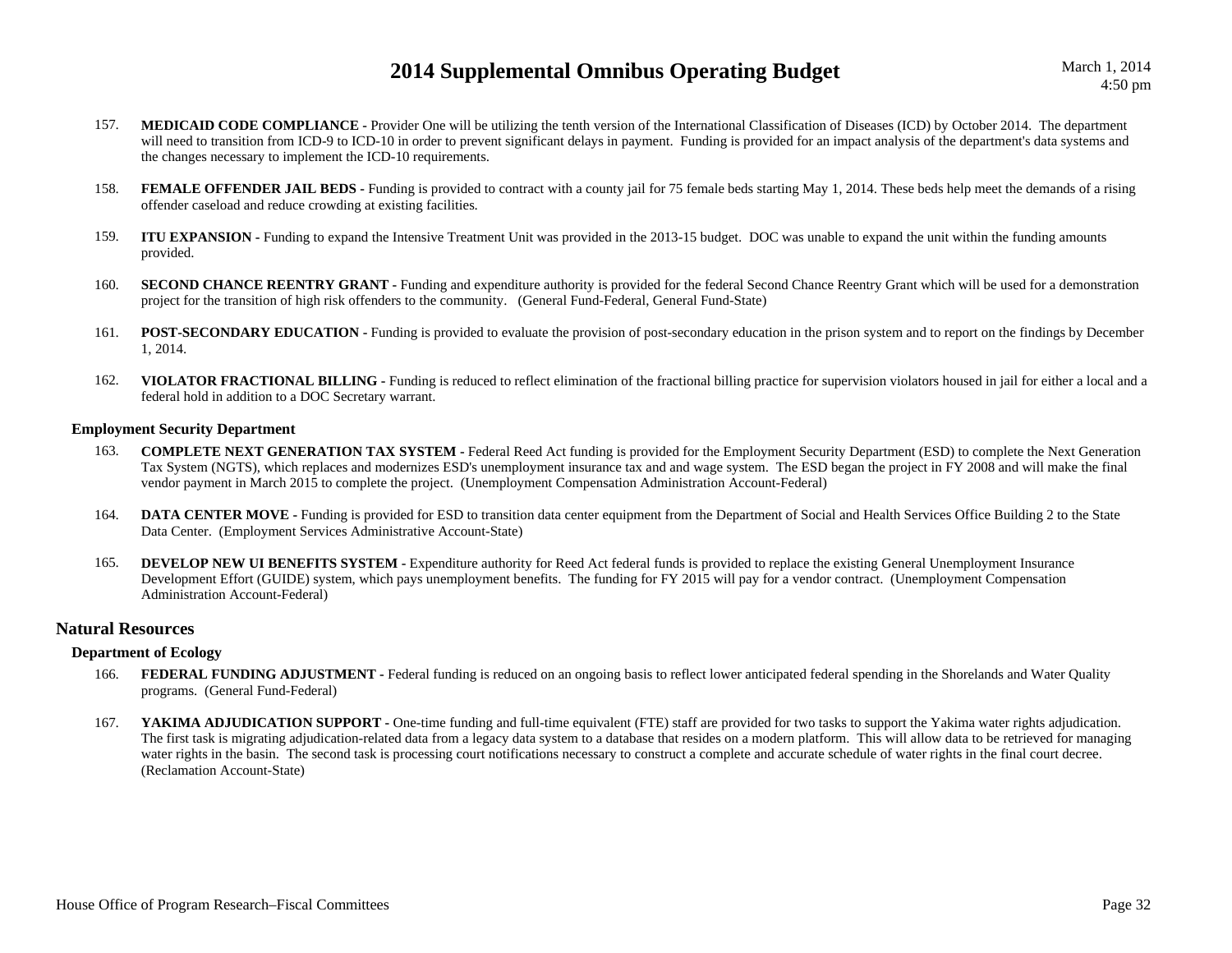March 1, 2014

- 168. **CONSUMER PRODUCT TOXICS TESTING -** The Legislature has passed a number of laws banning or limiting certain toxic chemicals and metals in consumer products and packaging, including the Children's Safe Products Act (Chapter 70.240 RCW) and the Packages Containing Metals Act (Chapter 70.95G RCW). Ecology is charged with implementing and enforcing these laws. Ongoing funding and full-time equivalent (FTE) staff are provided to increase capacity for developing analytical methods and conducting product testing to ensure compliance with applicable laws. (Environmental Legacy Stewardship Account-State)
- 169. **BIOSOLIDS PERMITTING -** Ecology's Biosolids Program provides oversight, permitting, and assistance for sewage treatment plants, septage management facilities, and beneficial use facilities that generate, treat, and use biosolids. Biosolids are a product of wastewater treatment and septic tanks that can be beneficially recycled after meeting all applicable requirements under Ecology's Biosolids Management rule. One-time funding and full-time equivalent (FTE) staff are provided to address a backlog of approvals for coverage under the biosolids general permit, thereby reducing compliance issues for septage land application sites, primarily in Eastern Washington. (Biosolids Permit Account-State)
- 170.**INCREASE HANFORD COMPLIANCE -** Ecology provides compliance oversight at radioactive mixed waste facilities, including the federal Hanford Nuclear Reservation in Eastern Washington. Compliance oversight responsibilities include inspections, enforcement and technical assistance visits. A recent U.S. Environmental Protection Agency review found that Ecology has too few inspectors and has not met inspection goals set for Hanford facilities. Ongoing funding and full-time equivalent (FTE) staff are provided for two additional inspector positions to increase the level of compliance oversight. (Radioactive Mixed Waste Account-State)
- 171. **COORDINATE HANFORD PERMIT REVISION -** Ecology has issued a Hanford sitewide permit that includes requirements for the treatment, storage, and disposal of chemically hazardous and mixed waste at the Hanford Nuclear Reservation. In 2012 Ecology issued a proposed permit revision establishing or updating operating requirements including facility-specific requirements at all Hanford hazardous waste facilities. Over 5,000 comments were received during the public comment period, resulting in the need for extensive reevaluation and revision of the permit. Ongoing funding and full-time equivalent (FTE) staff are provided to continue permit revision work, which is expected to be completed within four years. (Radioactive Mixed Waste Account-State)
- 172. **REDUCE OIL SPILL RISK-RAIL/VESSEL -** Increasing volumes of crude oil are being imported into Washington from Canada, North Dakota, and Montana, much of it by rail. Ecology expects these changes will lead to a significant increase in the volume and type of oil being transported through Washington and exported by vessel. One-time funding and full-time equivalent (FTE) staff are provided to develop preparedness and response plans and develop expertise in the new risks related to the increase of crude oil being moved by rail and vessels. (Oil Spill Prevention Account-State)
- 173. **WATER QUALITY DATA SYSTEMS UPGRADE -** Ecology's Water Quality Program regulates point-source discharges to water through the National Pollution Discharge Elimination System permits and state water discharge permits. Permit fees are billed and collected through a billing and revenue tracking system built in 1990. A separate permit management system resides on a platform that is now incompatible with other technology systems Ecology operates. One-time funding and full-time equivalent (FTE) staff are provided to migrate the permit system to a compatible technology platform, maintain permit-related websites, replace the billing and revenue tracking system, and develop an interface between the two systems. (Water Quality Permit Account-State)
- 174. **OIL TRANSPORTATION SAFETY -** Pursuant to Engrossed Second Substitute House Bill 2347 (Oil transportation safety), one-time funding is provided for research support for a Washington state study on the state's capacity to respond to oil train accidents and a report to the Legislature on the need for new oil tanker tug escort requirements. Ongoing funding is provided for new quarterly reporting requirements on oil transportation. (Oil Spill Prevention Account-State)

### **State Parks and Recreation Commission**

175. **MAJOR EQUIPMENT REPLACEMENT -** One-time funding is provided to replace the Mount Spokane State Park's snowblower. The current snowblower was manufactured in 1985 and parts are no longer available. Failure of this equipment would make the road into Mount Spokane State Park inaccessible and prevent the public from accessing the park for skiing during the winter. (Parks Renewal and Stewardship Account-State)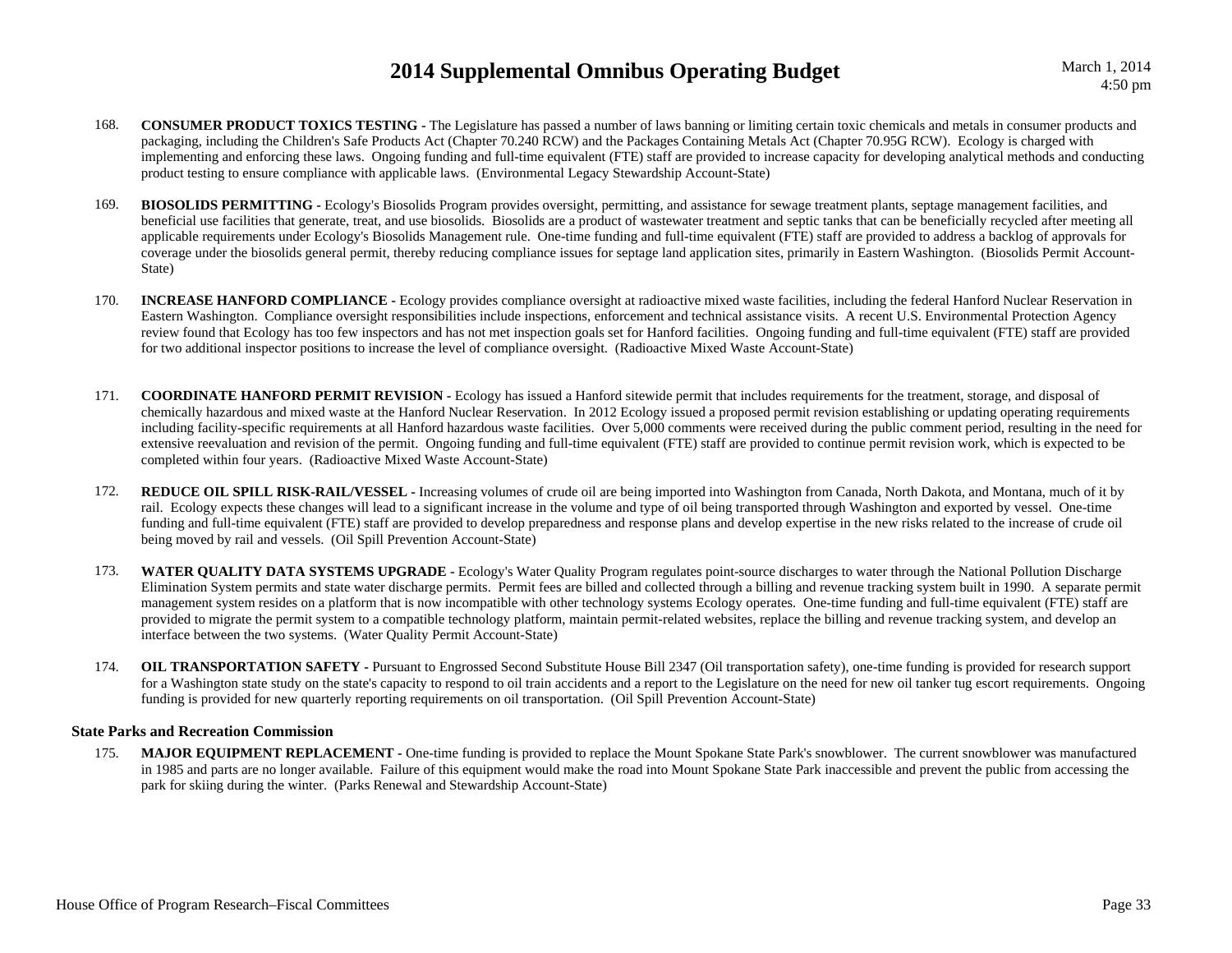March 1, 2014

- 176.**STATE AGENCY PERMITTING -** Ongoing funding is provided to implement Engrossed Second Substitute House Bill 2192 (State agency permitting). State Parks is required to track and record performance data related to permit processing, update the agency's website with permit assistance information, and submit an annual report to the Legislature on permit timeliness. (General Fund-State)
- 177.**PUBLIC WORKS PAYROLL RECORDS -** Funding is provided to implement Substitute House Bill 2331 (Public works payroll records). Contractors and subcontractors on public works projects must submit certified payroll records to the contract awarding agency before final payment is made or retainage is released. (General Fund-State)

### **Recreation and Conservation Funding Board**

178. **OUTDOOR RECREATION TASK FORCE -** The Governor has created the Washington Blue Ribbon Task Force on Parks and Outdoor Recreation (Task Force) through Executive Order to develop a sustainable funding strategy for State Parks and other state outdoor recreation lands. The Task Force will also develop strategies to encourage higher participation in outdoor recreation and advance environmental education. This one-time funding will provide for several meetings across the state, travel reimbursement of Task Force members, contract costs for a facilitator, and 0.5 FTE staff to conduct research and write the resulting report. (General Fund-State, General Fund-Private/Local)

### **Department of Fish and Wildlife**

- 179. **WILDFIRE SEASON COSTS -** The WDFW is required to pay fire suppression costs to local fire districts and the Department of Natural Resources for their support in fighting wildfires on WDFW lands. Operational funding is provided for fire suppression and habitat rehabilitation costs associated with wildfires occurring during FY 2014, which exceeded WDFW's current appropriation. (General Fund-State)
- 180. **RECORDS MANAGEMENT -** Public requests for WDFW data and records have increased by a factor of 100 in four years. Funding is provided for WDFW to create a records management office to preserve and store records more efficiently and improve the handling of records requests. (General Fund-Federal, General Fund-Private/Local, State Wildlife Account-State)
- 181.WILDLIFE DISEASE MANAGEMENT - One-time contract funding for a wildlife veterinarian will allow the WDFW to investigate and explore treatment for elk hoof rot. (State Wildlife Account-State)
- 182.**FISH PASSAGE BARRIERS** - After finding that Washington State has not met certain obligations under tribal treaties, a federal court issued a permanent injunction against the state, including the WDFW. The March 2013 injunction mandates that fish blocking culverts owned by state natural resource agencies be repaired within 3.5 years to remedy the loss in salmon productivity and the violation of tribal treaty rights. The injunction also requires that maintenance and recurring assessments be conducted on culverts to ensure they do not become barriers to salmon. This funding will allow the Department to meet its portion of these obligations. (General Fund-State)
- 183.**SUSTAINING HUNTER EDUCATION** \* - The WDFW provides free courses to citizens throughout the state on hunting safety as a prerequisite for obtaining a hunting license. Course instructors are volunteers and often pay for materials out of their own pockets. Funding is provided to allow WDFW to collect course fees and reimburse instructors for their costs, such as training room/range rental fees, teaching supplies and equipment, and instructor travel expenses. (General Fund-Federal, State Wildlife Account-State)
- 184. **OIL TRANSPORTATION SAFETY -** Pursuant to Engrossed Second Substitute House Bill 2347 (Oil transportation safety), one-time funding is provided for research support for a Washington State University study on the state's capacity to respond to oil train accidents. (Oil Spill Prevention Account-State)
- 185. **HPA ACCOUNT ADJUSTMENT -** One-time spending authority is provided to support the development of a new web-based permitting system to track Hydraulic Project Approval (HPA) applications and permits. The new system will provide online applications and permit fee payments as well as access to application materials and process status. (Hydraulic Project Approval Account)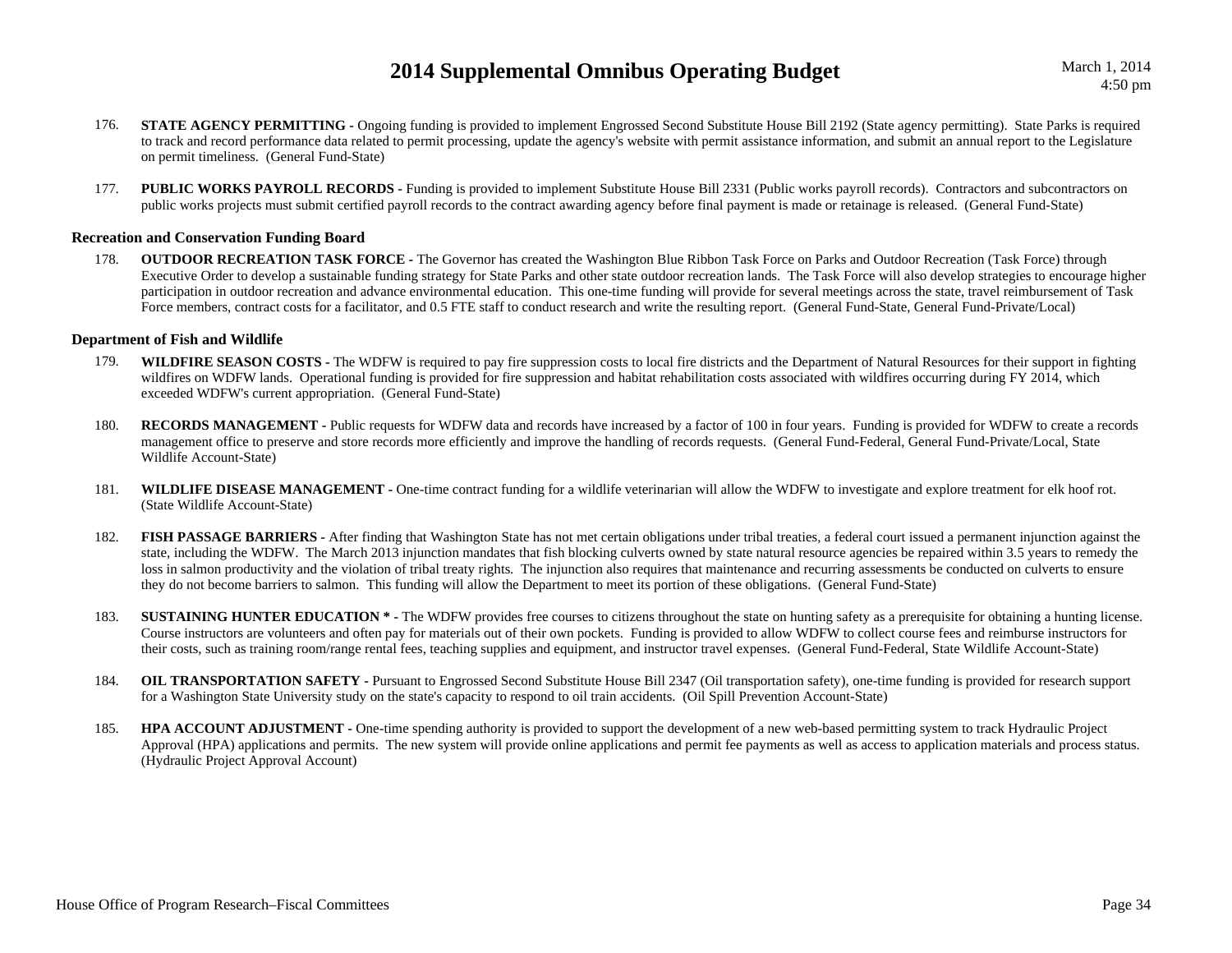### **Department of Natural Resources**

- 186.**EMERGENCY FIRE SUPPRESSION -** One-time funding is provided for incurred wildland fire suppression activities and anticipated costs during FY 2014 projected to be in excess of the Department of Natural Resources' (DNR) existing fire suppression appropriation. (General Fund-State)
- 187.**SUSTAINABLE TRUST LAND REVENUE** - The DNR manages two million acres of state-owned trust lands, including forest, range, agricultural, and commercial lands. The economic downturn that began in 2008 significantly reduced the revenues from state-owned lands, requiring a \$33.6 million reduction in the Department's expenditures for land management activities. DNR is granted additional funding to resume trust land management activities deferred during the recession. (Forest Development Account-State, Resources Management Cost Account-State)

### **Department of Agriculture**

- 188.**HEMP/COMMERCIAL ANIMAL FEED -** Pursuant to House Bill 2405 (Hemp/commercial animal feed), one-time funding is provided to conduct a study evaluating whether hemp and hemp products should be an allowable component of commercial feed in the state. (General Fund-State)
- 189.**EMERGENCY FOOD ASSISTANCE -** Increased funding is provided for the Emergency Food Assistance Program. (General Fund-State)

### **Transportation**

#### **Washington State Patrol**

- 190. **FUND SWITCH-LICENSE INVEST. UNIT -** An appropriation of \$447,000 from the Vehicle License Fraud Account was made to the Washington State Patrol to fund the License Investigation Unit for the 2013-15 Biennium. Revenue to this account is primarily from penalties collected from infractions related to vehicle license registrations. Revenues collected have been less than anticipated. One-time General Fund-state funding is provided to cover the projected shortfall for this biennium. (General Fund-State, Vehicle License Fraud Account-State)
- 191. **KING AIRPLANES OVERHAUL -** Funding is provided for an engine overhaul of the 1983 King Air and for scheduled maintenance for the 1995 King Air. (General Fund-State, State Patrol Nonappropriated Airplane Revolving Account-State)
- 192.FINGERPRINT BACKGROUND CHECKS - Funding is provided for additional fingerprint background checks for licensed unarmed security guards and licensed vehicle dealers pursuant to House Bill 2534 (Fingerprint background checks). (Fingerprint Identification Account-State)
- 193.**SPECIAL OPERATIONS BICYCLES -** One-time funding is provided to purchase bicycles for the Special Operations Division.

#### **Department of Licensing**

194. **COSMETOLOGY LICENSING -** Funding is provided for staffing required to implement Engrossed Substitute House Bill 2512 (cosmetology, hair design/etc). The bill establishes a hair design license separate from cosmetology and modifies other elements of the cosmetology licensure statute.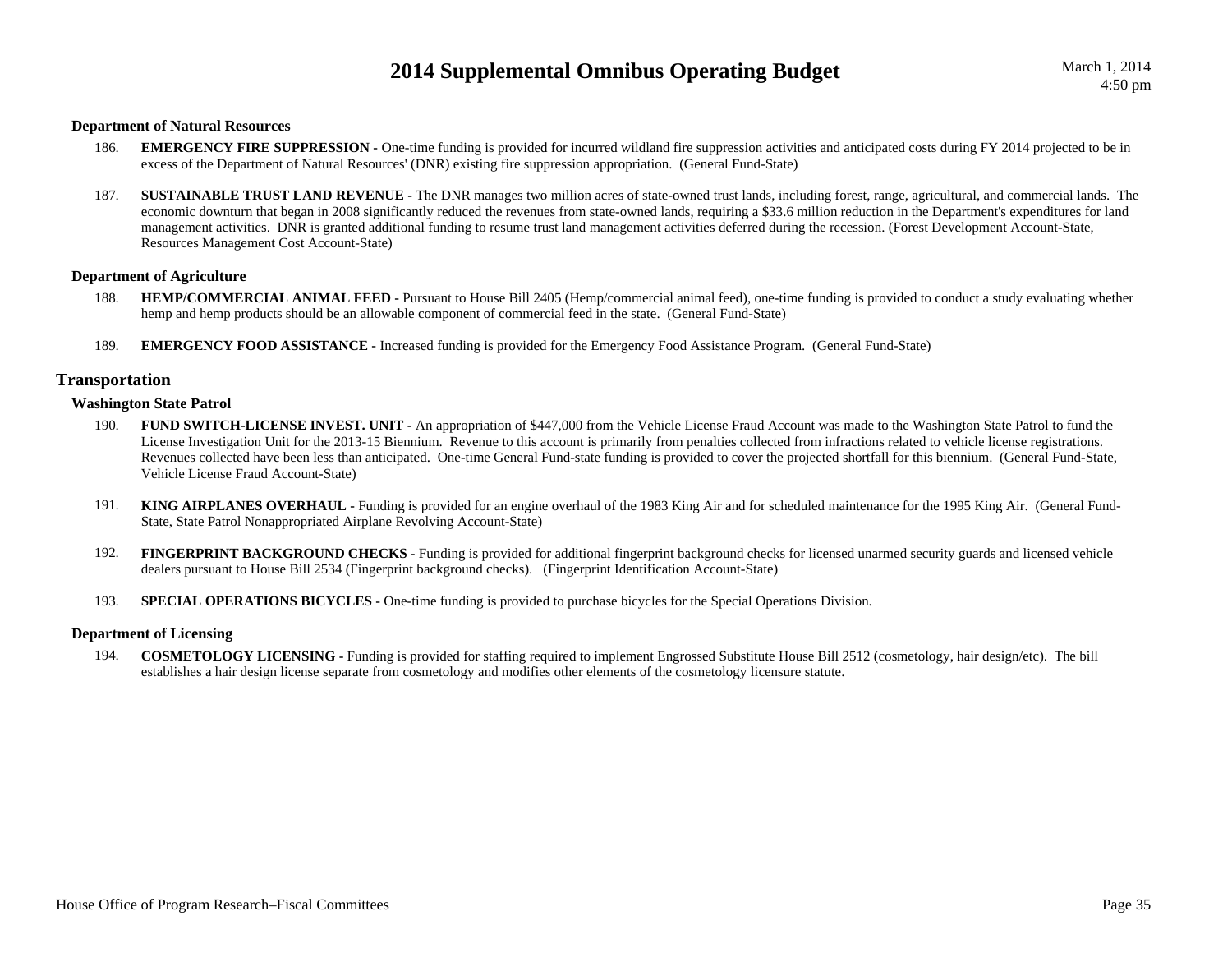### **Public Schools**

### **OSPI & Statewide Programs**

- 195. **CLOSING THE OPPORTUNITY GAP -** One-time funding totaling \$245,000 is provided for strategies to close the opportunity gap. Provided within these funds is: \$28,000 for the Office of the Superintendent of Public Instruction (OSPI) to create a clearing house of best practices for high quality alternative instruction for expelled students; \$49,000 for the OSPI to develop a content outline for cultural competence professional development; \$117,000 for the OSPI to convene an English language learner accountability task force whose purpose is to design a performance-based accountability system for the transitional bilingual instructional program; \$14,000 for the Professional Educators Standards Board (PESB) to examine principles of language acquisition; \$10,000 for PESB, in collaboration with OSPI, to convene a work group to revise education related Career and Technical Education courses to incorporate cultural competence standards; and, \$27,000 for the incorporation of cultural competency in the teacher principal evaluation system.
- 196.**PARAEDUCATOR DEVELOPMENT** - Funding in the amount of \$293,000 is provided for implementation of Substitute House Bill 2365 (paraeducator development), expanding the core services of the Professional Educators Standards Board (PESB) to include employment standards for classified staff. Funding is provided for 1.0 full-time equivalent who will design program specific minimum employment standards based on the recommendations of a work group and subject area specific sub work groups.
- 197.**CAREER & TECH ED EQUIVALENCIES** - Funding in the amount of \$287,000 is provided for the implementation of Engrossed 2nd Substitute House Bill 2540 (career & tech course equivalencies), establishing a standardized set of career and technical course equivalencies for math and science. Funding is provided for 1.0 full time equivalent who will develop curriculum frameworks based on the recommendations of a technical work group as well as regional and statewide professional development training sessions.
- 198. **WASHINGTON ACHIEVERS SCHOLARS -** Funding in the amount of \$234,000 is provided to expand the number of high schools in which the Washington Achievers Scholars program is provided. The program, which is provided through a contract with the College Success Foundation, is currently in place in 16 high schools in the state. This allocation will increase the number of high schools by two.
- 199.**PROGRAM COMPLIANCE** - Funding is provided for the Office of Superintendent of Public Instruction to monitor districts' compliance with state and federal equity and civil rights laws, as well as conduct ongoing consolidated program reviews of Alternative Learning Experience and dropout reengagement programs.

### **General Apportionment**

- 200. **MATERIALS, SUPPLIES, & OP. COSTS -** Allocations for Materials, Supplies, and Operating Costs are increased by \$66.32 per full-time equivalent student, from \$781.72 to \$848.04 for school year 2014-15.
- 201.**FEDERAL FOREST DEDUCTIBLE REVENUES** - Funding in the amount of \$2,488,000 is provided for implementation of SHB 2207 (basic education funding), partially eliminating the reduction of school district federal timber revenue receipts from school district general apportionment allocation.
- 202. **INSTRUCTIONAL HOURS -** The underlying budget contained funding, first beginning in school year 2014-15, for an increase in instructional hours in the program of basic education. The increased hours will be funded from the Education Legacy Trust Account rather than General Fund-State (as it was in the underlying budget).
- 203. **NEW INSTRUCTIONAL HOURS CORRECTION -** The 2013-15 budget provided an allocation of additional classroom teacher units to increase instructional hours for grades 7 through 12 by 2.2222 hours per week beginning in the 2014-15 school year. A change is made to the formula providing funding for the additional hours of instruction by adjusting the planning time assumption for classroom teachers in the basic education funding allocation. (Education Legacy Trust Account-State)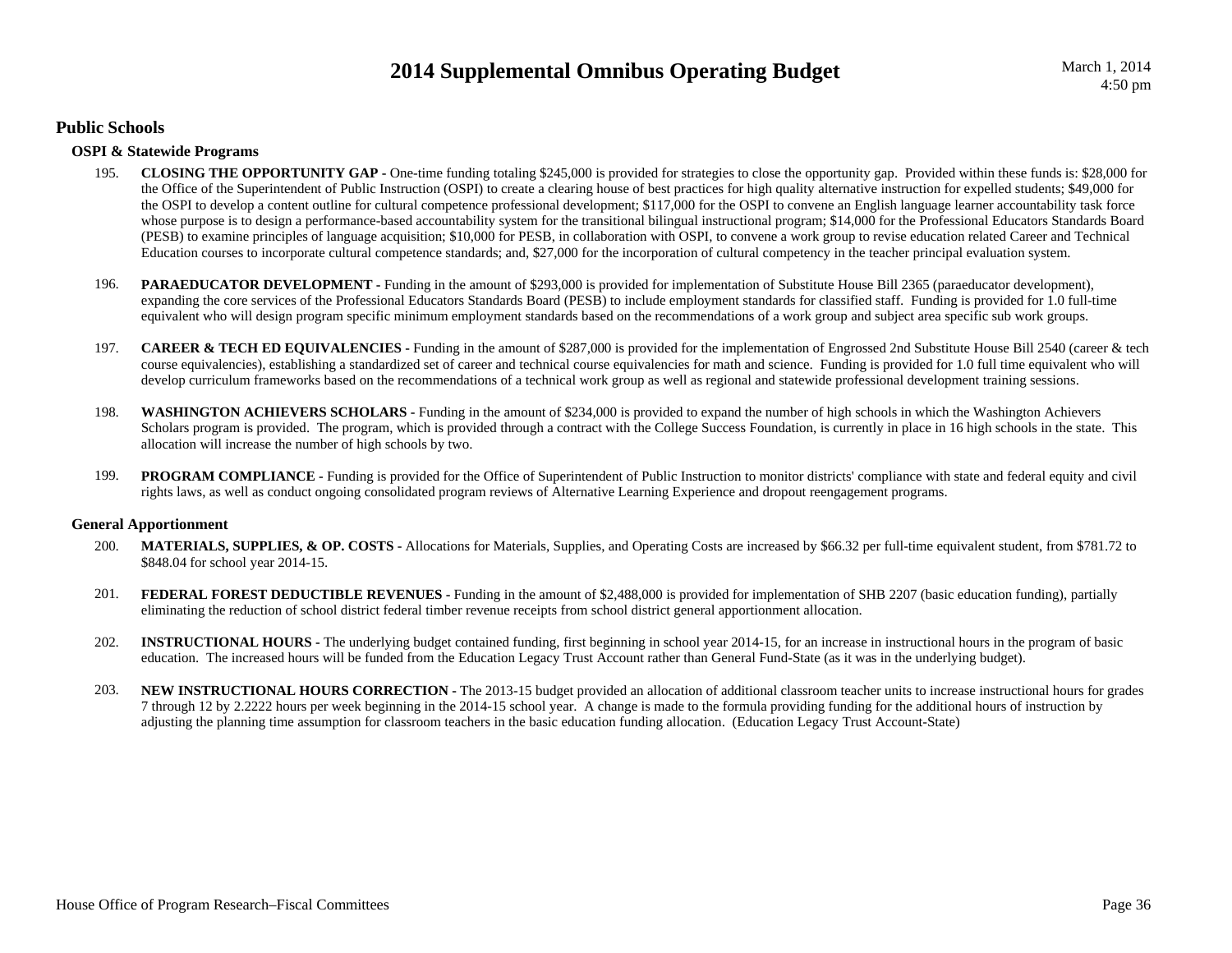### **Pupil Transportation**

204.**TRANSPORTATION FUNDING ADJUSTMENT** - Funding is provided for pupil transportation funding formula adjustments in school year 2014-15. Schoool districts whose allocations for the 2013-14 school year exceed their allocations under the fully funded expected cost pupil transportation funding model, and have an efficiency rating of at least 95 percent, are eligible to recieve an adjustment in their respective pupil transportation allocation, in order to account for extenuating circumstances beyond district control, such as geographical anomalies.

### **Special Education**

- 205. **MATERIALS, SUPPLIES, & OP. COSTS -** Allocations for Materials, Supplies, and Operating Costs are increased by \$66.32 per full-time equivalent student, from \$781.72 to \$848.04 for school year 2014-15.
- 206. **INSTRUCTIONAL HOURS -** The underlying budget contained funding, first beginning in school year 2014-15, for an increase in instructional hours in the program of basic education. The increased hours will be funded from the Education Legacy Trust Account rather than General Fund-State (as it was in the underlying budget).
- 207. **NEW INSTRUCTIONAL HOURS CORRECTION -** The 2013-15 budget provided an allocation of additional classroom teacher units to increase instructional hours for grades 7 through 12 by 2.2222 hours per week beginning in the 2014-15 school year. A change is made to the formula providing funding for the additional hours of instruction by adjusting the planning time assumption for classroom teachers in the basic education funding allocation. (Education Legacy Trust Account-State)
- 208.**SPECIAL EDUCATION OMBUDS** - The Special Education Ombuds is transferred from the Office of the Superintendent of Public Instruction to the Office of the Education Ombuds. The Superintendent of Public Instruction is directed to contract with the Office of the Education Ombuds, using up to \$50,000 of general fund--federal appropriations to provide for any additional Special Education Ombuds services currently provided through the Office of the Superintendent of Public Instruction.

### **Educational Service Districts**

209.LEARNING PLATFORM CROWDSOURCING - Funding in the amount of \$100,000 is provided for Educational Service District 101 to design, develop, and implement a blended crowdsourcing and community-based learning platform prototype that will be tested acorss Spokane county's 16 school districts.

### **Education Reform**

- 210. **CLOSING THE OPPORTUNITY GAP -** One-time funding totaling \$245,000 is provided for strategies to close the opportunity gap. Provided within these funds is: \$28,000 for the Office of the Superintendent of Public Instruction (OSPI) to create a clearing house of best practices for high quality alternative instruction for expelled students; \$49,000 for the OSPI to develop a content outline for cultural competence professional development; \$117,000 for the OSPI to convene an English language learner accountability task force whose purpose is to design a performance-based accountability system for the transitional bilingual instructional program; \$14,000 for the Professional Educators Standards Board (PESB) to examine principles of language acquisition; \$10,000 for PESB, in collaboration with OSPI, to convene a work group to revise education related Career and Technical Education courses to incorporate cultural competence standards; and, \$27,000 for the incorporation of cultural competency in the teacher principal evaluation system.
- 211. **COMMUNITY ENGAGEMENT GRANTS -** Funding in the amount of \$200,000 is provided for the implementation of House Bill 2553 (lowest achieving schools), providing grants to lowest achieving schools for competitive grants to implement models of family and community engagement.
- 212.**READINESS TO LEARN** - Provides \$1,994,000 for the Readiness to Learn, an early intervention dropout reduction program. Support is provided to students and their familieis through school and community based resources to reduce barriers to learning. Supports include but are not limited to: intensive outreach for families; tutoring and mentoring services; mental health and substance abuse services; parent support and education; transportation and financial support; gang diversion; and extended learning and enrichment.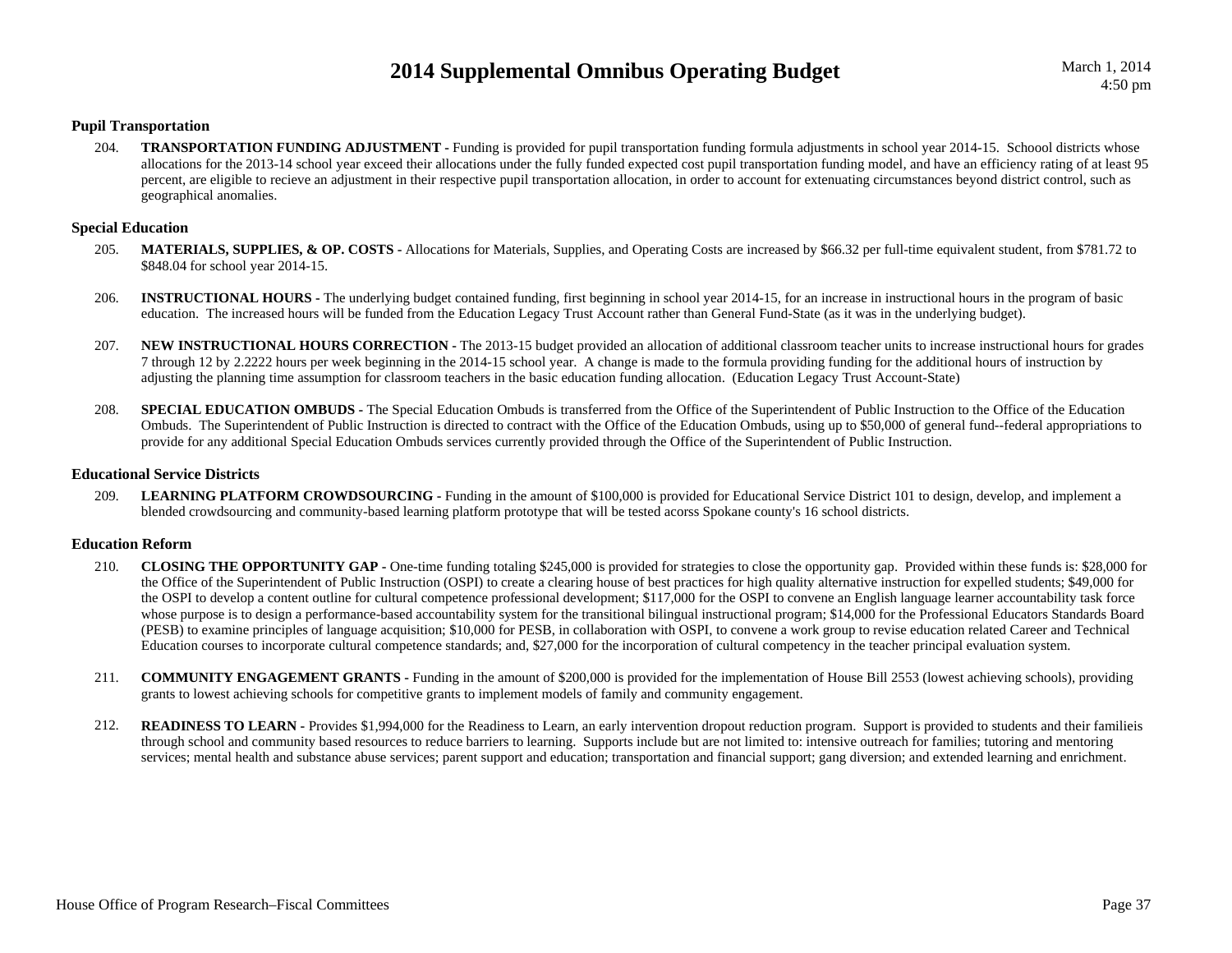#### **Washington Charter School Commission**

- 213.**ATTORNEY GENERAL LAWSUIT COSTS -** One-time funding is provided for the anticipated cost of legal challenges in *League of Women Voters of Washington et al.v. State*.
- 214. **CHARTER EVALUATION AND OVERSIGHT -** The Charter School Initiative 1240 requires the Washington State Charter School Commission (Commission) to continually monitor the performance and legal compliance of the charter schools it oversees, including collecting and analyzing data to support ongoing evaluation according to the performance framework in the charter contract. Funding is provided for the Commission to comply with this requirement of Initiative 1240 including staffing and contractual costs.
- 215. **PROJECTED UNDER EXPENDITURES -** The Washington State Charter School Commission was allocated funds to begin operations in July of 2013. The Commission assumed full operational capacity in December of 2013. Expenditures are projected to be less than initially estimated for the startup of the Commission in FY 2014 and FY 2015.

### **Higher Education**

### **Student Achievement Council**

- 216.**PRIVATE/LOCAL GRANT AUTHORITY** - Private/local expenditure authority of \$150,000 per year is provided to allow the agency flexibility to receive private grant funding for mission-related activities. (General Fund-Private/Local)
- 217.**DUAL CREDIT COURSEWORK -** Funding is provided to implement House Bill 2285 (dual credit coursework) which requires the Washington Student Achievement Council to conduct an analysis of dual credit programs and make a recommendation to the Legislature on steps for improving institutional practices. (General Fund-State)
- 218. **ALIGN FUND SOURCES -** A portion of the state need grant is shifted from the Opportunity Pathways Account to the Education Legacy Trust Account to align with available resources. (Opportunity Pathways Account-State, Education Legacy Trust Account-State)
- 219.**STUDENT AID REVIEW -** Funding is provided for the Student Achievement Council to convene a task force consisting of representative from the four-year institutions, the State Board for Community and Technical Colleges, and the Office of Financial Management to develop options and strategies for tuition and student aid policies. (General Fund-State)

### **University of Washington**

- 220.**INSTITUTE FOR PROTEIN DESIGN -** Funding is provided to support the Institute of Protein Design. These funds will support the commercialization of translational projects through the recruitment and funding of faculty and staff. (General Fund-State)
- 221.**BURKE MUSEUM HANDS ON SCIENCE -** One-time funding is provided for the Burke Museum's hands on science curriculum. (General fund-state)

#### **Washington State University**

- 222.**JET FUELS CENTER OF EXCELLENCE -** Matching funds are provided for a Federal Aviation Administration (FAA) grant expected to continue until 2018. Washington State University has been designated as the lead for the new Air Transportation Center of Excellence for Alternative Jet Fuels and the Environment. The FAA is expected to award \$4 million per year to the Center. State matching funds will pay for a portion of the Center's administrative costs and graduate research assistants. (General Fund-State)
- 223.**OIL TRANSPORTATION SAFETY** - One-time funding is provided to conduct a study on oil trail emergency response preparedness in Washington State, pursuant to Engrossed Second Substitute House Bill 2347 (oil transportation safety). (General Fund-State)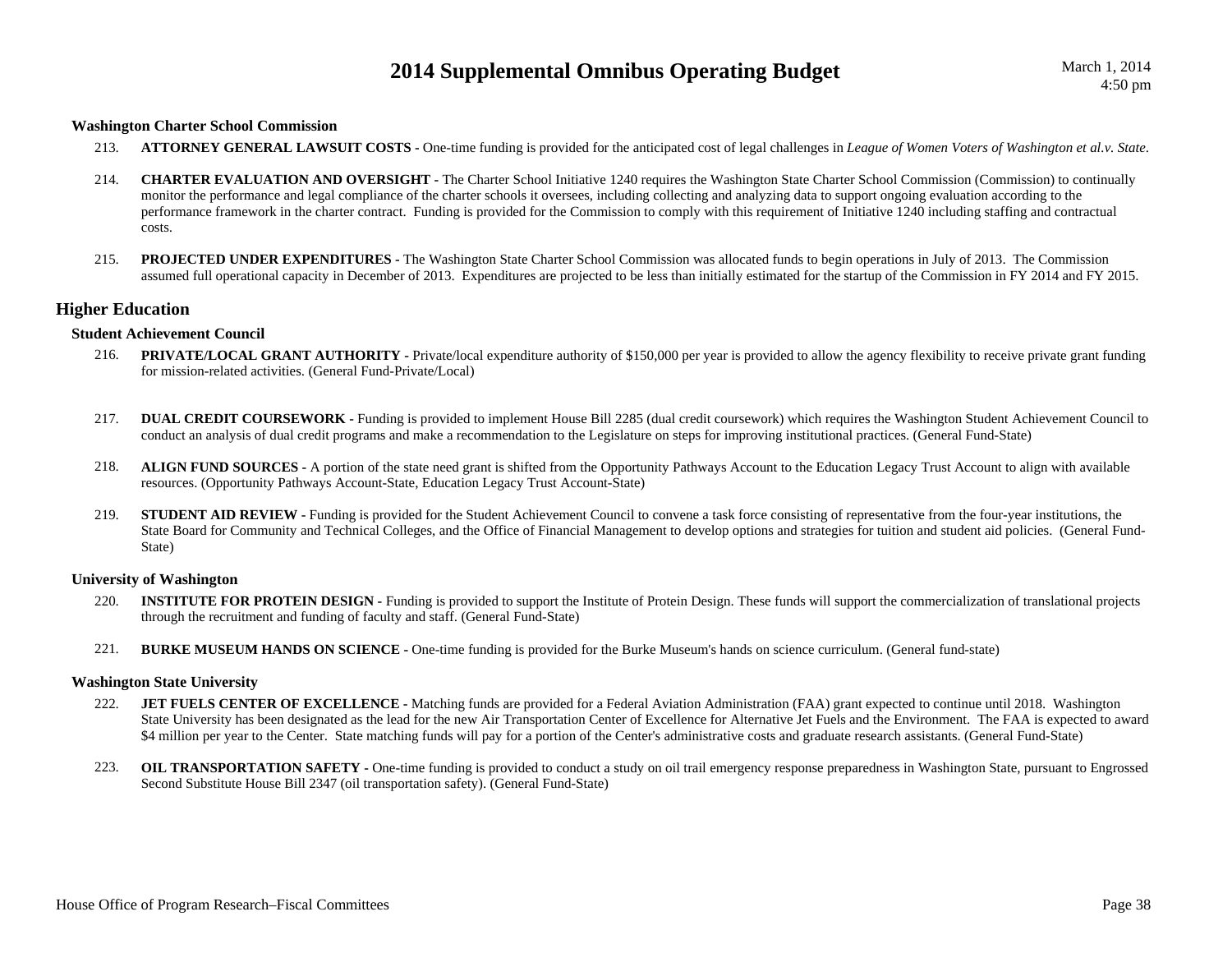March 1, 2014

224.**TRANSFER OF UNIVERSITY CENTER -** In accordance with Chapter 321, Laws of 2011(Second Substitute Senate Bill 5636), the University Center of North Puget Sound is transferred to Washington State University (WSU) from the State Board for Community and Technical Colleges (SBCTC). Beginning in FY 2015, this transfer will increase WSU's funding level and enrollment targets by 310 full-time equivalent students. A corresponding reduction is made to the SBCTC budget.

### **The Evergreen State College**

225. **HOMELESS YOUTH POPULATION - WSIPP -** Funding is provided to implement Substitute House Bill 2610 (homeless youth population) which directs the Washington State Institute for Public Policy (WSIPP) to conduct an analysis to identify characteristics of the homeless youth population ages birth to ten years of age. (General fund-state)

### **Community & Technical College System**

- 226.**HEALTH CARE TRAINING CENTER -** Funding is provided for Seattle Community College to conduct planning for establishing a health training center at the Pacific Medical Center. (General Fund-State)
- 227.**PARAEDUCATOR DEVELOPMENT** - Funding is provided to implement Substitute House Bill 2365 (paraeducator development) which requires the Green River Community College and community and technical college paraeducator apprenticeship and certificate programs to participate in a workgroup convened by the professional educator standards board. Colleges are also required to revise paraeducator courses and course sequences to comply with the new transferable degree pathway. (General Fund-State)
- 228.**YEAR UP COMMUNITY COLLEGE PILOT** - Funding is provided for a pilot project to embed the Year Up model within community college campuses. (General fund-state)
- 229.**STEM FOR UNDER-REPRESENTED STUDENTS** - National Science Foundation funding, due to expire in 2014, is replaced with state funding to continue the Mathematics Engineering Science Achievement (MESA) Community College Program on six community college campuses. MESA provides educational support for traditionally underrepresented students majoring in STEM fields (science, technology, engineering, and mathematics) so they may excel academically and transfer successfully to four-year institutions. (General Fund-State)
- 230.**TRANSFER OF UNIVERSITY CENTER -** In accordance with Chapter 321, Laws of 2011 (Second Substitute Senate Bill 5636), the University Center of North Puget Sound is transferred to Washington State University (WSU) from the State Board for Community and Technical Colleges (SBCTC). Beginning in FY 2015, this transfer will reduce SBCTC's funding level and enrollment targets by 310 full-time equivalent students. A corresponding addition is made to the WSU budget. (General Fund-State)

### **Other Education**

### **Center for Childhood Deafness & Hearing Loss**

- 231.**REPLACE PHONE SYSTEM -** The Center for Childhood Deafness and Hearing Loss (CDHL) operates an internet protocol phone system which directly connects to all forms of technological communication, including video phones, voice phone lines and some relay services, to accommodate the deaf and hard of hearing. As of January 2014, the CDHL phone system will no longer be supported and is at risk of failing. One-time funding is provided to migrate the system.
- 232.**INSTRUCTIONAL HOURS** - Funding is provided to increase instructional staffing at the Center for Childhood Deafness and Hearing Loss so that the school can provide the same minimum instructional hours as is required in school districts throughout the state. The minimum instructional hour requirement in the program of basic education is increased from a districtwide average of 1,000 hours to 1,000 hours in each of grades 1 through 6 and 1,080 hours in each of grades 7 through 12, beginning with school year 2014- 15.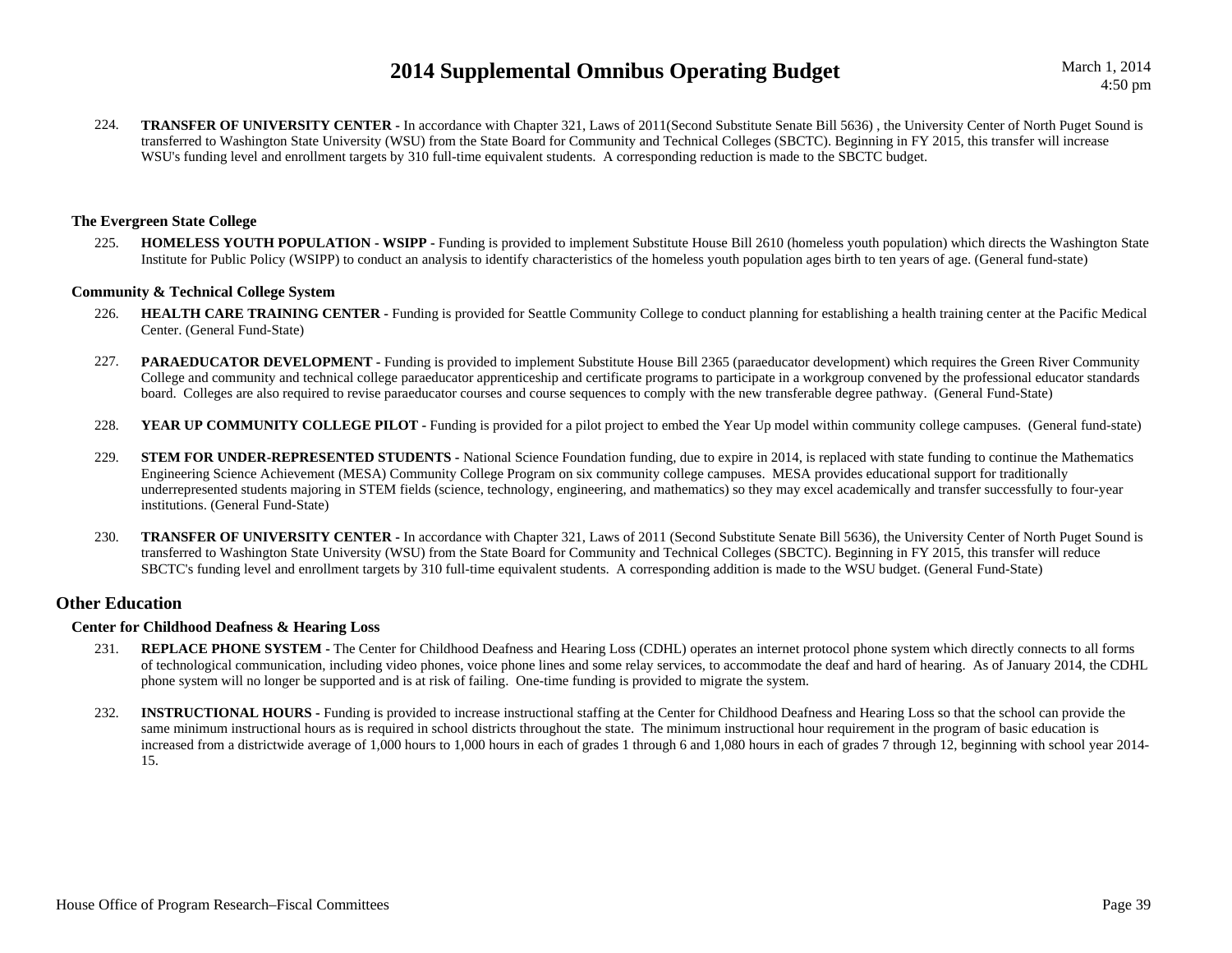### **Workforce Training & Education Coordinating Board**

233. **FEDERAL ECONOMIC DEVELOPMENT GRANT -** The Workforce Training and Education Coordinating Board was awarded a U.S. Department of Labor 'Make it in America Challenge' grant beginning October, 1, 2013, and ending September 30, 2016. The Workforce Board will receive \$1.3 million of the total \$2.67 million award. The Workforce Board will collaborate with the Innovate Washington Foundation, Impact Washington, Washington State University, and the Department of Commerce to support regional economic development. (General Fund-Federal)

### **Department of Early Learning**

- 234. **ELECTRONIC TIME SYSTEM -** Adjustments are made to the funding provided to develop a new child care time, attendance and billing system. Expenditures that cannot be financed through a certificate of participation are now directly funded with state operating funds. (General Fund-State)
- 235. **LOCAL GRANT FOR EARLY ACHIEVERS -** Private/local expenditure authority is provided to spend local grant funds to integrate the Early Childhood Education Assistance Program and the federal Head Start program into the Early Achievers Quality Rating and Improvement System. (General Fund-Private/Local)
- 236.**FAMILY HOME CHLD CARE RATE INCREASE** - The collective bargaining agreement with family home child care providers increases base payment rates by four percent starting July 1, 2014, and another four percent starting January 1, 2015. Beginning in FY 2015, a pilot program shall determine the appropriate payment increases at each Early Achievers level. Funding covers the pilot program and payment increases for the seasonal and homeless child care programs. (General Fund-State)
- 237. **CENTER CHILD CARE RATE INCREASE -** Funding is provided to increases base payment rates for child care center providers by four percent starting July 1, 2014, and another four percent starting January 1, 2015. This funding is sufficient to cover payment increases for the seasonal and homeless child care programs. (General Fund-State)
- 238.**MAINTAIN MTCC PROGRAM -** Funding is provided to continue delivering the Medicaid Treatment Child Care (MTCC) program. Use of federal Medicaid dollars to support this program has been disallowed. (General Fund-State, General Fund-Federal)
- 239.**DEBT SERVICE ADJUSTMENT -** Adjustments are made to debt service payments on the electronic time system based on an updated debt service schedule. (General Fund-State)

### **Special Appropriations**

### **Bond Retirement and Interest**

- 240.**CHANGE YEAR SPLIT -** Appropriated amounts are adjusted to reflect increased payments into the debt service account in FY 2014.
- 241.**2014 SUPPLEMENTAL -** Bond debt expenses are updated for the 2014 supplemental capital budget.
- 242.**SUPPLEMENTAL DEBT SERVICE ADJUST. -** Funding is adjusted to reflect amounts need for debt service during the 2013-2015 biennium.

### **Special Appropriations to the Governor**

243. **ATTORNEY GENERAL LEGAL SERVICES -** Funding is provided to agencies for the following items: a Consolidated Technology Services (CTS) related correction, recruitment and retention, and incorporating increased legal services to agencies into the central service model. (Various Funds)